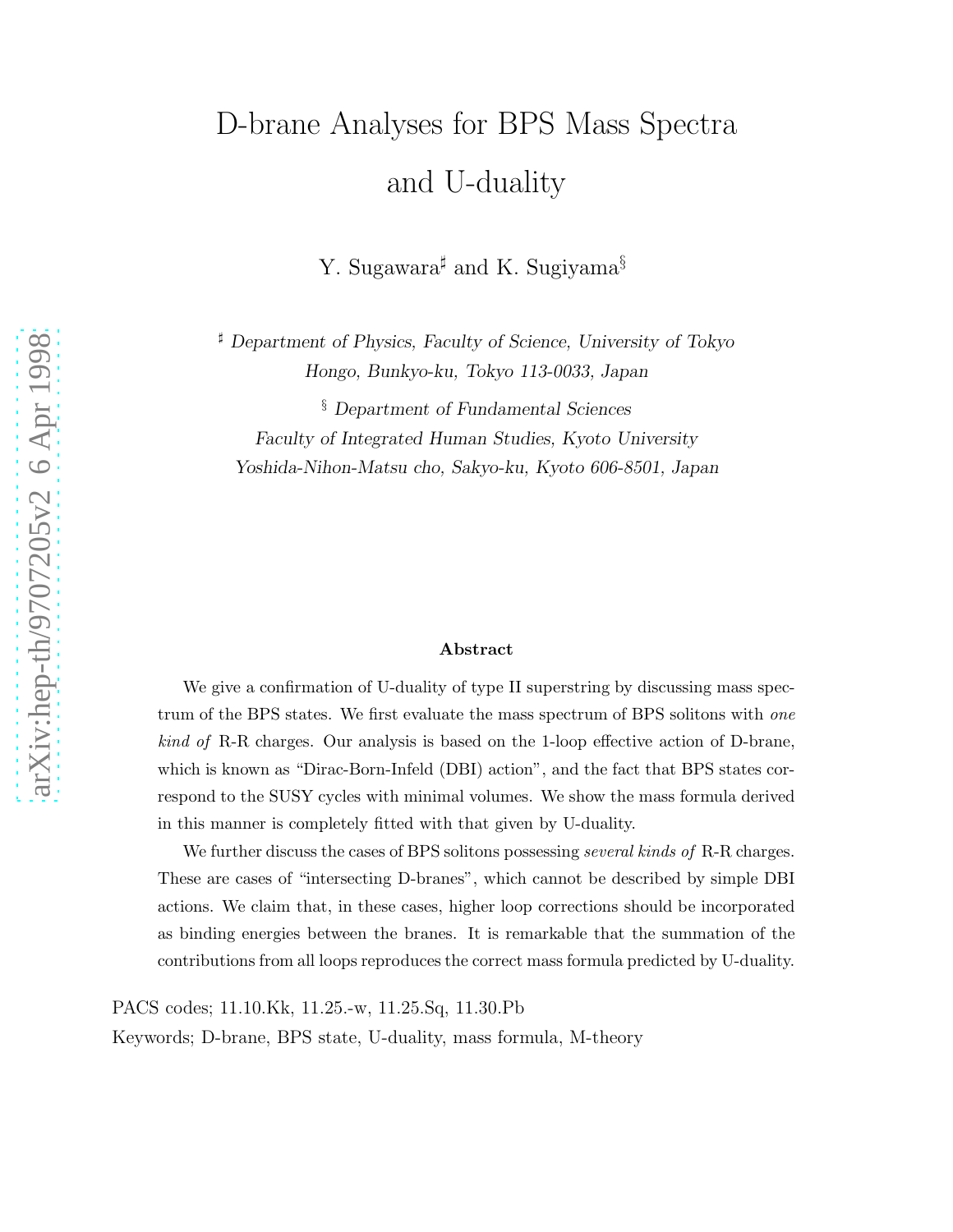## 1 Introduction

D-brane analyses have been found to be very successful methods to describe the solitonic states of the string theory  $[1]-[13]$  $[1]-[13]$  $[1]-[13]$ . They give essential insights into the non-perturbative aspects of the string theory, such as the recent success of the microscopic description of the black hole properties [\[14](#page-43-0)]. By the use of string theory, they give a hope that those non-perturbative excitation might be quantized.

In this paper, we focus on the type II superstrings compactified on torus. This theory is conjectured to have the U-duality symmetry[[11](#page-43-0), [15, 16\]](#page-43-0) which originates from the symmetry of the supergravity theory [\[17\]](#page-43-0). Our aim is to present a non-trivial check of U-duality. One of the remarkable successes to this aim is the calculations of degeneracy of BPS states given in the excellent works[[12, 13](#page-43-0)]. However, these calculations are essentially independent of the background moduli. Hence it is still meaningful to study the quantities which strongly depend on the moduli for the confirmation of U-duality. One of the typical objects with this property is the BPS mass spectrum.

Motivated with this fact, we intend to examine the mass formula for BPS solitons with Ramond-Ramond (R-R) charges by means of D-brane techniques. We shall compare it with that predicted by U-duality.

For the simple cases in which only one kind of R-R charges are excited, we shall analyse the mass spectra by using the Dirac-Born-Infeld (DBI) action for the D-brane [\[2](#page-42-0), [7](#page-42-0), [8, 10\]](#page-42-0). This is an extension of the study in our previous publication[[18](#page-43-0)].

It is further stimulating to analyse the more complicated situations with several kinds of R-R charges excited, that is, the R-R solitons described by the "intersecting D-branes" [\[9](#page-42-0), [11](#page-43-0), [13](#page-43-0), [19](#page-43-0), [20](#page-43-0)]. We will stress that the analysis based on DBI action, which includes only the one-loop contribution, is *not* sufficient to discuss the D-brane bound states. Under general backgrounds, the configurations of intersecting D-branes break SUSY completely. In those cases, the (stringy) higher loop corrections do not vanish. We will show that the higher loop corrections can be regarded as the binding energies among the intersecting branes and analysis based on these loop corrections give the consistent results with U-duality.

Let us give the plan of this paper. In section 2, we give the BPS mass formula which is invariant under U-duality by extending the well-known BPS spectrum of the fundamental string sector [\[21](#page-43-0)].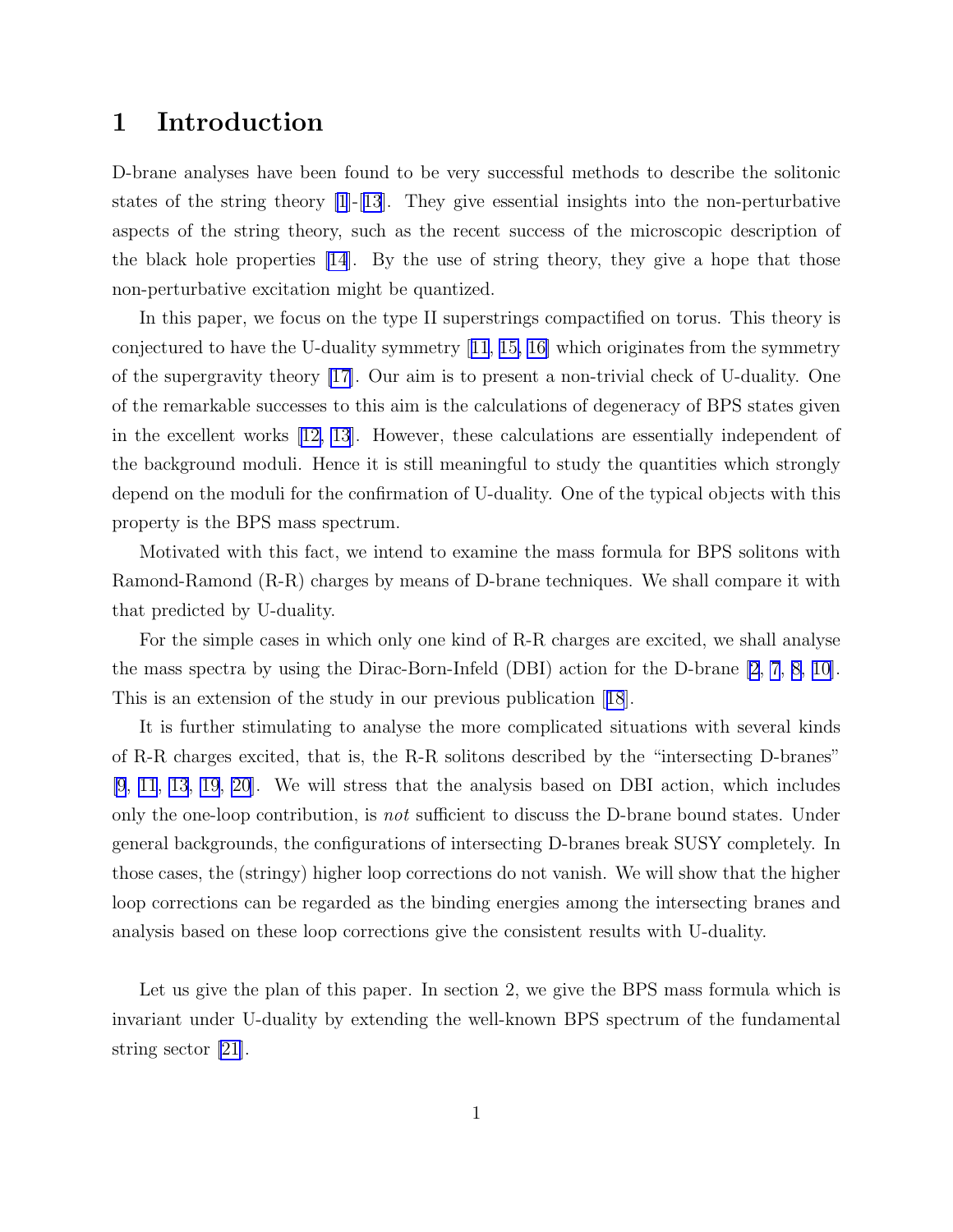In section 3 we consider the simple BPS solitons possessing only one kind of R-R charges. The BPS states of this type are realized as the supersymmetric cycles[[22, 23\]](#page-43-0), equivalently, geometrical configurations with minimal volumes. We evaluate the D-brane mass directly from the DBI action by constructing such a configuration. It is an important check of Uduality to study the objects depending strongly on the background moduli, because the duality transformations map the moduli in a string theory onto those in a dual string theory non-trivially. We will show that the DBI action produces the mass spectra with correct moduli dependences expected by U-duality. In the type IIA case, we also explain the BPS mass formulae from the M-theory viewpoint. It is based on SUSY algebra[[24\]](#page-44-0) and the results confirm the validity of our analysis in the DBI action.

We will also argue on the situations in which the gauge fields on the world volumes of branes have topological charges. It is believed that these charges are induced by subbranes within other D-branes ("branes within branes"[[9](#page-42-0)]). We confirm that our evaluation of BPS masses based on the DBI action produces the results which are consistent with this interpretation. That is, we show that the calculation under the non-trivial background gauge fields yields the correct masses of the bound states expected by U-duality.

Although this result is very satisfactory, we should still keep in mind the fact that this story is not complete to understand the physics of D-brane bound states. There still exist many bound states which cannot be reduced to the cases of "branes within branes". It is sufficient to take only an example to illustrate such generic situations; the 1-branes wrapping around 9th-axis and the 3-branes wrapping around 678th-axes (we assume the 6789th-directions correspond to the compactified 4-torus). This situation and its mass formula cannot be studied by the trick of gauge fields.

To defeat this difficulty we investigate, in section 4, the problem of bound states not only in the "branes within branes" cases but also in the situations that some branes "literally" intersect with others. We emphasize the necessity of taking higher loop corrections into account in the latter cases. We discuss relations between the SUSY breaking under generic moduli and the non-vanishing higher (string) loop amplitudes associated with annulus diagrams. We will evaluate the binding energies of intersecting branes as contributions from higher loops, and show a remarkable fact: The summation of all loop corrections reproduces the correct mass formula of bound states predicted by U-duality! In the last, we will try to explain the possibility to describe some (not all) bound states by only DBI actions from the point of view of "geometrization of quantum correction".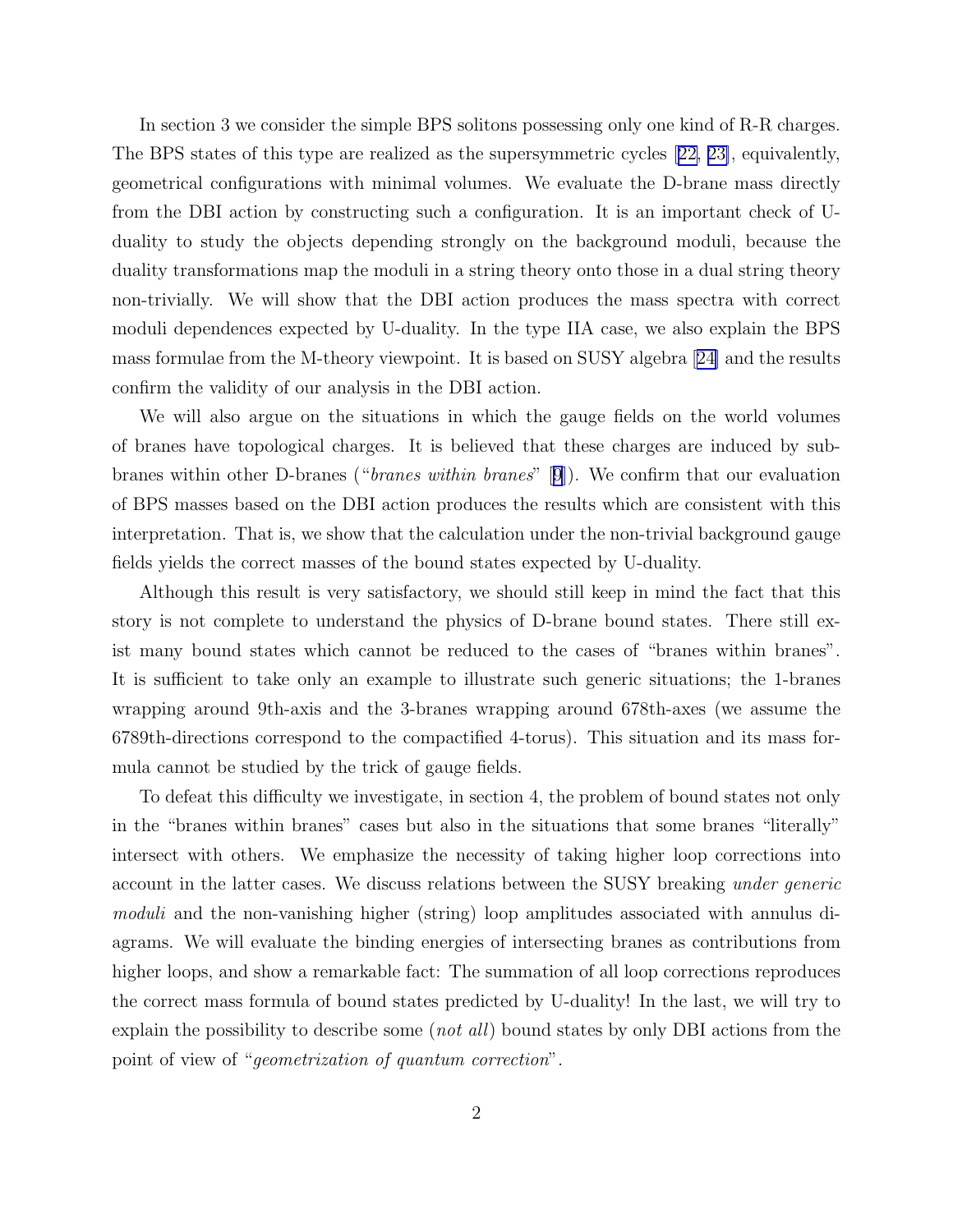<span id="page-3-0"></span>The last section is devoted to conclusion and a few comments on the open problems.

### 2 BPS Mass Formulae with U-duality Invariance

In this section, we shall analyse the BPS mass formulae in the IIB superstring compactified on  $T<sup>4</sup>$ . The NS-NS sector mass formula can be written in a manifestly T-duality invariant form. Then we can derive the BPS mass formula in the R-R sector by using a (special) U-duality transformation.

Let us consider type IIB superstring compactified on  $T<sup>4</sup>$ . The massless states in the type IIB string are metric field  $G_{MN}$ , second order antisymmetric tensor  $B_{MN}$ , and dilaton  $\phi$  from NS-NS sector. A scalar field (axion)  $C^{(0)}$ , an antisymmetric tensor  $C_{MN}^{(2)}$ , and a self-dual fourth order antisymmetric tensor  $C^{(4)}_{MNPQ}$  appear in the R-R sector.

After the compactification, the scalar fields which describe the moduli of the theory are given by  $G_{ij}$ ,  $B_{ij}$  and dilaton  $\phi$  from NS-NS sector. We use indices  $i, j$  to run 6, 7, 8, 9 to describe the internal space coordinates and use  $\mu, \nu$  for uncompactified dimensions.  $G_{ij}$ and  $B_{ij}$  give a structure of Grassmannian,  $M \in O(4,4)/(O(4) \times O(4))$  to the moduli by a combination,

$$
M = (\Omega_B \Omega_e) (\Omega_B \Omega_e)^t , \quad \Omega_e = \begin{pmatrix} e & 0 \\ 0 & (e^t)^{-1} \end{pmatrix} , \quad \Omega_B = \exp \begin{pmatrix} 0 & B \\ 0 & 0 \end{pmatrix} .
$$
 (2. 1)

The e is the vierbein of the string (sigma model) metric G, namely,  $G = e \cdot e^t$ .  $\Omega_*$  belongs to  $O(4, 4)$  and satisfies a relation

$$
\Omega_* J \Omega_*^t = J \ , \ J = \left( \begin{array}{cc} 0 & I_4 \\ I_4 & 0 \end{array} \right). \tag{2.2}
$$

Here  $I_4$  is a  $4 \times 4$  unit matrix. The left action of  $\varpi \in O(4, 4; \mathbb{Z})$   $(\Omega'_* = \varpi \Omega_*)$  represents the T-duality of the system. On the other hand, the Ramond moduli,  $C^{(0)}$ ,  $C^{(2)}_{ij}$  and  $C^{(4)}_{6789}$  are combined to give an 8 component field  $\psi^{(\alpha')}$   $(\alpha' = 1, 2, \dots, 8)$  in the cospinor representation of  $O(4, 4)$ , which we write as  $(\psi')^{(\alpha')} = R_c(\varpi)_{\alpha'\beta'}\psi^{(\beta')}$ . (Similarly, in the type IIA case,  $C_i^{(1)}$ i and  $C_{ijk}^{(3)}$  are combined into a spinor multiplet of  $O(4, 4)$ ).

The vector fields in 6 dimensions are essentially composed of  $G_{i\mu}$  and  $B_{i\mu}$ . The former is associated with the Kaluza-Klein momentum and the latter is coupled with the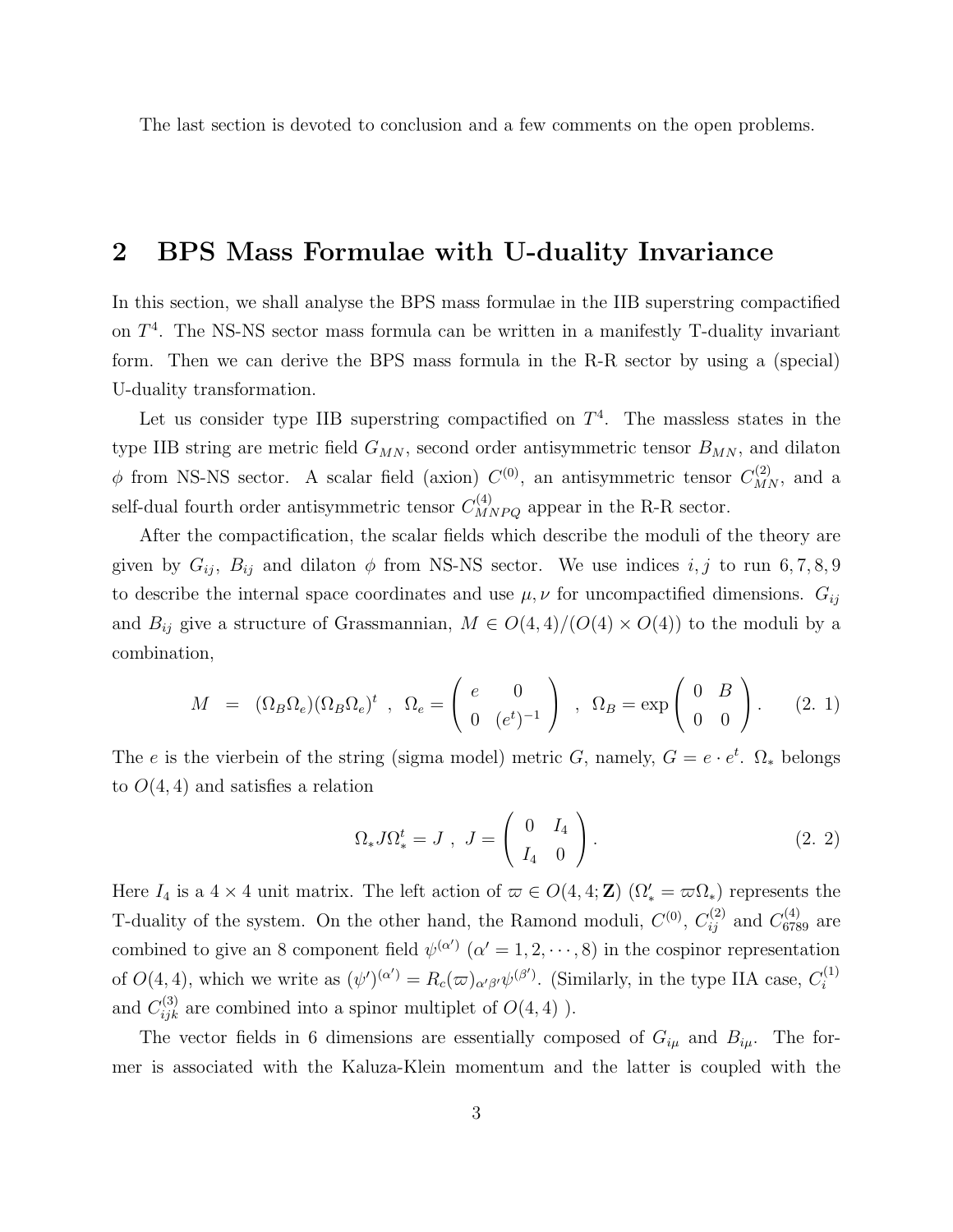<span id="page-4-0"></span>winding number around  $i$ -th direction. The NS vector fields are combined into a single 8 component gauge field  $A_{\mu}^{(a)}$   $(a = 1, 2, \dots, 8)$  in a vector representation under  $O(4, 4)$ ,  $A'^{(a)}_{\mu} = \varpi_{ab} A^{(b)}_{\mu}$ . Vector fields from the Ramond sector  $C^{(2)}_{i\mu}$ ,  $C^{(4)}_{ijk\mu}$  count the 1,3-brane charges. They are combined into an 8 component vector field  $K_{\mu}^{(\alpha)}$  which transforms as a spinor under  $O(4, 4)$ ,  $K_{\mu}^{(\alpha)} \to (R_s(\varpi))_{\alpha\beta} K_{\mu}^{(\beta)}$ . These spinor representation matrices,  $R_s(\varpi)$ , satisfy  $R_s(\varpi)JR_s^t(\varpi)=J$ . (More precisely, there appear some mixing of  $G_{i\mu}$  and  $B_{i\mu}$  in the definition of  $A_{\mu}^{(a)}$  and that of  $C^{(i)}$ 's in the definition of  $K_{\mu}^{(\alpha)}$  under general backgrounds.)

We write the integral charges  $n^{(a)}$ ,  $m^{(\alpha)}$  associated with  $A_{\mu}^{(a)}$  and  $K_{\mu}^{(\alpha)}$ . These charges transform as vector  $(n^{(a)})$  and spinor  $(m^{(\alpha)})$  of  $O(4, 4; \mathbb{Z})$ . For each set of integers, we can define a stable state called the BPS state.

In the fundamental string spectrum, we have vanishing R-R charges,  $m^{(\alpha)} = 0$ . The famous mass formula of the (anti)BPS state in this case is given as[[21\]](#page-43-0),

$$
\mathcal{M}_{BPS}^2 = \mathbf{n}^t (M \pm J) \mathbf{n} = \mathbf{n}^t (\Omega_B \Omega_e) \Pi^{\pm} (\Omega_B \Omega_e)^t \mathbf{n} ,
$$
\n
$$
\Pi^{\pm} = \begin{pmatrix} I_4 & \pm I_4 \\ \pm I_4 & I_4 \end{pmatrix} .
$$
\n(2. 3)

Here we write the  $O(4, 4; \mathbf{Z})$  vector  $\mathbf{n} = (n^{(a)}) =$  $\sqrt{ }$  $\mathcal{L}$  $w^i$  $n_i$  $\setminus$ ,  $(n_i; KK$  momentum,  $w^i$ ; winding number). The  $n^{(a)}$  couples with the gauge field  $A_{\mu}^{(a)}$  as  $n^t A_{\mu}$ . The  $\Pi^{\pm}$  are appropriate operators that project to (anti)BPS states. Needless to say, this mass formula is invariant under the right action of  $\sigma \in O(4) \times O(4)$  since  $\Omega_B \Omega_e$  is transformed into  $(\Omega_B \Omega_e) \sigma$  and  $\sigma \Pi^{\pm} \sigma^t = \Pi^{\pm}$ . The invariance under T-transformation  $(O(4, 4; \mathbb{Z})$  left-action) is ensured by the transformation law;

$$
\begin{cases} \Omega_B \Omega_e \longrightarrow \varpi(\Omega_B \Omega_e), \\ \mathbf{n} \longrightarrow (\varpi^t)^{-1} \mathbf{n} (\equiv J \varpi J \mathbf{n}), \end{cases} \quad (\forall \varpi \in O(4, 4; \mathbf{Z})). \tag{2.4}
$$

We shall make here one important remark: The mass formula (2. 3) is written with respect to the sigma model metric  $G_{\mu\nu}$ . Later we will observe that  $G_{\mu\nu}$  is not invariant under general U-duality transformations (even though it is invariant under all the Ttransformations  $O(4, 4; \mathbb{Z})$ . Therefore we should write down the mass formula associated not to the sigma model metric  $G_{\mu\nu}$  but to the 6-dimensional Einstein frame metric  $g_{\mu\nu}^{(6)} \equiv e^{-\Phi} G_{\mu\nu}$ which is U-invariant. Here  $\Phi$  denotes the 6-dimensional dilaton that is invariant under T-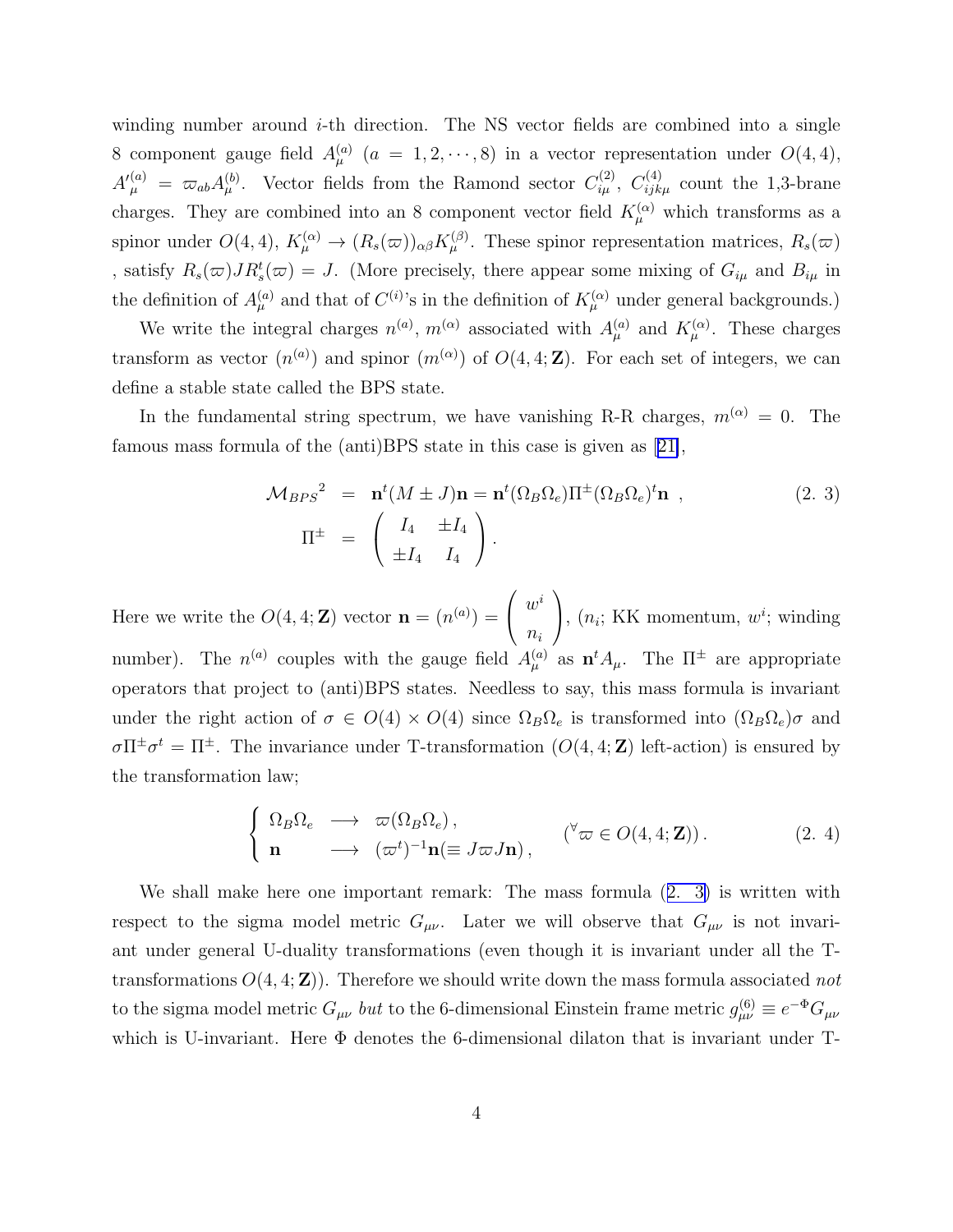<span id="page-5-0"></span>transformations;

$$
\Phi = \phi - \frac{1}{4} \log \det(G_{ij}).
$$
\n(2. 5)

It is easy to observe that the mass formula defined with respect to  $g_{\mu\nu}^{(6)}$  should be related with that for  $G_{\mu\nu}$ 

$$
\mathcal{M}^{(\text{Einstein})} = e^{\Phi/2} \mathcal{M}^{(\text{sigma model})}.
$$
 (2. 6)

Namely, we should rewrite the mass formula for the NS-NS charges [\(2. 3\)](#page-4-0) as

$$
\mathcal{M}_{BPS}^2 = e^{\Phi} \mathbf{n}^t (\Omega_B \Omega_e) \Pi^{\pm} (\Omega_B \Omega_e)^t \mathbf{n}
$$
  
=  $e^{\Phi} \mathbf{n}^t (M \pm J) \mathbf{n}$ . (2. 7)

Beside  $O(4, 4; \mathbb{Z})$ , the type IIB superstring theory is conjectured to be invariant under the strong-weak  $SL(2, \mathbb{Z})$  duality (S-duality). This symmetry is combined with T-duality symmetry to give the U-duality symmetry group  $O(5, 5; \mathbb{Z})$  [\[11](#page-43-0), [15, 16,](#page-43-0) [25\]](#page-44-0).

In order to clarify the structure of U-duality  $O(5, 5; \mathbb{Z})$ , we must suitably arrange the moduli fields from both the NS-NS sectors  $G_{ij}$ ,  $B_{ij}$ ,  $\Phi$  and the R-R sectors  $\psi_{\alpha}$ . The  $\Omega_e$ ,  $\Omega_B$ should be embedded in  $O(5, 5)$ -matrix as follows (this is one of the conventions);

$$
\bar{\Omega}_{e,B} = \left(\begin{array}{c|c} I_2 & 0 \\ \hline 0 & R_c(\Omega_{e,B}) \end{array}\right). \tag{2.8}
$$

Here the  $R_s(\Omega)$  and  $R_c(\Omega)$  are spinor and cospinor representations of  $\Omega \in O(4, 4)$ .

The dilaton and RR moduli are also incorporated as

$$
\begin{array}{rcl}\n\bar{\Omega}_{e,B,\Phi,\psi} & = & \bar{\Omega}_{\psi} \cdot \bar{\Omega}_{\Phi} \cdot \bar{\Omega}_{B} \cdot \bar{\Omega}_{e} \, , \\
\bar{M} & = & \bar{\Omega}_{e,B,\Phi,\psi} \cdot \bar{\Omega}_{e,B,\Phi,\psi}^{t} \, ,\n\end{array} \tag{2.9}
$$

with

$$
\bar{\Omega}_{\Phi} = \begin{pmatrix} e^{\Phi} & 0 & 0 \\ 0 & e^{-\Phi} & 0 \\ 0 & 0 & I_8 \end{pmatrix} , \qquad (2. 10)
$$

$$
\bar{\Omega}_{\psi} = \exp \left\{ \sum_{\alpha'=1}^{4} \psi_{\alpha'}(E(2, 6 + \alpha') - E(\alpha' + 2, 1)) + \sum_{\alpha'=5}^{8} \psi_{\alpha'}(E(2, \alpha' - 2) - E(\alpha' + 2, 1)) \right\},\,
$$

where  $E(i, j)$  is a 10 × 10 matrix with only one non-zero entry at  $(i, j)$ . Obviously M is a symmetric matrix in  $O(5, 5)$ , and hence parametrizes the "extended Teichmüller space"  $O(5,5)/(O(5) \times O(5)).$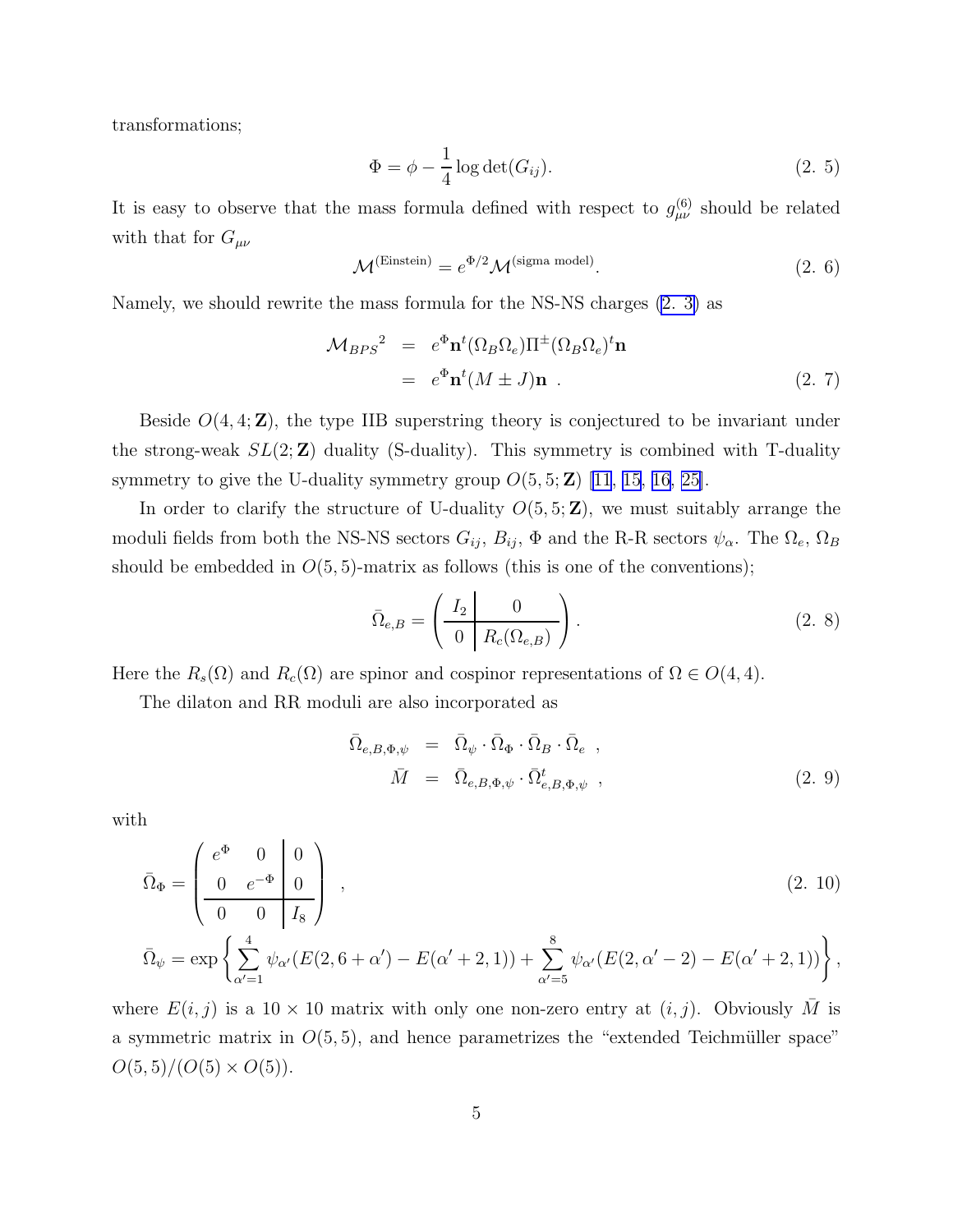<span id="page-6-0"></span>Now, let us study R-R sector mass formula. In the following discussion we turn off all the R-R moduli  $\psi_{\alpha} = 0$ . We first pick up a special U-transformation  $S^{(6)} := S^{(10)}T^{6789}S^{(10)}$ ("S-transformation in the sense of 6-dimension") such that  $(S^{(6)})^2 = 1$ . Here  $S^{(10)}$  stands for the 10-dimensional S-duality transformation (which corresponds to the transformation  $\tau \rightarrow \frac{1}{\pi}$  of  $SL(2;\mathbf{Z})$ ). Also the  $T^{6789}$  is a T-duality transformation along the 6789th τ directions. Then the  $S^{(6)}$  acts on the G, B and  $\Phi$ 

$$
S^{(6)}: \begin{cases} G_{ij} \rightarrow \sqrt{|G|} (G^{-1})^{ij}, \\ B_{ij} \rightarrow \sqrt{|G|} (*B)^{ij} \equiv \frac{1}{2} \epsilon^{ijkl} B_{kl}, \\ e^{\Phi} \rightarrow e^{-\Phi}, \end{cases}
$$
 (2. 11)

and completely exchanges the NS-NS charges  $n^{(a)}$  and the R-R charges  $m^{(\alpha)}$ . The 6 dimensional space-time Einstein metric  $g_{\mu\nu}^{(6)}$  is invariant under the  $S^{(6)}$ ,  $S^{(10)}$  but the  $G_{\mu\nu}$  is not.

It is remarkable that

$$
S^{(6)}(M) = \begin{pmatrix} \sqrt{|G|}(G^{-1} - *B \cdot G \cdot *B) & (*B \cdot G) \\ -(G \cdot *B) & \frac{1}{\sqrt{|G|}}G \end{pmatrix} \equiv R_s(M) , \qquad (2. 12)
$$

where  $R_s(*)$  denotes the spinor representation matrix as is already introduced. Hence we can rewrite the transformation law (2. 11) as

$$
S^{(6)}: \begin{cases} e^{\Phi}M & \to e^{-\Phi}R_s(M), \\ e^{-\Phi}R_s(M) & \to e^{\Phi}M. \end{cases} \tag{2.13}
$$

In this way, we can easily find out that the mass formula of the R-R sector must take the following form if we claim the invariance of total mass spectrum under the  $S^{(6)}$ -transformation;

$$
\mathcal{M}_{BPS}^2 = e^{-\Phi} \mathbf{m}^t R_s(\Omega_{e,B}) \Pi^{\pm} R_s(\Omega_{e,B}^t) \mathbf{m}
$$
  
=  $e^{-\Phi} \mathbf{m}^t (R_s(M) \pm J) \mathbf{m}$ . (2. 14)

We will compare this formula with the results of D-brane analyses in the later sections.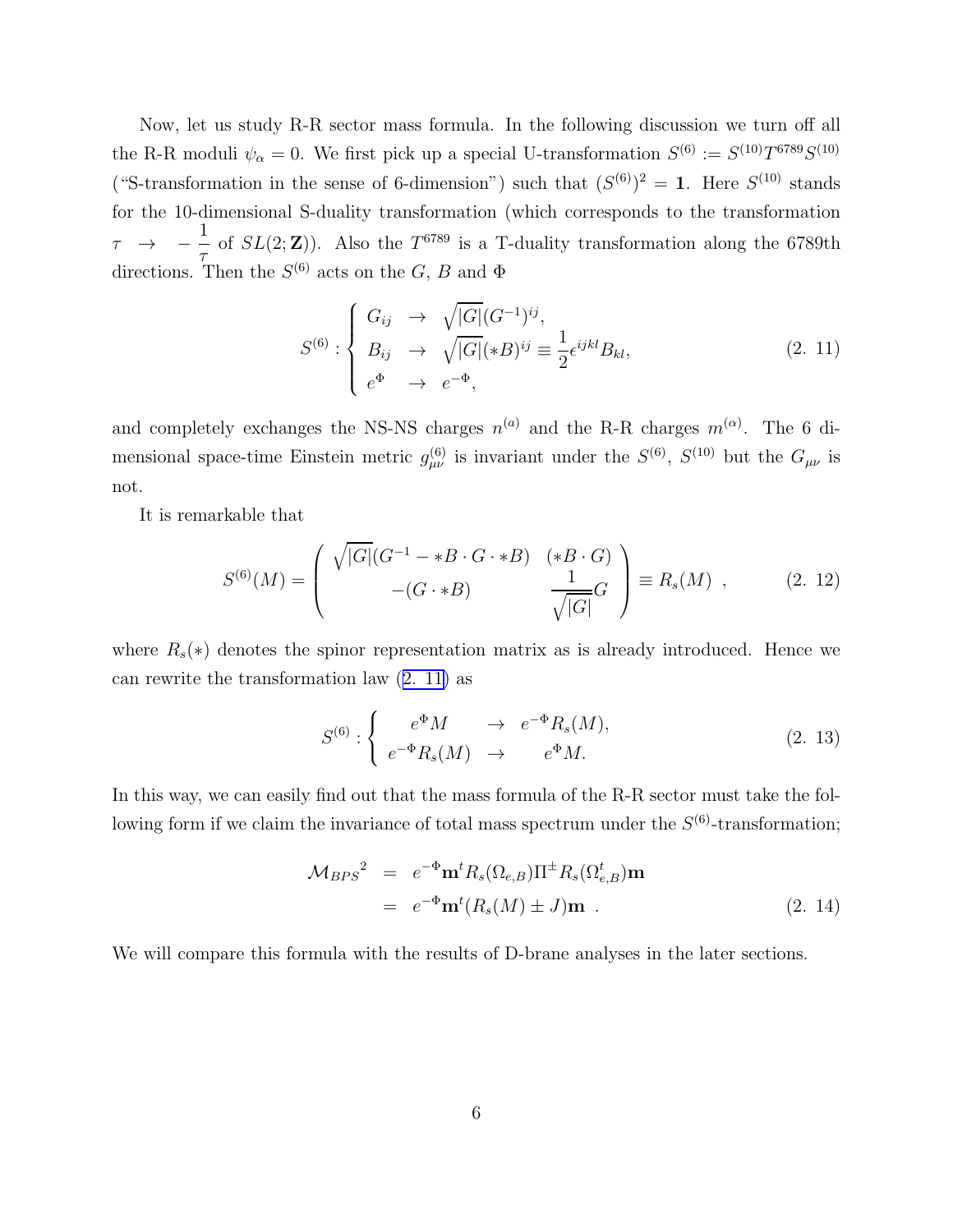## <span id="page-7-0"></span>3 BPS mass formula from Dirac-Born-Infeld action

In the previous section, we conjectured the BPS mass formula by using U-duality. The outcome becomes algebraic and uses the representation theory of  $O(5, 5; \mathbb{Z})$ . In the following, on the other hand, we evaluate the BPS mass geometrically by minimizing the D-brane worldvolume, or more precisely by minimizing the Dirac-Born-Infeld type integral. This condition should be equivalent to the requirement to keep half of the supersymmetries, namely the BPS condition. Such a supersymmetric configuration is called a "supersymmetric p-cycle" [\[22](#page-43-0)], and at least in the case that Kalb-Ramond moduli  $B_{ij}$  is equal to zero, this statement isproved in [[22\]](#page-43-0).<sup>1</sup> In the general case of  $B_{ij} \neq 0$ , the equivalence of the conditions of minimal volume and supersymmetry is not so clear. But, from the physical point of view this assumption is very plausible, since the BPS states must respectively have the minimal energies in the charged sectors. It is interesting to observe that the mass formula obtained geometrically coincides with algebraic one.

In the subsection [3.3,](#page-16-0) we also explain the full mass formula in the IIA theory including both NS-NS and R-R sectors from the M-theory viewpoint. The analysis is based on the SUSY algebra in 6-dimension[[24\]](#page-44-0). We will observe that our analysis based on the DBI action is consistent with the M-theory approach.

## $3.1$  Type IIB on  $T^4$

First of all, we consider the type IIB case compactified on  $T<sup>4</sup>$ . For this case the situations are somewhat simpler than those for type IIA.

Ourstarting point is the (one loop) effective action of Dirichlet  $p$ -brane [[2, 9](#page-42-0), [10\]](#page-42-0) ( $p$  is an odd number for type IIB string);

$$
S_{DBI} := \int d^{p+1}\sigma \, e^{-\phi} \sqrt{\det \left( G_{\alpha\beta} + \mathcal{F}_{\alpha\beta} \right)} \tag{3.1}
$$

$$
S_{WZ} := i \int e^{i\mathcal{F}} \wedge C , \qquad (3.2)
$$

.

$$
\mathcal{F} := B + \frac{1}{2\pi}F , C := C^{(4)} + C^{(2)} + C^{(0)}
$$

Here the  $G_{\alpha\beta}$ ,  $B_{\alpha\beta}$  are the induced metric and anti-symmetric field on the world volume.

<sup>&</sup>lt;sup>1</sup> For the embedding of two- (resp. three-) cycle into the Calabi-Yau two- (resp. three-)fold, this condition becomes holomorphic embedding (resp. the special Lagrangian submanifold[[23\]](#page-43-0)).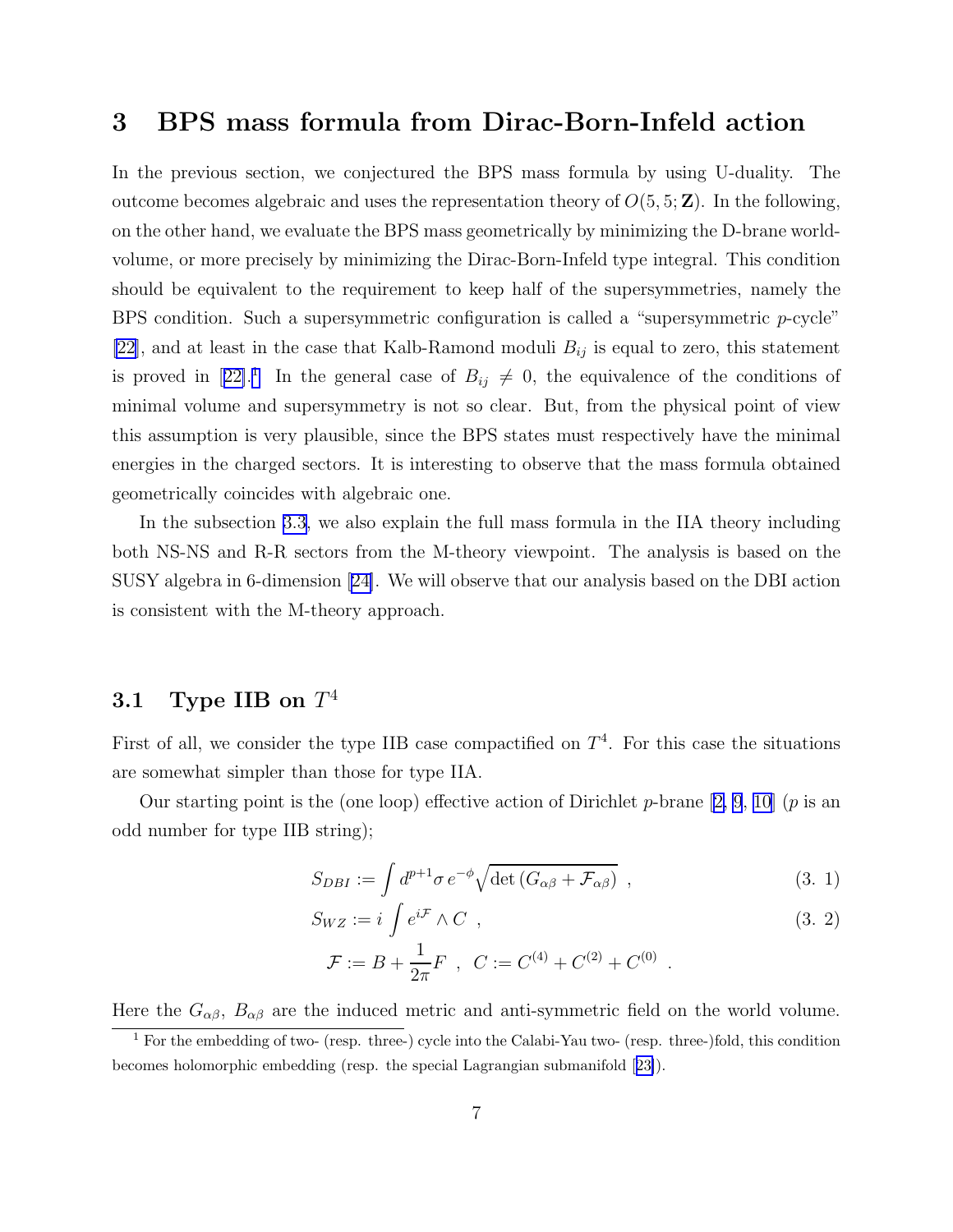<span id="page-8-0"></span>The  $C^{(l)}$ 's  $(l = 0, 2, 4)$  are the Ramond-Ramond fields for the type IIB string and  $F_{\alpha\beta}$  is the field strength of  $U(1)$  gauge field A.  $S_{DBI}$  is usually called the "Dirac-Born-Infeld action" and  $S_{WZ}$  is often called "Wess-Zumino term". (Several authors also call it "Chern-Simons term".)

We evaluate the BPS mass for the 6-dimensional space-time theory along the same line of argument developed in the [\[18](#page-43-0)]. Consider the p-brane with the specific configuration  $\mathbf{R} \times \Sigma$ (**R** is the time axis and  $\Sigma$  is a *p*-dimensional subspace of the internal  $T<sup>4</sup>$ ). In this setup, the effective mass of particle associated with this p-brane is directly evaluated by DBI action;

$$
S_{DBI} = \mathcal{M}_p \int_{\mathbf{R}} \sqrt{g_{00}^{(6)}} d\tau
$$
  

$$
\mathcal{M}_p := e^{-\Phi/2} |G|^{-1/4} \int_{\Sigma} d^p \sigma \sqrt{\det(G_{\alpha\beta} + \mathcal{F}_{\alpha\beta})} .
$$
 (3. 3)

The 6-dimensional space-time dilaton  $\Phi$  is related with the 10-dimensional dilaton  $\phi$  and the torusmetric  $G_{ij}$  in ([2. 5](#page-5-0)), in other words

$$
e^{\Phi - \phi} = |G|^{-1/4},\tag{3.4}
$$

,

where  $|G| := \det G_{ij}$ . As we already stressed in the previous section, the mass should be evaluated with respect to the 6-dimensional Einstein frame  $g_{\mu\nu}^{(6)} = e^{-\Phi} G_{\mu\nu}$ . We used the relation;  $\sqrt{g_{00}^{(6)}}e^{-\Phi/2}|G|^{-1/4} \equiv \sqrt{G_{00}}e^{-\phi}$  in Eqs.(3. 3).

The topological nature of  $\Sigma$  (more precisely speaking, the homology class of  $\Sigma$ , the homotopy class of X and the topological charge of the bundle where  $A$  is defined) determines the Ramond-Ramond charge of this particle. We can find this fact by observing the Wess-Zumino term  $S_{WZ}$  [\(3. 2\)](#page-7-0) and will see it explicitly in the following examples. As is already commented, the BPS state should correspond to a pair of configurations of the map X :  $\Sigma \to T^4$  and the  $U(1)$ -gauge field A that minimizes the integral (3. 3). Hence our problem is reduced to search the minimal configuration of  $(X, A)$  under a fixed topological nature of world volume.

If we turn off the R-R fields, the compactified type IIB moduli space is described by  $G_{ij}$ and  $B_{ij}$  of  $T^4$ . In the following argument we assume these  $G_{ij}$ ,  $B_{ij}$  are all some constants on  $T^4$ , which is of course possible since  $T^4$  is a flat space. The induced metric  $G_{\alpha\beta}$  and anti-symmetric tensor  $B_{\alpha\beta}$  on the *p*-brane are defined as

$$
G_{\alpha\beta} := G_{ij} \partial_{\alpha} X^i \partial_{\beta} X^j \ , \ B_{\alpha\beta} := B_{ij} \partial_{\alpha} X^i \partial_{\beta} X^j
$$

with the coordinates  $\{\sigma^{\alpha}\}\ (\alpha = 1, 2, \dots, p)$  on the world volume.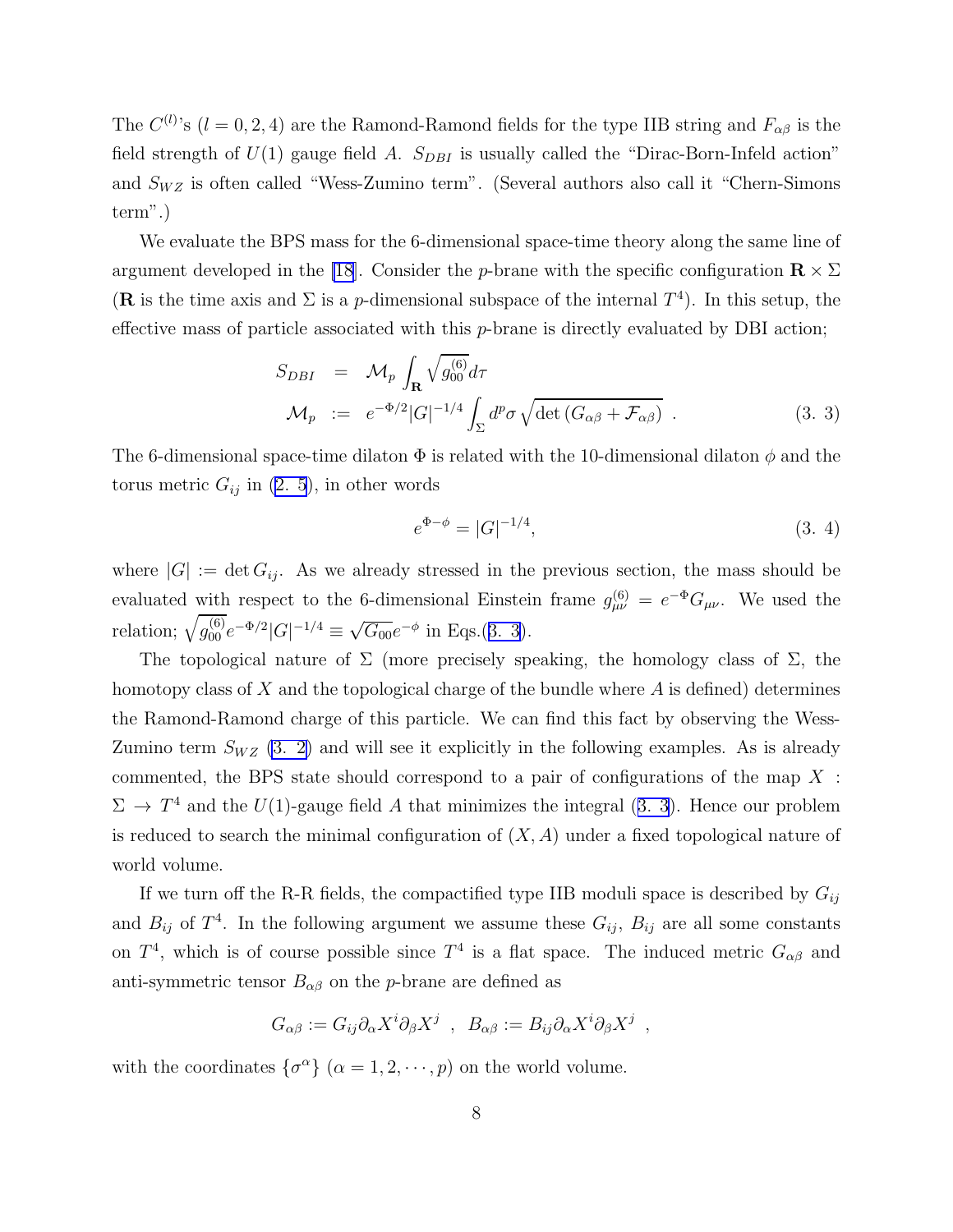#### 1-brane (D-string)

Let us start by taking the 1-brane  $(\mathbf{R} \times \Sigma^{(1)})$  case. We easily obtain

$$
\mathcal{M}_1 = e^{-\Phi/2} |G|^{-1/4} \int_{\Sigma^{(1)}} d\sigma \sqrt{G_{\sigma\sigma}}
$$
  
\n
$$
\geq e^{-\Phi/2} |G|^{-1/4} \sqrt{q^i G_{ij} q^j}, \qquad (3.5)
$$

where  $q^i := \int_{\Sigma^{(1)}} d\sigma \partial_{\sigma} X^i$  denotes the winding number of D-string. Obviously, the above inequality $(3, 5)$  is saturated when  $\Sigma^{(1)}$  is a straight line in the torus. (We have no constraints for the configuration of A.) Hence the desired BPS mass is obtained as

$$
\mathcal{M}_1 = e^{-\Phi/2} |G|^{-1/4} \sqrt{q^i G_{ij} q^j} \tag{3.6}
$$

In order to clarify the meaning of the winding  $q^i$  in  $(3, 5)$ , we take a look at the Wess-Zumino term. The local coordinate of 1-brane  $\mathbf{R} \times \Sigma^{(1)}$  is expressed by  $(t, \sigma)$  and the Wess-Zumino term turns into a form,

$$
\int_{\mathbf{R}\times\Sigma^{(1)}} e^{i\mathcal{F}} \wedge C = \int_{\mathbf{R}\times\Sigma^{(1)}} \left( C^{(2)} + i\mathcal{F}C^{(0)} \right)
$$

$$
= q^i \cdot \left( \int_{\mathbf{R}} \hat{C}^{(2)}_{i0} dt \right) ,
$$

$$
\hat{C}^{(2)} := C^{(2)} + iBC^{(0)} .
$$
(3. 7)

The  $q^i$  turns out to be a "charge" associated with the gauge field  $\hat{C}_{i0}^{(2)}$  $i^{(2)}_{i0}$ .

#### 3-brane

Next we consider the 3-brane case. Let  $(t, \sigma^1, \sigma^2, \sigma^3)$  be a local coordinate of 3-brane  $\mathbf{R} \times \Sigma^{(3)}$ . Then one can read the "charges" coupled to gauge fields  $\hat{C}$  from the Wess-Zumino term([3. 2\)](#page-7-0),

$$
\int_{\mathbf{R}\times\Sigma^{(3)}} e^{i\mathcal{F}} \wedge C
$$
\n
$$
= \int_{\mathbf{R}\times\Sigma^{(3)}} \hat{C}^{(4)} + \int_{\mathbf{R}\times\Sigma^{(3)}} \frac{i}{2\pi} F \wedge \hat{C}^{(2)} + \int_{\mathbf{R}\times\Sigma^{(3)}} \frac{-1}{8\pi^2} F \wedge F \cdot C^{(0)}
$$
\n
$$
= W_l \cdot \int_{\mathbf{R}} \frac{1}{6} \epsilon^{lijk} \hat{C}^{(4)}_{ijk0} dt + w^i \cdot \int_{\mathbf{R}} \hat{C}^{(2)}_{i0} dt ,
$$
\n
$$
\begin{cases} \hat{C}^{(4)} := C^{(4)} + iB \wedge C^{(2)} - \frac{1}{2}B \wedge B \cdot C^{(0)} , \\ \hat{C}^{(2)} := C^{(2)} + iB \cdot C^{(0)} , \end{cases}
$$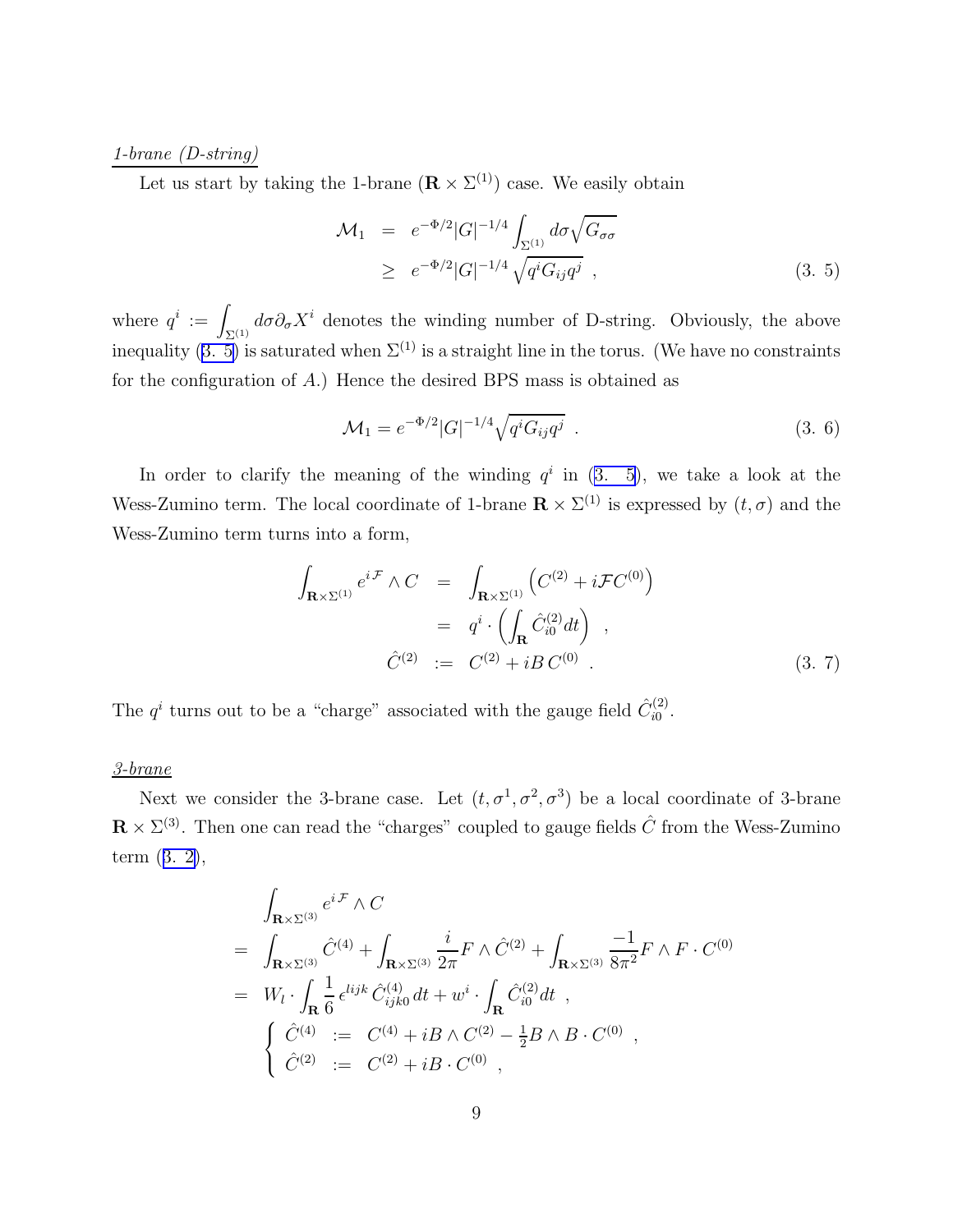$$
\begin{cases}\nW_l := \int_{\Sigma^{(3)}} d^3 \sigma \,\epsilon_{lijk} \frac{\partial X^i}{\partial \sigma^1} \cdot \frac{\partial X^j}{\partial \sigma^2} \cdot \frac{\partial X^k}{\partial \sigma^3} ,\\
w^i := \int_{\Sigma^{(3)}} d^3 \sigma \,\epsilon^{\alpha\beta\gamma} \frac{i}{2\pi} F_{\alpha\beta} \partial_\gamma X^i .\n\end{cases} \tag{3.8}
$$

<span id="page-10-0"></span>The  $W_l$  is the 3-brane winding number. We remark that the non-vanishing expectation value for F makes the situation a little complicated. The Poincaré dual of  $\left[\frac{i}{2}\right]$  $\frac{\iota}{2\pi}F \in H^2(\Sigma^{(3)}; \mathbf{Z})$  is represented by some 1-branes within our 3-brane  $\Sigma^{(3)}$  (the case "branes within branes" [\[9](#page-42-0)]). The  $w<sup>i</sup>$  is regarded as the "effective winding number" of induced 1-branes. In this way we can describe by DBI action some bound states among 3-branes and 1-branes effectively.

Even after this change of situation we can use the similar argument for the 1-brane case to derive the 3-brane mass bound,

$$
\mathcal{M}_3 = e^{-\Phi/2} |G|^{-1/4} \int_{\Sigma^{(3)}} d^3 \sigma \sqrt{\det (G_{\alpha\beta} + B_{\alpha\beta} + F_{\alpha\beta})}
$$
  
\n
$$
\geq e^{-\Phi/2} \sqrt{(W \ w)(M^{IIB,T^4} + J) \begin{pmatrix} W \\ w \end{pmatrix}},
$$
 (3. 9)

where we set

$$
(*B)^{ij} := \frac{1}{2\sqrt{|G|}} \epsilon^{ijkl} B_{kl} , \qquad (3. 10)
$$

$$
M^{IIB,T^4} := \begin{pmatrix} \sqrt{|G|} \cdot (G^{-1} - *B \cdot G \cdot * B)^{ij} & (*B \cdot G)^{i_j} \\ -(G \cdot * B)^{j} & \frac{1}{\sqrt{|G|}} G_{ij} \end{pmatrix} . \tag{3.11}
$$

It is easy to prove that  $8 \times 8$  matrix  $M^{IIB,T4}$  belongs to  $O(4, 4)$  and is also symmetric. The inequality (3. 9) is saturated when  $\Sigma^{(3)}$  is a 3-dimensional torus "linearly embedded" in  $T^4$ , that is, the map  $X : \Sigma^{(3)} \to T^4$  is a homomorphism of abelian groups (not necessarily injective.) and the gauge field A has a constant curvature (whose value is uniquely determined by  $w^i$ ). Hence the desired mass formula can be written as<sup>2</sup>

$$
\mathcal{M}_3 = e^{-\Phi/2} \sqrt{(W \ w)(M^{IIB,T^4} + J) \begin{pmatrix} W \\ w \end{pmatrix}} . \tag{3.12}
$$

<sup>&</sup>lt;sup>2</sup>In the situation here, the "intersection term"  $(W \ w)J(W \ w)^t$  is always 0. Nevertheless we wrote this term in (3. 12) in order to represent the equivalence with the mass formula([2. 14](#page-6-0)) manifestly. In the next section we will face to the cases that this intersection term essentially appears.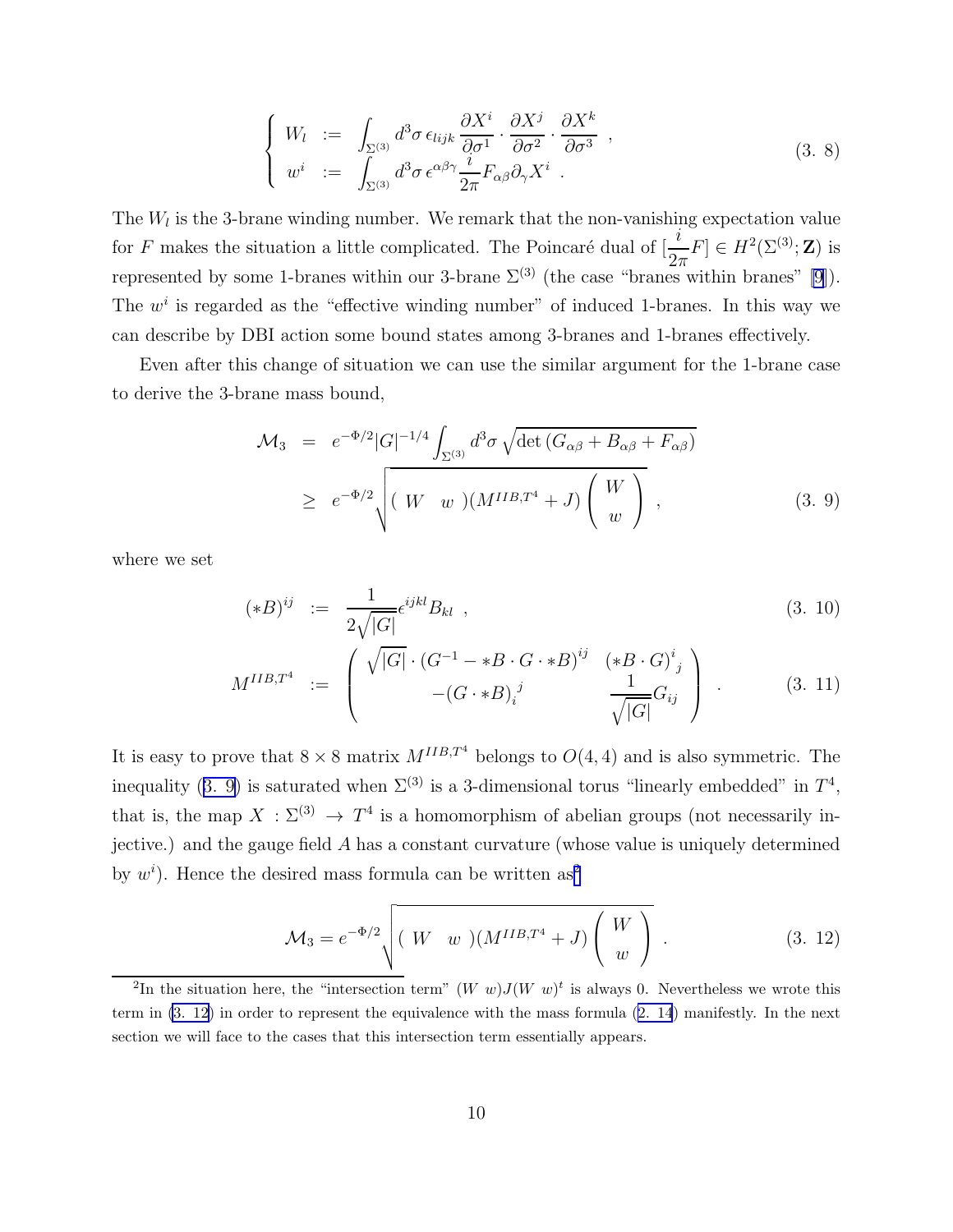<span id="page-11-0"></span>This formula [\(3. 12\)](#page-10-0) coincides with our algebraic formula([2. 14\)](#page-6-0)! Actually the "moduli matrix"  $M^{IIB,T^4}$  induced from DBI action is equal to the moduli matrix  $R_s(M)$  derived from U-duality.

To close this subsection we make a remark: The above description of the systems such that the 3-branes and 1-branes coexist, i.e. the bound states of 3- and 1-branes, is not complete. For example, consider the system of the 3-brane wrapping around the 3-torus along the 678'th axes and 1-brane wrapping around the circle along the 9'th axis when the compactified directions are the 6789'th axes. In this situation one cannot reinterpret the 1-brane charge as the field strength  $F$  as above, and cannot derive the correct BPS mass from only the DBI action. The most naive approach for this problem is to start with the simple ansatz for the effective action

$$
S = S_{1\text{-brane}} + S_{3\text{-brane}}.\tag{3.13}
$$

Of course this is not correct, since one must also evaluate the effect of interaction between these branes by taking the sectors of DN (or ND) open string into account. In other words, one must calculate higher loop corrections to the effective action. It may be natural to expect that these loop corrections explain the binding energy fitted to the conjecture of U-duality. We will argue on this problem in section 4.

## $\mathbf{3.2}\quad \textbf{Type IIA on }T^4$

Next we analyze the mass formulae for the type IIA case. In the same way as in the type IIB case, we start from the D-brane action([3. 1](#page-7-0)),([3. 2](#page-7-0)). The only difference from the type IIB case is that we have the R-R fields with odd degrees;  $C^{(p)}$ ,  $(p = 1, 3, 5, 7, 9)$ , which leads to the even D-branes. In our analysis we need to treat the three kinds of D-branes (0-,2-,4-branes). We first consider the cases that only the same kind of branes exist, and later discuss the problem of the bound states of branes having different dimensions.

#### 0-brane

The 0-brane case is trivial. The moduli dependence of BPS mass only originates from the volume of the internal torus([3. 4](#page-8-0));

$$
\mathcal{M}_0 = e^{-\Phi/2} |G|^{-1/4} n. \tag{3.14}
$$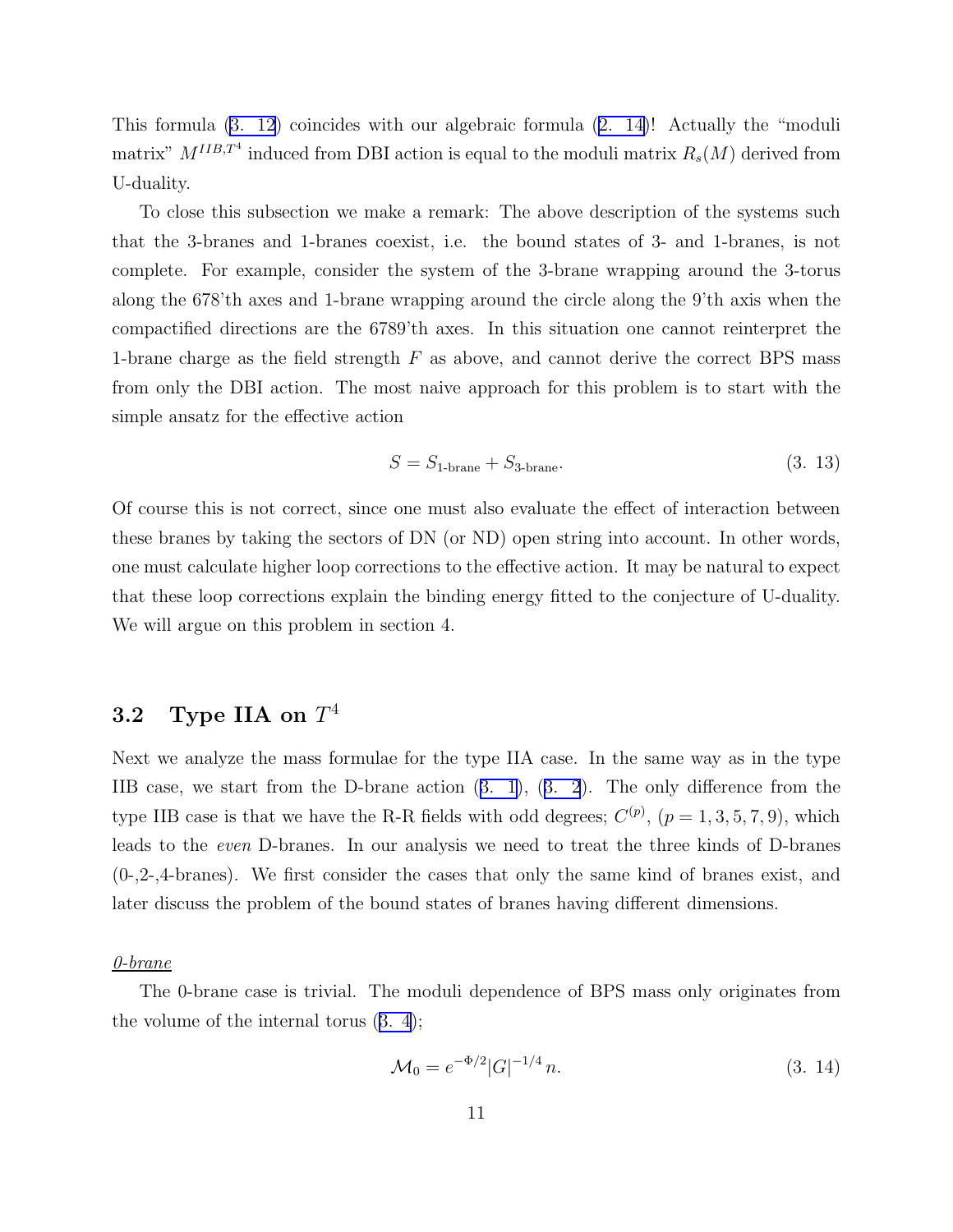<span id="page-12-0"></span>The *n* is the number of 0-branes and is identified with the RR charge for  $C_{\mu}^{(1)}$ .

#### 2-brane

For the 2-brane case, we take the configuration  $\mathbf{R} \times \Sigma^{(2)}$ . As in the analysis of the type IIB case, **R** is the time axis and  $\Sigma^{(2)}$  is wrapped around some 2-cycle of  $T^4$ . Simple evaluation gives the following inequality (which is essentially the Minkowski inequality);

$$
\mathcal{M}_2 = e^{-\Phi/2} |G|^{-1/4} \int_{\Sigma^{(2)}} d^2 \sigma \sqrt{\det (G_{\alpha\beta} + \mathcal{F}_{\alpha\beta})}
$$
  
\n
$$
\geq e^{-\Phi/2} |G|^{-1/4} \sqrt{\sum_{i=1}^3 \left( \int_{\Sigma^{(2)}} X^* J_i \right)^2 + \left( \int_{\Sigma^{(2)}} X^* B \right)^2},
$$
(3. 15)

where  $J_1, J_2, J_3 \in H^{2+}(T^4; \mathbf{R})$  denotes an orthonormal basis for the self-dual part of  $H^2(T^4; \mathbf{R})$ with a normalization  $J_i \cdot J_j (\equiv \int$  $J_i \wedge J_j$  = 2| $G|^{1/2} \delta_{ij}$ . The bound of this inequality (3. 15) does not depend on the choice of this basis. Here we assume that  $\int_{\Sigma^{(2)}} \mathcal{F} = \int$  $\int_{\Sigma^{(2)}} X^* B$ . It is the case that the  $U(1)$ -gauge field A has no "monopole" charge.

When is this inequality  $(3. 15)$  saturated? It is satisfied if the collective coordinate X is a holomorphic mapping from  $\Sigma^{(2)}$  onto some 2-cycle S determined by a given  $\hat{C}_{\mu ij}^{(3)}$  charge. Strictly speaking, the minimality of world-volume does not necessarily mean a holomorphic mapping, rather means a more general harmonic mapping. But it is known [\[22\]\[13](#page-43-0)] that the BPS condition (the condition of SUSY 2-cycle) leads to a holomorphic mapping at least in the case of  $B_{ij} = 0$ . We further comment on the following fact: Fix an arbitrary 2-cycle  $S \in H_2(T^4; \mathbb{Z})$ . The condition that S is represented by a holomorphic curve in  $T^4$  is that the Poincaré dual  $\alpha_S$  of S belongs to  $H^{1,1}(T^4; \mathbf{R})$ . This can be always satisfied if we properly choose the holomorphic structure of  $T<sup>4</sup>$ . (The choice of holomorphic structure compatible with the given metric  $G_{ij}$  is parametrized over  $O(4)/U(2) \cong S^2$ , which is identified with  $S^2$  spanned by  $J_1, J_2, J_3$ . These degrees of freedom are just equal to those needed to make  $\alpha_S$  a (1,1)-form for an arbitrary S.)<sup>3</sup> So, it is sufficient to take X to be a holomorphic mapping from  $\Sigma^{(2)}$  onto some holomorphic curve S in  $T^4$  with respect to a properly chosen complex structure. If we write the corresponding Kähler form on  $T^4$  as  $J_s$  normalized by

<sup>&</sup>lt;sup>3</sup>For the K3-compactification we face to the same situation. We can still use the  $S^2$  degrees of freedom for the choice of holomorphic structure compatible with the Ricci flat metric in order to make the given 2-cycle to be algebraic. On the other hand, a case of Calabi-Yau 3-fold forms a striking contrast with it. In this case all the 2-cycles are algebraic from the beginning.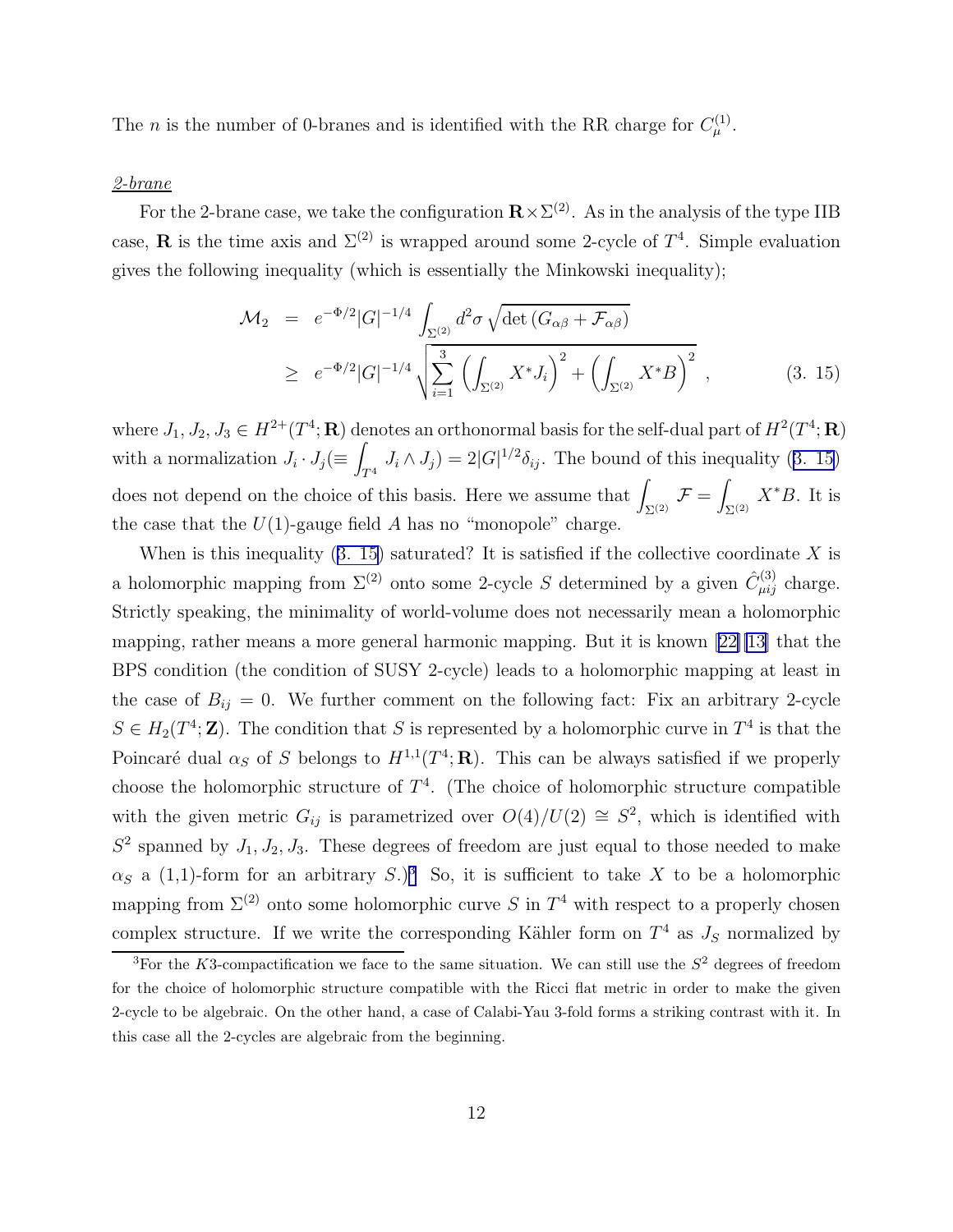<span id="page-13-0"></span> $J_S \cdot J_S = 2|G|^{1/2}$ , which is a proper linear combination of  $J_1$ ,  $J_2$ ,  $J_3$ , we obtain

$$
\sqrt{\sum_{i=1}^{3} \left( \int_{\Sigma^{(2)}} X^* J_i \right)^2} = \int_{\Sigma^{(2)}} X^* J_S . \tag{3.16}
$$

For the  $U(1)$ -gauge field A, the condition for the saturation is somewhat non-trivial. This is because the pull-back  $X^*B$  is not a harmonic 2-form even if all of the components  $B_{ij}$  are constants on  $T^4$ . Nevertheless we can choose A so that  $\mathcal{F}(\equiv X^*B+dA) = aX^*J_S$ , where a is not a function but merely a complex number. (It is most easily proved by making use of the Hodge decomposition.) The assumption  $\int_{\Sigma^{(2)}} \mathcal{F} = \int$  $\int_{\Sigma^{(2)}} X^*B$  immediately gives a relation;

$$
a = \frac{\int_{\Sigma^{(2)}} X^* B}{\int_{\Sigma^{(2)}} X^* J_S} = \frac{\int_{\Sigma^{(2)}} X^* B}{\sqrt{\sum_{i=1}^3 (\int_{\Sigma^{(2)}} X^* J_i)^2}} \tag{3.17}
$$

Hence, under this configuration of  $X$  and  $A$ , we obtain

$$
\mathcal{M}_2 = e^{-\Phi/2} |G|^{-1/4} \int_{\Sigma^{(2)}} d^2 \sigma \sqrt{\det (G_{\alpha\beta} + \mathcal{F}_{\alpha\beta})}
$$
  
\n
$$
= e^{-\Phi/2} |G|^{-1/4} \sqrt{1 + a^2} \int_{\Sigma^{(2)}} X^* J_S
$$
  
\n
$$
= e^{-\Phi/2} |G|^{-1/4} \sqrt{\sum_{i=1}^3 \left( \int_{\Sigma^{(2)}} X^* J_i \right)^2 + \left( \int_{\Sigma^{(2)}} X^* B \right)^2} .
$$
 (3. 18)

This means the saturation of the inequality([3. 15\)](#page-12-0) and gives the desired BPS mass formula.

In the similar manner to the case of type IIB 3-brane, one may consider some extra monopole charge *n* for *A* by taking the the background  $\int_{\Sigma^{(2)}} \mathcal{F} = \int$  $\int_{\Sigma^{(2)}} X^* B + n$ . By analyzing the Wess-Zumino term, we can find that this charge n can be identified with the extra contribution from the n 0-branes within our 2-brane  $\Sigma^{(2)}$ . The BPS mass formula can be easily generalized to this case;

$$
\mathcal{M}_2 = e^{-\Phi/2} |G|^{-1/4} \sqrt{\sum_{i=1}^3 \left( \int_{\Sigma^{(2)}} X^* J_i \right)^2 + \left( \int_{\Sigma^{(2)}} X^* B \right)^2 + 2n \left( \int_{\Sigma^{(2)}} X^* B \right) + n^2} \quad (3.19)
$$

This is indeed the correct mass formula of the bound states of a 2-brane and 0-branes predicted by U-duality.

#### 4-brane

In the 4-brane case, the space-part of world-brane  $\Sigma^{(4)}$  must occupy the full volume of  $T^4$ . Consider the smooth map  $X : \Sigma^{(4)} \to T^4$  covering  $T^4$  m-times. We again assume  $[\mathcal{F}] = [X^*B]$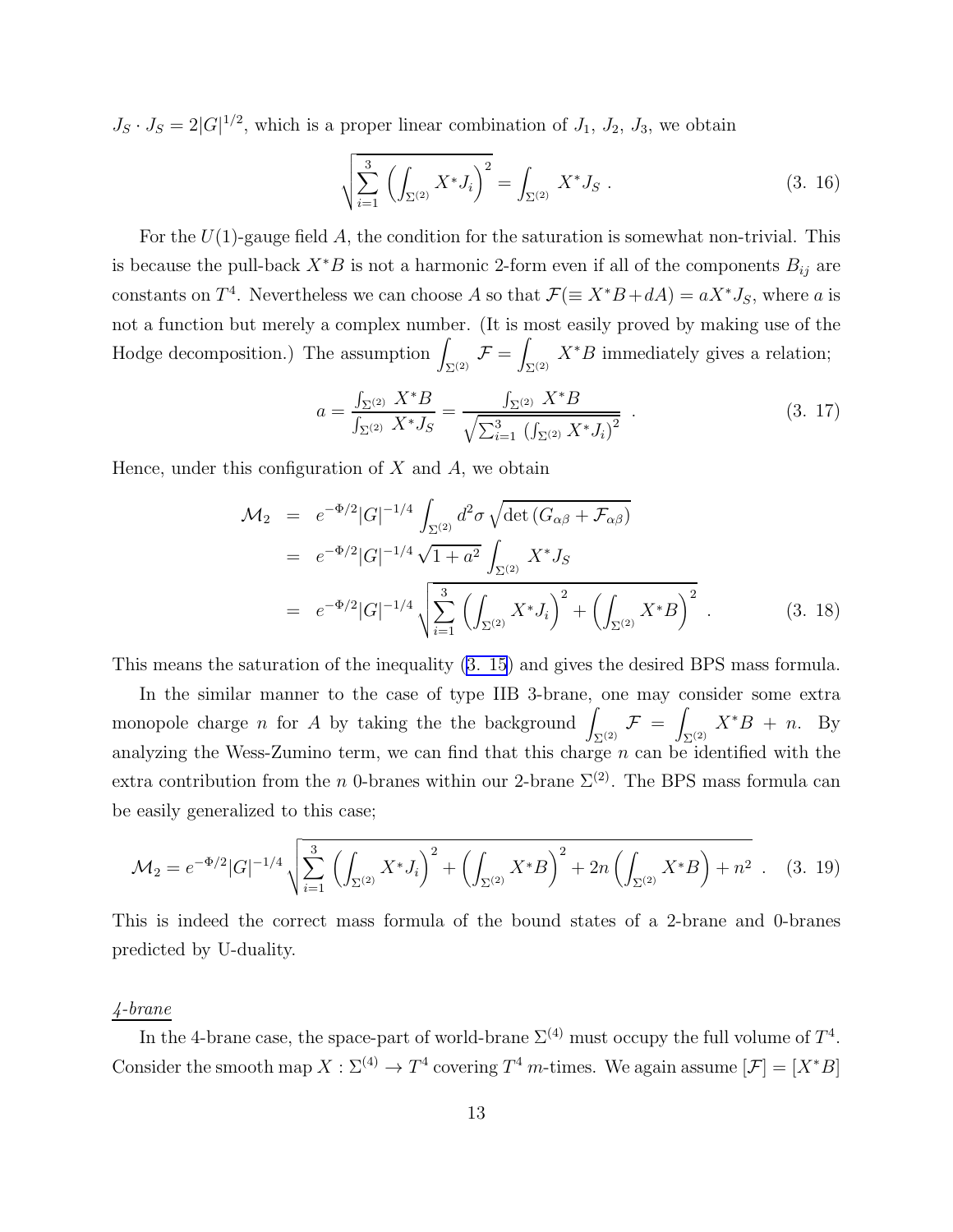<span id="page-14-0"></span>in  $H^2(\Sigma^{(4)}; \mathbf{R})$  for the time being. The inequality of mass integral is represented;

$$
\mathcal{M}_4 = e^{-\Phi/2} |G|^{-1/4} \int_{\Sigma^{(4)}} d^4 \sigma \sqrt{\det (G_{\alpha\beta} + \mathcal{F}_{\alpha\beta})}
$$
  
\n
$$
\geq m e^{-\Phi/2} \sqrt{|G|^{1/2} + \left(\int_{T^4} B \wedge *B\right) + \frac{1}{4|G|^{1/2}} \left(\int_{T^4} B \wedge B\right)^2} .
$$
 (3. 20)

What is the condition for saturation? Clearly the value of this integral does not depend on the choice of smooth map X (under fixing deg  $X = m$ , of course). However, the condition for the gauge field A is similar to the 2-brane case, but rather complicated, because the field  $X^*B$  necessarily has constant components.

It reads;

$$
\mathcal{F} \wedge \mathcal{F} = b dv, \quad \mathcal{F} \wedge J_i = b_i dv \ (i = 1, 2, 3) \tag{3.21}
$$

for some complex numbers b,  $b_i$ , and dv denotes the volume form of  $T^4$ . The values of these constants can be easily solved in the same way as([3. 17](#page-13-0)) and we obtain the BPS mass formula;

$$
\mathcal{M}_4 = m e^{-\Phi/2} \sqrt{|G|^{1/2} + \left(\int_{T^4} B \wedge *B\right) + \frac{1}{4|G|^{1/2}} \left(\int_{T^4} B \wedge B\right)^2} \tag{3.22}
$$

Now let us consider the case that the gauge field A has a non-trivial topological charge. Alternativelyone may regard it as an "integer theta-parameter shift" [[21\]](#page-43-0),  $B_{ij} \rightarrow B_{ij} + \Theta_{ij}$  $({^{\forall}\Theta \in H^2(T^4;\mathbf{Z}}))$ , which is a part of T-duality transformations. By analyzing the Wess-Zumino term again, we can find that  $\left[\frac{i}{2}\right]$  $\frac{\ell}{2\pi}F \in H^2(T^4; \mathbf{Z})$  is identified with the extra 2-brane charge and [− 1  $\frac{1}{8\pi^2}F \wedge F$   $\in H^4(T^4; \mathbf{Z}) \cong \mathbf{Z}$  is identified with the extra 0-brane charge. The corresponding mass formula is immediately calculated. This result is rather complicated, but we can show that it is fitted to the similar formula to([3. 12](#page-10-0));

$$
\mathcal{M}_4 = e^{-\Phi/2} \sqrt{Q^T \left( M^{IIA, T^4} + J \right) Q} \,, \tag{3.23}
$$

where the "charge vector"  $Q \in \mathbb{Z}^{\oplus 8}$  describes the RR charge of 4-branes ( $\cong \mathbb{Z}$ ) and the effectively induced 2-brane ( $\cong \mathbb{Z}^{\oplus 6}$ ) and 0-brane ( $\cong \mathbb{Z}$ ) charges.  $M^{IIA,T^4}$  is also a symmetric matrix valued in  $O(4, 4)$ . Here we do not present its explicit form, since it is cumbersome compared with the type IIB case.

We only point out the following: Firstly, all of three cases (the 0-brane case [\(3. 14](#page-11-0)), 2-brane cases([3. 18\)](#page-13-0) and the cases of bound states of 0-branes and 2-branes([3. 19\)](#page-13-0)) are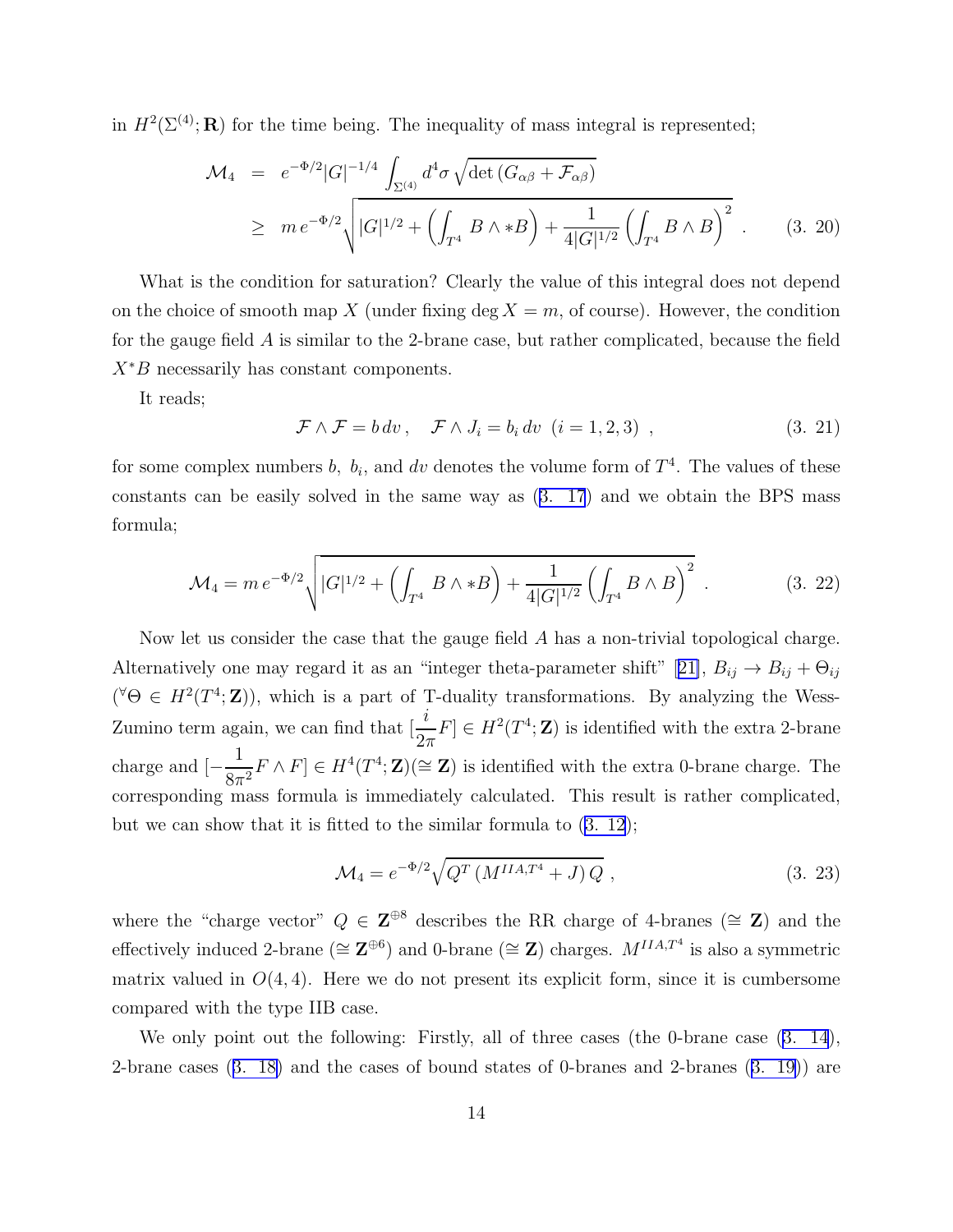also summarized by the same formula([3. 23](#page-14-0)). We only have to set the 4-brane charge to be zero in the vector Q.

Secondly, in the similar manner to the type IIB case, the moduli matrix  $M^{IIA,T^4}$  can be identified with the cospinor representation matrix  $R_c(M)$  of  $O(4, 4)$ . This means the consistency of our mass formulae [\(3. 23](#page-14-0)) with the prediction of U-duality. This result is also expected from the fact that the replacement  $M^{IIA,T^4} \leftrightarrow M^{IIB,T^4}$  by T-duality should occur. But the check of this claim is not so self-evident, because the moduli matrices become rather complicated under general background. In this sense, we may also say our results support the consistency of DBI action under T-duality.

Lastly, we comment on the same difficulty as that in the analysis of type IIB case. One must understand that generic bound states of 0-, 2-, and 4-branes cannot be described by the recipe of the branes within branes[[9](#page-42-0)]. We can at most analyze, by using only the DBI action, the cases which can be connected by the T-duality transformations<sup>4</sup>  $B_{ij}$   $\rightarrow$   $B_{ij} + \Theta_{ij}$ with the cases that 4-branes alone exist. Of course, one cannot describe all the bound states by making use of these T-duality transformations. In order to complete our analyses we need to argue seriously on the binding energies of branes. In section 4 we will return to this problem.

<sup>&</sup>lt;sup>4</sup>Here we only consider the charges of " $U(1)$ -sectors" of gauge fields. We will present in the next section some comments on the possibility to develop our analysis to that based on the "non-abelian Born-Infeld action (NBI)" proposed by Tseytlin [\[26](#page-44-0)].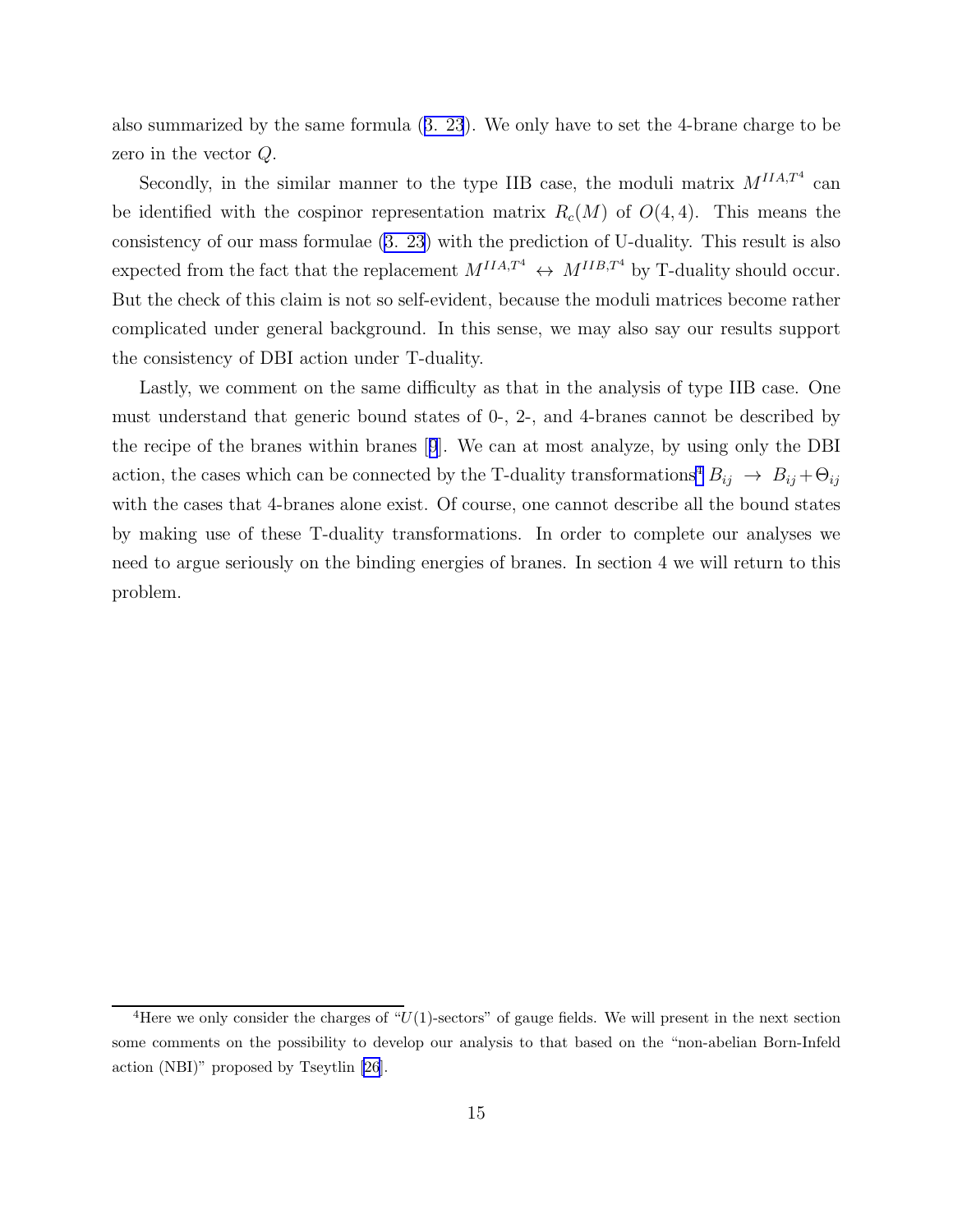#### <span id="page-16-0"></span>3.3 Considerations from M-theory

In this subsection we reconsider the case of  $IIA$  on  $T<sup>4</sup>$  by the M-theory approach. The discussion here is based on that of[[24\]](#page-44-0).

The M-theory is believed to exist in 11 dimensional space-time, whose massless multiplet is a 11 dim. supergravity one,  $\hat{g}_{MN}$ ,  $c_{KLM}$ , and  $\psi_M^{\alpha}$ . Here the  $\hat{g}_{MN}$  is the 11 dimensional graviton and  $c_{KLM}$  is the rank 3 anti-symmetric field. The spinor index " $\alpha$ " of the gravitino  $\psi_M^{\alpha}$  labels a 32 component Majorana fermion. The indices " $K, L, M, \cdots$ " represent spacetime coordinates and run from 0 to 10.

Let us consider a compactification of this theory on the 5-dimensional torus  $T^5$ . The 6-dimensional space-time is extended in the  $(X^0, X^1, \dots, X^5)$ -directions and the remaining coordinates  $(X^m)$   $(m = 6, 7, 8, 9, 10)$  represent the torus  $T^5$ . Especially the 5th coordinate " $X^{10}$ " of the  $T^5$  is the "longitudinal" one in this 11 dimensional theory. The  $T^5$  is reexpressed as a product  $T^5 = T^4 \times S^1$  of a transverse torus  $T^4$  with  $(X^{\bar{m}})$   $(\bar{m} = 6, 7, 8, 9)$  and a circle  $S^1$  parametrized by the  $X^{10}$ . (We use indices " $\mu, \nu, \lambda, \cdots$ " for the 6 dimensional space time.) This compactified theory  $M/T^5$  on  $T^5(= T^4 \times S^1)$  is equivalent to the IIA string on  $T^4$ because of the string duality " $M/S^1 \cong \text{IIA}$ ".

The moduli space of this is expressed by a 6 dimensional dilaton  $\Phi$  and 25 scalars including  $\hat{g}_{mn}$ 's and  $c_{lmn}$ 's. These 25 scalars parametrize the homogeneous space  $O(5, 5)/(O(5) \times O(5))$ (U-duality group). In the context of the IIA string, the NS-NS scalar part contains 17 scalars (*i.e.* 10  $\hat{g}_{\bar{m}\bar{n}}$ , 6  $B_{\bar{m}\bar{n}} = c_{\bar{m}\bar{n}10}$  and a  $\hat{g}_{10,10}$ ). The remaining eight scalars, *i.e.* 4  $C_{\bar{m}}^{(1)} = \hat{g}_{\bar{m}10}$  and  $4 C^{(3)}_{\bar{l}\bar{m}\bar{n}} = c_{\bar{l}\bar{m}\bar{n}}$ , are combined into a R-R moduli part.

The BPS states are characterised by their charges. There are 16 charges in the  $M/T<sup>5</sup>$ theory. Vectors  $\hat{g}_{\mu m}$  couple to a charge vector  $r_m$  and  $c_{\mu mn}$  and its dual  $c^*_{\mu k l m n r}$  similarly couple to 10 charges  $s^{mn}$  and one charge q respectively. From the point of view of the string theory (IIA/T<sup>4</sup>-theory), the momenta  $p_{\bar{m}}$ , winding numbers  $w^{\bar{n}}$  in the NS sector are identified with  $r_{\bar{m}}$ ,  $s^{\bar{n}10}$  respectively. Also we can identify D0-, D4-brane charges  $q_4$ ,  $q_0$  with  $q_4 = q$ ,  $q_0 = -r_{10}$  and six D2-brane charges  $s^{\bar{m}\bar{n}}$  are combined into a rank 2 anti-symmetric form  $q_2 := \frac{1}{4} \epsilon_{\bar{k}\bar{l}m\bar{n}} s^{\bar{k}\bar{l}} dX^{\bar{m}} \wedge dX^{\bar{n}}$ . It is useful to note that  $q_2$  is the Poincaré dual of the homology cycle around which the D2-brane is wrapping;  $\Sigma := s^{\bar{k}\bar{l}}\Sigma_{\bar{k}\bar{l}}$ , where  $\Sigma_{\bar{k}\bar{l}}$  ( $\bar{k} < \bar{l}$ ) denote the bases of  $H_2(T^4)$  defined by the relation  $\int_{\Sigma_{\bar{k}\bar{l}}} dX^{\bar{m}} \wedge dX^{\bar{n}} = \delta^{\bar{m}}_{[\bar{k}} \, \delta^{\bar{n}}_{\bar{l}]}.$ 

We summarize these scalars, vectors and charges of the  $M/T^5$ -theory (equivalently  $IIA/T^4$ theory) in the tables [1,](#page-17-0)[2.](#page-18-0)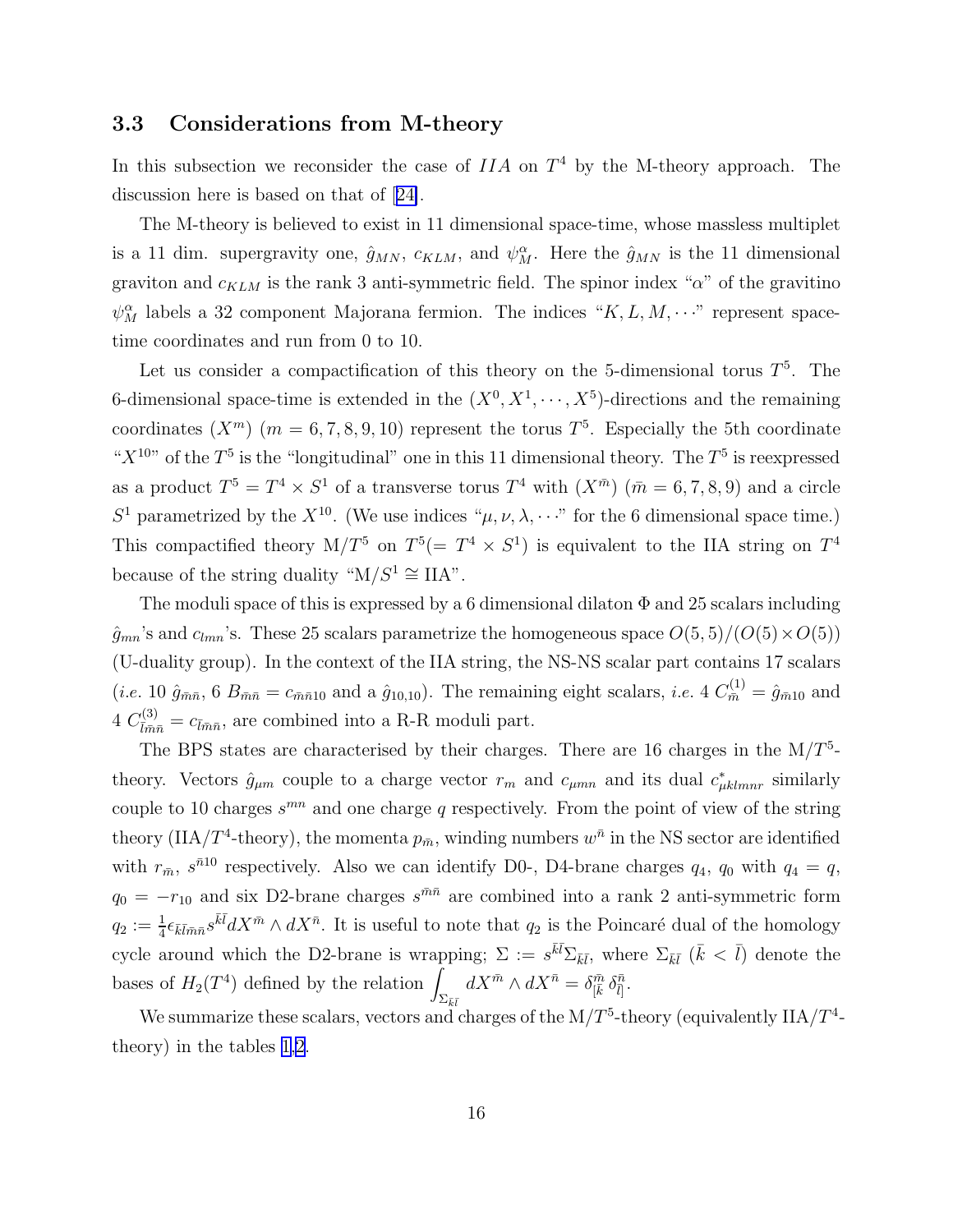<span id="page-17-0"></span>

| $\mathrm{M}/T^5$ |  | IIA/T <sup>4</sup>                                                                                           |  |                                                                                         |                 |  |
|------------------|--|--------------------------------------------------------------------------------------------------------------|--|-----------------------------------------------------------------------------------------|-----------------|--|
|                  |  | NS-NS                                                                                                        |  | $(16)$ R-R                                                                              |                 |  |
|                  |  |                                                                                                              |  | (10) $C_{\bar{m}}^{(1)} = \hat{g}_{\bar{m}10}$<br>(6) $C_{\bar{l}\bar{m}\bar{n}}^{(3)}$ | (4)             |  |
|                  |  | $\hat{g}_{mn}$ (15) $\hat{g}_{\bar{m}\bar{n}}$<br>$c_{lmn}$ (10) $B_{\bar{m}\bar{n}} = c_{\bar{m}\bar{n}10}$ |  |                                                                                         | $\vert 4 \vert$ |  |
| $\Phi$           |  | $\hat{g}_{10,10}$                                                                                            |  |                                                                                         |                 |  |

Table 1: Scalar fields of  $M/T^5$  and  $IIA/T^4$ 

The  $M/T^5$  theory has scalars  $\hat{g}_{mn}$ ,  $c_{lmn}$  derived from the graviton, rank 3 anti-symmetric field in 11 dimensional SUGRA. The  $\Phi$  is a six dimensional dilaton combined with the volume of  $T^5$  and 10 dimensional dilaton  $\phi$ . In NS-NS sector of the IIA/T<sup>4</sup> side,  $\hat{g}_{\bar{m}\bar{n}}$ ,  $B_{\bar{m}\bar{n}}$  are scalar fields and  $\hat{g}_{10,10}$  is essentially ten dimensional dilaton. There are RR 1-form  $C^{(1)}$  and RR 3-form  $C^{(3)}$  in the RR-sector. Also numbers " $\sharp$ " in parentheses ( $\sharp$ ) are degrees of freedom of associated scalars.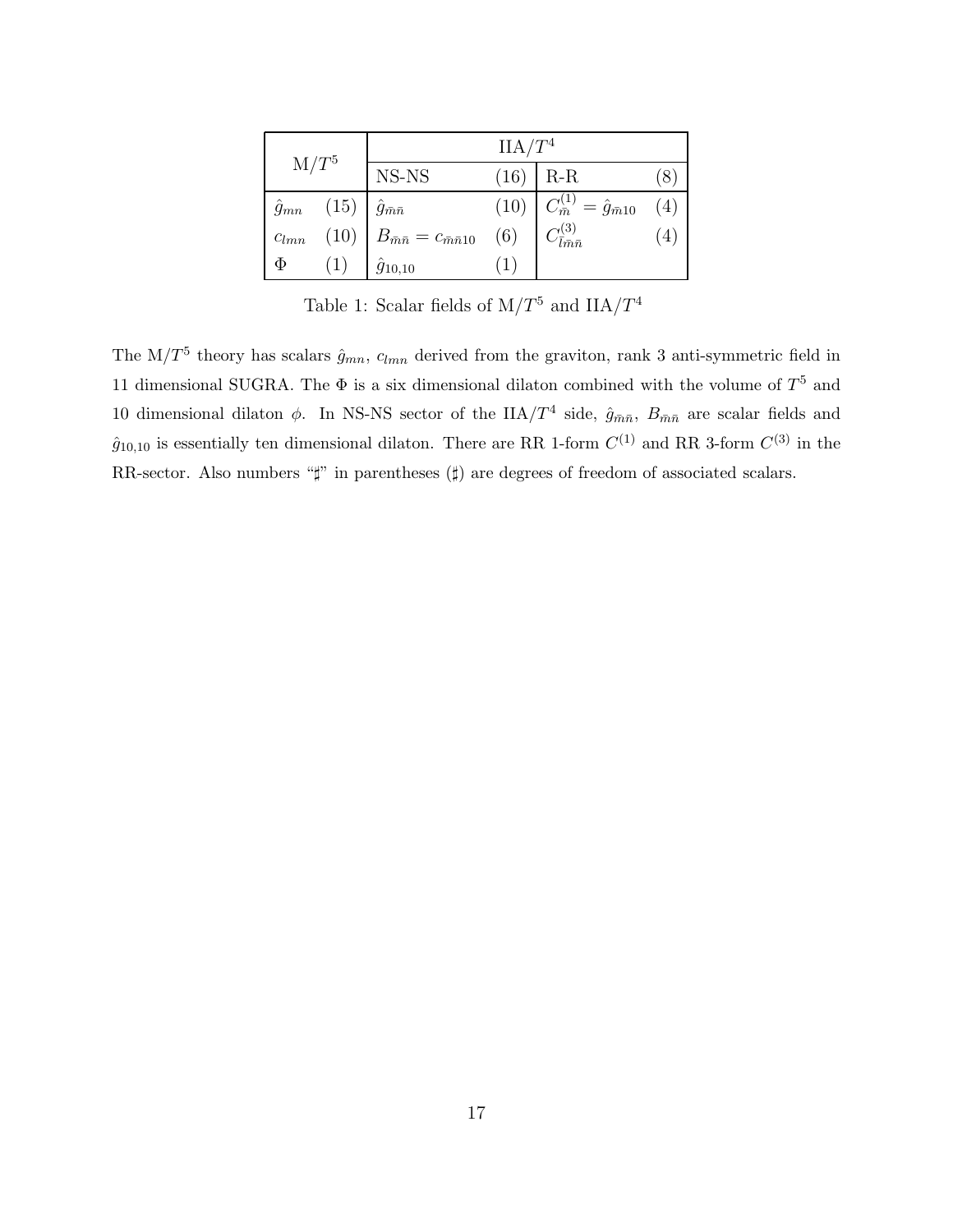<span id="page-18-0"></span>

| $M/T^5$           |            | IIA/T <sup>4</sup>                                                 |                                                         |                                                  |                           |  |
|-------------------|------------|--------------------------------------------------------------------|---------------------------------------------------------|--------------------------------------------------|---------------------------|--|
|                   |            | NS-NS                                                              | 8                                                       | $R-R$                                            |                           |  |
| $\hat{g}_{\mu m}$ | $(r_m; 5)$ | $-\hat{g}_{\mu\bar{m}}$                                            | $(r_{\bar{m}} \,;\, 4)$                                 | $C_{\mu}^{(1)} = \hat{g}_{\mu 10}$ $(r_{10}; 1)$ |                           |  |
| $c_{\mu mn}$      |            | $(s^{mn} \; ; \; 10) \;   \; B_{\mu \bar{m}} = c_{\mu \bar{m} 10}$ | $(s^{\bar{m}10} \t; 4)$ $C^{(3)}_{\mu \bar{m} \bar{n}}$ |                                                  | $(s^{\bar{m}\bar{n}}; 6)$ |  |
| $c^*_{\mu klmnr}$ | (q ; 1)    |                                                                    |                                                         | u $\bar{k}l\bar{m}\bar{n}$                       | (q:1)                     |  |

Table 2: Charges and Vector fields of  $M/T^5$  and  $IIA/T^4$ 

There are three kinds of vector fields  $\hat{g}_{\mu m}$ ,  $c_{\mu m n}$ , and its dual  $c^*_{\mu k l m n r}$  in the M/T<sup>5</sup> theory. They can couple to charges  $r_m$ ,  $s^{mn}$  and q respectively. In the context of the IIA string, eight vectors  $\hat{g}_{\mu\bar{m}}$ ,  $c_{\mu\bar{m}10}$  are combined into a NS sector multiplet. Their associated charges  $r_{\bar{m}}$ ,  $s^{\bar{m}10}$  are called momenta  $p_{\bar{m}}$ , winding numbers  $w^{\bar{m}}$  respectively. In the R-sector, the vector multiplet consists of the remaining eight vectors  $\hat{g}_{\mu 10}$ ,  $C^{(3)}$  and  $C^{(6)}$ . Numbers of parentheses represent the degrees of freedom of the corresponding charges.

Now let us consider BPS mass formulae from supersymmetric algebra. Firstly the resulting theory  $M/T^5 = IIA/T^4$  has a space-time 6-dimensional  $(2, 2)$  supersymmetry.<sup>5</sup> The SUSY algebra has an internal  $SO(5) \cong USp(4)$  R-symmetry and there is a symplectic structure  $\omega_{ab} (=-\omega_{ba})$   $(a,b=1,2,3,4)$ , and we denote  $\omega^{ab} := \omega_{ab}^{-1} (\equiv -\omega_{ab})$ . Super charges  $Q^a_\alpha$ ,  $\bar{Q}^b_{\bar{\beta}}$  are 4-component  $USp(4)$ -(pseudo)Majorana Weyl spinors. The Latin indices "a, b" label the R-symmetry  $USp(4)$ . The Greek indices " $\alpha, \bar{\beta}$ " ( $\alpha, \bar{\beta} = 1, 2, 3, 4$ ) represent 4-component Weyl spinors in 6 dimension. The Latin indices should be raised and lowered by the "charge conjugation matrices"  $\omega^{ab}$  and  $\omega_{ab}$ . For example,  $\omega_{ab}Q^b_\alpha = Q_{a\alpha}$ .

These charges satisfy the following SUSY algebra

$$
\begin{aligned} \{Q^a_\alpha, Q^b_\beta\} &= \omega^{ab} \gamma^\mu{}_{\alpha\beta} p_\mu \ , \\ \{Q^a_\alpha, \bar{Q}^b_\beta\} &= \delta_{\alpha\bar{\beta}} Z^{ab} \ , \end{aligned}
$$

where  $\gamma^{\mu}{}_{\alpha\beta}$ 's are 6 dim. space-time  $\gamma$ -matrices and  $p_{\mu}$  is the space-time momentum. The central charge  $Z^a_{\ b}$  can be decomposed by internal  $SO(5)$   $\gamma$ -matrices  $\Gamma^m{}_{ab}$   $(m = 6, 7, 8, 9, 10)$ ,

$$
Z_b^a = \left(q\sqrt{\det \hat{g}} \mathbf{1} + r_m \Gamma^m + \frac{1}{2} s^{mn} \Gamma_{mn}\right)_b^a ,
$$
 (3. 24)  

$$
\Gamma_{mn} := \Gamma_{[m} \Gamma_{n]}, \quad \{\Gamma_m, \Gamma_n\} = 2 \hat{g}_{mn} .
$$

<sup>&</sup>lt;sup>5</sup>This 6-dimensional SUSY is often called " $(4,4)$ " in some literature.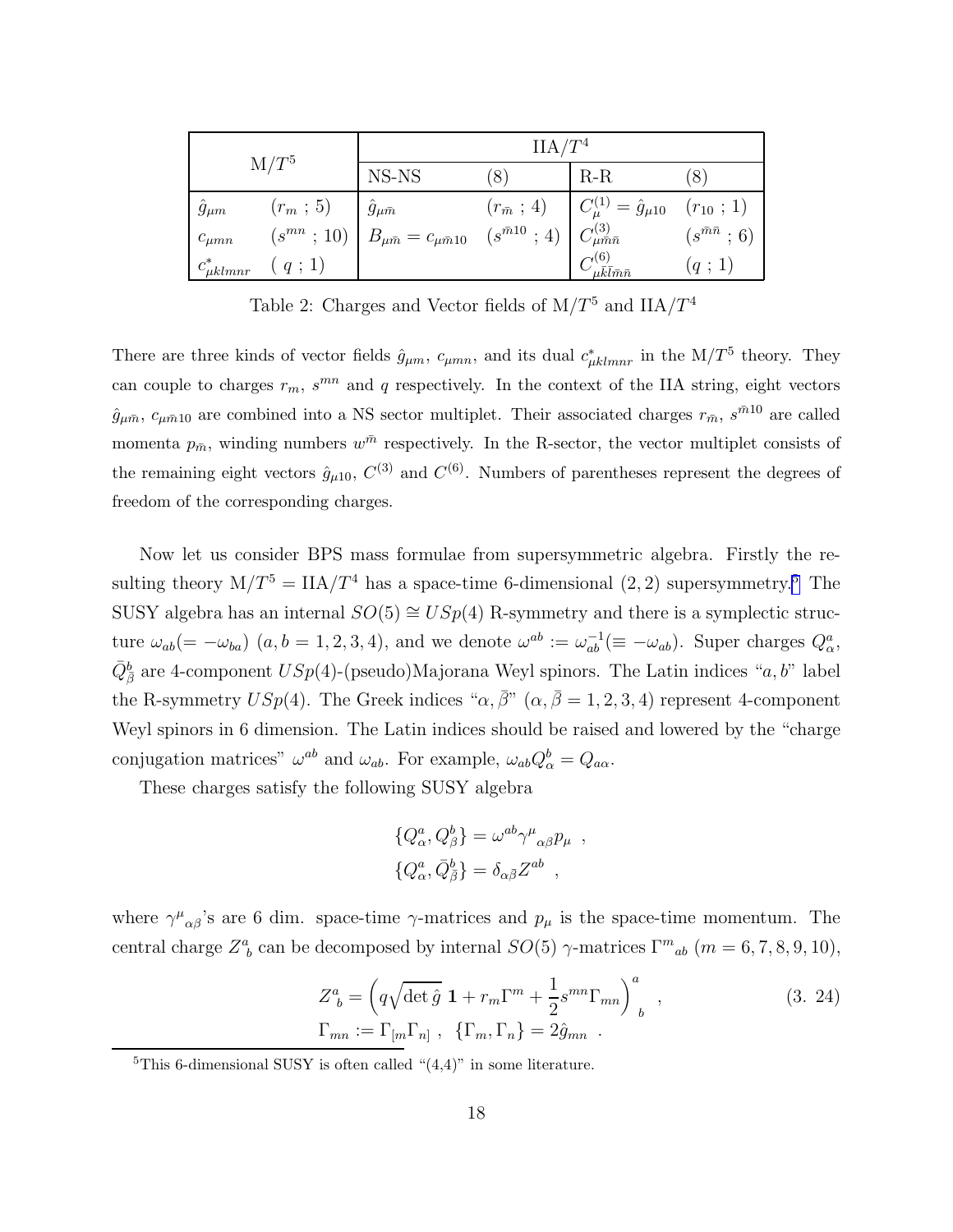<span id="page-19-0"></span>When we turn off the Kalb-Ramond field  $B_{\bar{m}\bar{n}}$  and RR fields  $C^{(1)}$ ,  $C^{(3)}$  for simplicity, the coefficients q,  $r_m$ ,  $s^{mn}$  of the decomposition can be identified with the previous charges of the M/T<sup>5</sup>-theory. In the following, we abbreviate space-time spinor indices  $\alpha$ ,  $\bar{\beta}$ .

The 1/4-susy condition of BPS states can be written

$$
\left(\epsilon_a Q^a + \bar{\epsilon}_b \bar{Q}^b\right)|BPS\rangle = 0.
$$

This condition is transformed into eigenvalue problems of operators  $ZZ^{\dagger}$ ,  $Z^{\dagger}Z$  with eigenvectors  $\epsilon$ ,  $\bar{\epsilon}$ 

$$
(ZZ^{\dagger})^{a}{}_{b}\epsilon^{b} = \{(m_{0}^{2}\mathbf{1} + 2(K_{m} + W_{m})\Gamma^{m})^{a}{}_{b}\}\epsilon^{b} = m_{BPS}^{2}\epsilon^{a} ,
$$
  
\n
$$
(Z^{\dagger}Z)_{a}{}^{b}\bar{\epsilon}_{b} = \{(m_{0}^{2}\mathbf{1} + 2(K_{m} - W_{m})\Gamma^{m})_{a}{}^{b}\}\bar{\epsilon}_{b} = m_{BPS}^{2}\bar{\epsilon}_{a} ,
$$
  
\n
$$
m_{0}^{2} := q^{2} \det \hat{g} + \hat{g}^{mn}r_{m}r_{n} + \frac{1}{2}\hat{g}_{lm}\hat{g}_{kn}s^{lk}s^{mn} ,
$$
  
\n
$$
K_{s} := (qr_{s} - \frac{1}{8}s^{kl}s^{mn}\epsilon_{klmn}s) \sqrt{\det \hat{g}} ,
$$
  
\n
$$
W^{s} := r_{l}s^{ls} ,
$$
  
\n
$$
Z^{\dagger} := \omega Z\omega^{T} , \omega^{T} = -\omega .
$$
  
\n(3. 25)

Here the  $m_{BPS}^2 := -p^2$  is the square of BPS mass and is given explicitly

$$
m_{BPS}^2 = m_0^2 \pm 2\sqrt{\hat{g}_{mn}W^mW^n + \hat{g}^{mn}K_mK_n} \tag{3.26}
$$

The ambiguity of the signature in Eq.(3. 26) depends on whether the state is a BPS or anti-BPS state. In the following we restrict calculations to the BPS case and choose the "+" sign in Eq. $(3. 26)$ .

Next we will rewrite this BPS mass formula in the  $IIA/T<sup>4</sup>$  side. We have switched off all the RR scalars  $\hat{g}_{\bar{l}10} = C_{\bar{l}}^{(1)} = 0$  (RR 1-form), and  $C_{\bar{k}\bar{l}\bar{m}}^{(3)} = 0$  (RR 3-form) and the Kalb-Ramond field  $B_{\bar{k}\bar{l}} = c_{\bar{k}\bar{l}10}$ . The charges in the NS sector are momenta  $p_{\bar{m}} (\equiv r_{\bar{m}})$  and winding numbers  $w^{\bar{m}} (\equiv s^{\bar{m}10})$ . On the other hand, remember that the RR-sector charges are classified into three types;  $q_4 \equiv q$  (4-brane charge),  $q_2 \equiv \frac{1}{4}$  $\frac{1}{4} \epsilon_{\bar{k}\bar{l}m\bar{n}} s^{\bar{k}\bar{l}} dX^{\bar{m}} \wedge dX^{\bar{n}}$  (2-brane charge), and  $q_0 \equiv -r_{10}$  (0-brane charge).

The BPS mass formula (3. 26) is evaluated by the Einstein metric  $\hat{g}_{mn}$  in 11 dimension. However, we want to compare this formula with the results in the previous subsection, and it was calculated in the 6 dimensional Einstein frame. Hence we will write down the relations between the 11D metric  $\hat{g}_{mn}$ , 10D string metric  $G_{mn}$ , and 6D Einstein metric  $g_{mn}^{(6)}$ ,

$$
\hat{g}_{10,10} := e^{\frac{4}{3}\phi} ,
$$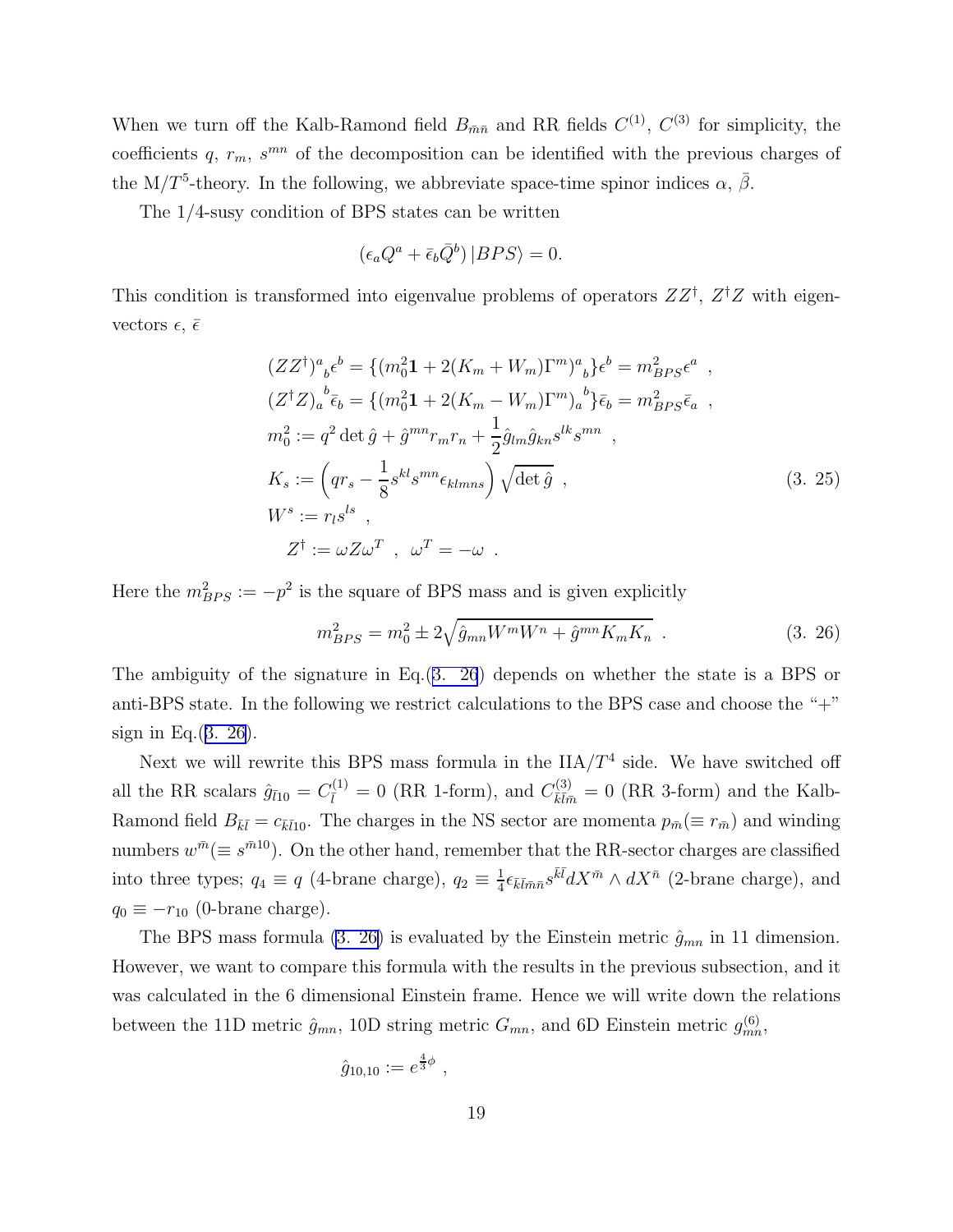$$
\hat{g}_{\bar{m}\bar{n}} = e^{-\frac{2}{3}\phi} G_{\bar{m}\bar{n}} \quad (\bar{m}, \bar{n} = 0, 1, \cdots, 9) ,
$$
  
\n
$$
G_{\mu\nu} = e^{\Phi} g_{\mu\nu}^{(6)} \quad (\mu, \nu = 0, 1, \cdots 5) .
$$

The  $\Phi$  is the 6 dimensional dilaton and is associated with the 10 dim. dilaton  $\phi$  and the volume of the  $T^4$  as

$$
e^{\Phi} = e^{\phi} |G|^{-1/4}
$$
,  
\n $|G| := \det(G_{ij})$   $(i, j = 6, 7, 8, 9)$ .

Note a relation;

$$
\sqrt{\hat{g}_{00}} = e^{-\frac{1}{3}\phi} \sqrt{G_{00}}
$$
  
=  $e^{-\frac{1}{3}\phi} e^{\frac{1}{2}\Phi} \sqrt{g_{00}^{(6)}}$ .

Thus we have to multiply a factor  $e^{-\frac{1}{3}\phi}e^{\frac{1}{2}\Phi}$  to results obtained from Eq.[\(3. 26](#page-19-0)) in order to evaluate BPS mass  $m_{BPS}^{(6)}$  in the 6 dimensional Einstein frame.

As a first case, we concentrate on the mass formula in the NS-NS sector with no D-brane charges. We can evaluate its BPS mass from the Eq.([3. 26\)](#page-19-0)

$$
(m_{BPS}^{(6)})^2 = e^{\Phi} \left( G^{\bar{m}\bar{n}} p_{\bar{m}} p_{\bar{n}} + w^{\bar{l}} G_{\bar{l}\bar{k}} w^{\bar{k}} + 2 p_{\bar{m}} \delta^{\bar{m}}{}_{\bar{k}} w^{\bar{k}} \right).
$$
 (3. 27)

As a second case, the mass formula with only D-brane charges can be calculated as

$$
(m_{BPS}^{(6)})^2 = e^{-\Phi} |G|^{-1/2} \left[ (q_4 |G|^{1/2} + q_0)^2 + 2|G|^{1/2} (q_2^+ \cdot q_2^+) \right],
$$
\n(3. 28)  
\n
$$
q_2^+ := \frac{1 + *}{2} q_2,
$$

where  $*$  is a Hodge dual in the  $T^4$  and  $q_2^+$  corresponds to the self-dual part of  $q_2$ . For arbitrary 2-forms  $A_1$ ,  $A_2$  on  $T^4$ , the inner product  $(A_1 \cdot A_2)$  is defined as

$$
(A_1 \cdot A_2) := \int_{T^4} A_1 \wedge A_2 \; .
$$

If we want to incorporate further the Kalb-Ramond moduli  $B_{\bar{k}\bar{l}}\neq 0$ , we only have to perform a suitable  $O(5, 5)$ -rotation on the charge vectors q,  $r_l$ ,  $s^{kl}$  (corresponding to the element  $\Omega_B$  of  $O(4, 4)$ -subgroup in Eq.[\(2. 1\)](#page-3-0)). Namely, we should replace q,  $r_l$ ,  $s^{kl}$  in the expressions of  $m_0$ ,  $K_s$  and  $W^s$  in Eqs.([3. 25\)](#page-19-0) by the following  $\tilde{q}$ ,  $\tilde{r}_l$  and  $\tilde{s}^{kl}$ .

$$
\tilde{q} := q ,
$$
\n
$$
\tilde{r}_l := r_l + \frac{1}{2} s^{mn} c_{mnl} + \frac{1}{4} q \sqrt{\det \hat{g}} \, (*_5 c)^{mn} c_{mnl} ,
$$
\n
$$
\tilde{s}^{kl} := s^{kl} + q \sqrt{\det \hat{g}} \, (*_5 c)^{kl} .
$$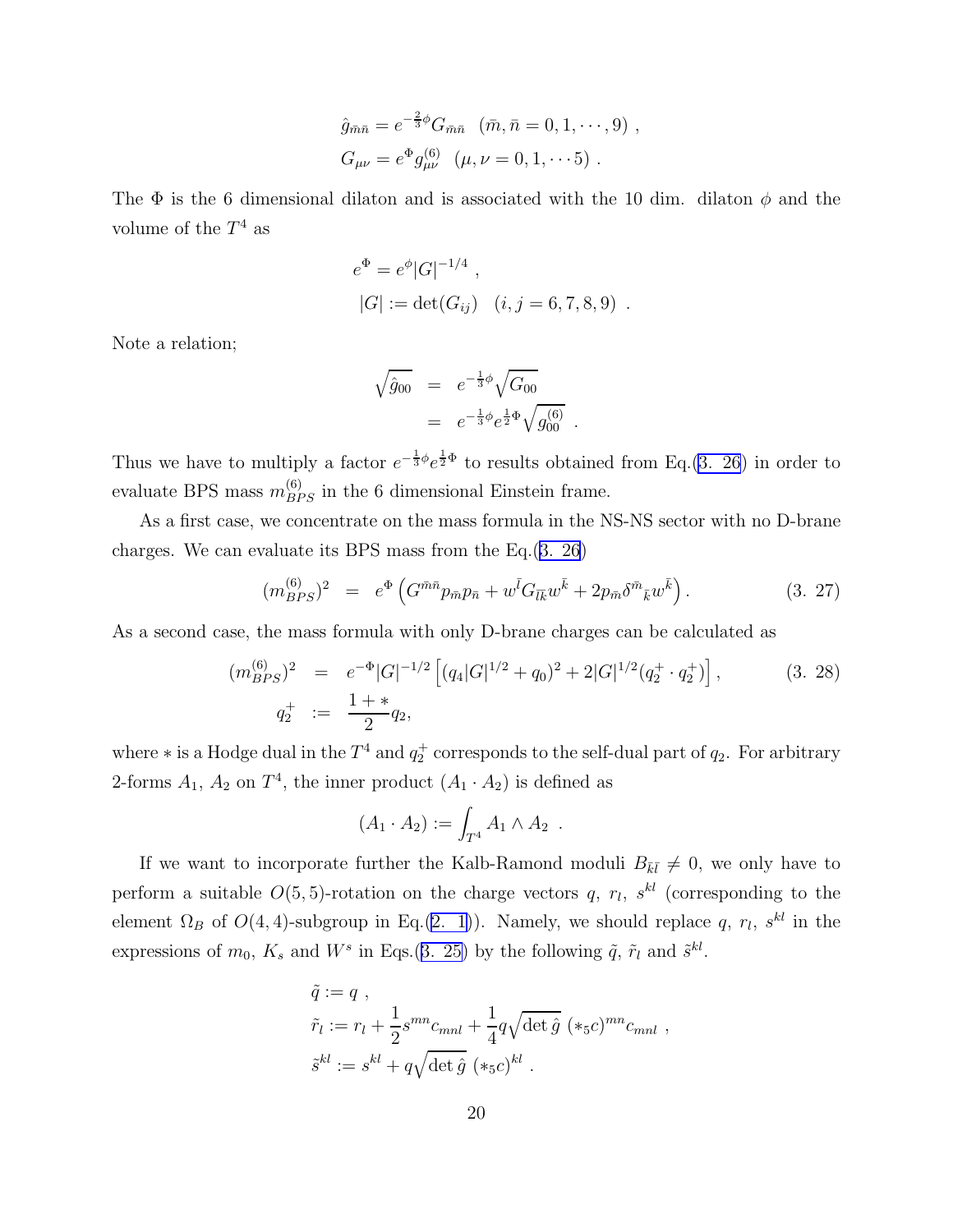<span id="page-21-0"></span>Here the symbol " $*_5$ " means the Hodge dual in the  $T^5$ . Then the BPS mass formula is expressed in the same form as that of Eq.[\(3. 26](#page-19-0)) with these replacements.

The NS-NS sector BPS mass can be written as

$$
(m_{BPS}^{(6)})^2 = e^{\Phi} \Big[ G^{\bar{m}\bar{n}} p_{\bar{m}} p_{\bar{n}} + w^{\bar{l}} (G_{\bar{l}\bar{k}} - B_{\bar{l}\bar{m}} G^{\bar{m}\bar{n}} B_{\bar{n}\bar{k}}) w^{\bar{k}} + 2p_{\bar{m}} (\delta^{\bar{m}}{}_{\bar{k}} - G^{\bar{m}\bar{n}} B_{\bar{n}\bar{k}}) w^{\bar{k}} \Big] . \tag{3.29}
$$

It reproduces the well-known BPS mass formula of fundamental string excitations. Similarly we obtain RR sector mass formula

$$
(m_{BPS}^{(6)})^2 = e^{-\Phi} \Big[ |G|^{-1/2} q_0^2 + q_4^2 \Big\{ |G|^{1/2} + (B \cdot * B) + \frac{1}{4|G|^{1/2}} (B \cdot B)^2 \Big\} + |G|^{-1/2} \Big\{ (q_2 \cdot B)^2 + 2|G|^{1/2} (q_2^+ \cdot q_2^+) \Big\} + q_0 q_4 \Big\{ 2 - |G|^{-1/2} (B \cdot B) \Big\} - 2q_0 |G|^{-1/2} (q_2 \cdot B) + q_4 \Big\{ |G|^{-1/2} (B \cdot B) (q_2 \cdot B) + 2(q_2 \cdot * B) \Big\} \Big] . \tag{3. 30}
$$

As special cases when there are only one kind of RR charges, we write down results;

• 0-brane  $(m_{BPS}^{(6)})^2 = e^{-\Phi} |G|^{-1/2} q_0^2$  $(3. 31)$ 

• 2-brane  
\n
$$
(m_{BPS}^{(6)})^2 = e^{-\Phi} |G|^{-1/2} \left\{ (q_2 \cdot B)^2 + 2|G|^{1/2} (q_2^+ \cdot q_2^+) \right\},
$$
\n(3. 32)

• 
$$
\frac{4\text{-brane}}{(m_{BPS}^{(6)})^2} = e^{-\Phi}q_4^2 \left[|G|^{1/2} + (B \cdot *B) + \frac{1}{4}|G|^{-1/2}(B \cdot B)^2\right].
$$
 (3. 33)

These results can be compared with evaluations from D-brane techniques in the previous subsection and there are completely agreements between them. (It is useful to remark the simple relations  $2|G|^{1/2}(q_2^+ \cdot q_2^+) = \sum$ 3  $i=1$  $\sqrt{2}$  $\frac{J_i}{\Sigma}$  $\setminus^2$  $, q_2 \cdot B =$  $\sum_{\Sigma} B$ , where  $\Sigma \in H_2(T^4)$  denotes the Poincaré dual of  $q_2$ .) Also the mass formula of D0-D4 system is written down

$$
(m_{BPS}^{(6)})^2 = e^{-\Phi} \left( |G|^{-1/4} q_0 + q_4 \left\{ |G|^{1/2} + (B \cdot * B) + \frac{1}{4|G|^{1/2}} (B \cdot B)^2 \right\}^{1/2} \right)^2
$$
  

$$
-2e^{-\Phi} \left[ \left\{ 1 + |G|^{-1/2} (B \cdot * B) + \frac{1}{4|G|} (B \cdot B)^2 \right\}^{1/2} - \left( 1 - \frac{(B \cdot B)}{2|G|^{1/2}} \right) \right] q_0 q_4
$$
 (3. 34)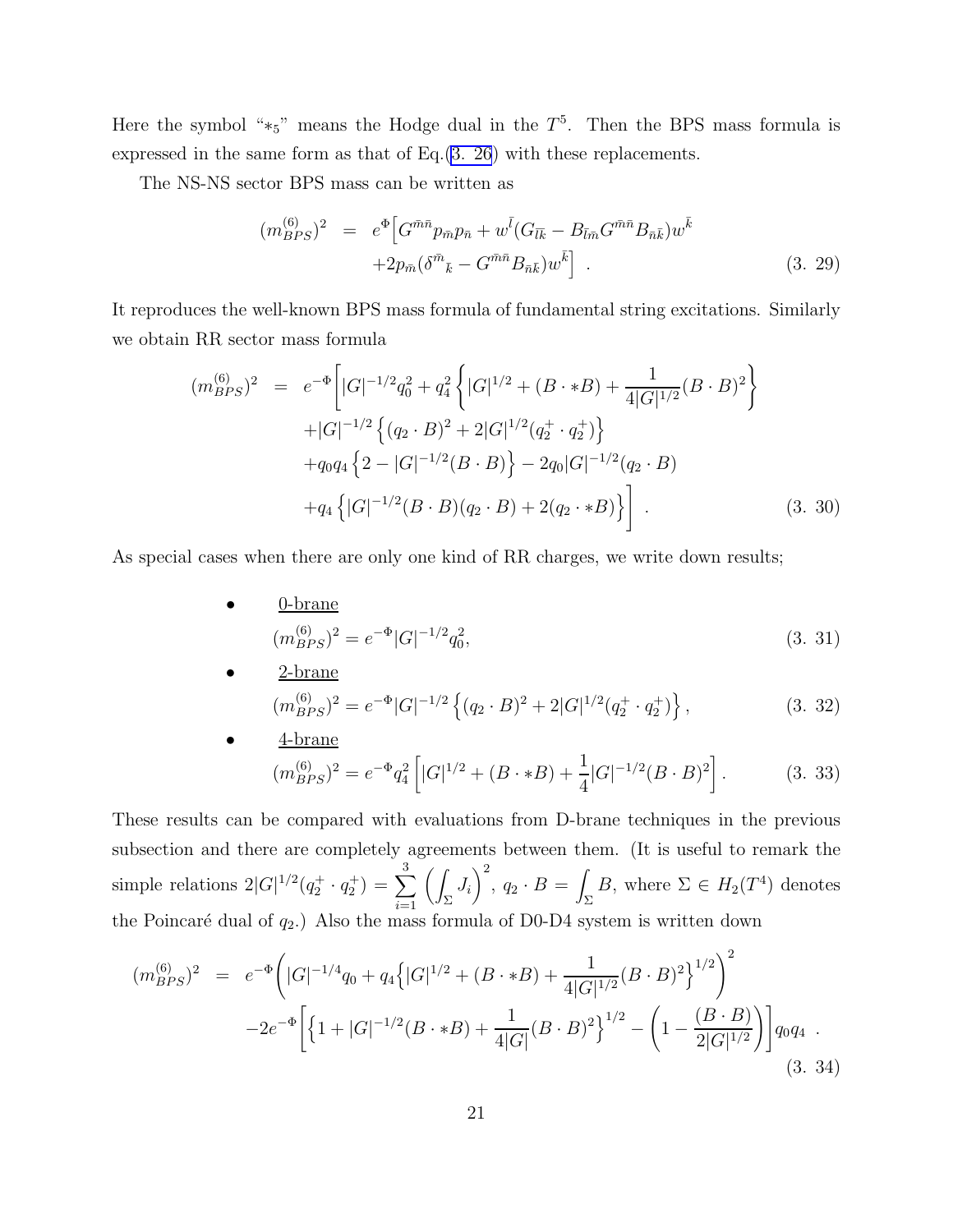These results Eqs.([3. 32\)](#page-21-0),([3. 34\)](#page-21-0) will be compared to the binding energy calculations in the next section.

#### 3.4 Type IIA on K3

The type IIA string compactified on  $K3$  is very similar to the case of type IIA over  $T^4$ . This is because K3 has orbifold limits described by  $T^4/\mathbb{Z}_2$ . But one needs to take account of the extra 64 moduli and 16 gauge fields associated with the degrees of freedom of blow-ups of 16 fixed points (which correspond to the 16 matter multiplets in the sense of  $6D N = (1, 1)$ theory[[27\]](#page-44-0) and to the twisted sectors in the language of orbifold CFT).

Our above analysis of D-brane masses is also applicable to this case. The calculation is almost parallel to the case of type IIA over  $T<sup>4</sup>$ . We can summarize this result as follows;

$$
\mathcal{M} = e^{-\Phi/2} \sqrt{Q^T \left( M^{IIA, K3} + L \right) Q} \tag{3.35}
$$

Here the charge vector Q has  $24(=8+16)$  components and the moduli matrix  $M^{IIA,K3}$  is an  $O(4, 20)$  symmetric matrix which parametrizes the K3-moduli space  $O(4, 20)/(O(4) \times O(20))$ [\[28\]](#page-44-0). The "intersection matrix" L can be expressed as  $L = (E_8(-1))^{\oplus 2} \oplus \sigma_1^{\oplus 4}$  in the standard basis.

This formula (3. 35) is manifestly consistent with the famous conjecture of type IIA - heterotic duality in 6-dimension [\[15\]](#page-43-0), since the duality transformation maps the K3-moduli matrix  $M^{IIA,K3}$  into the matrix of Narain moduli space  $M^{het,T^4}$  of heterotic string.

However, there is a crucial difference from the case of  $T<sup>4</sup>$ , which is due to the fact that  $K3$ is a curved manifold. It is known [\[13,](#page-43-0) [29](#page-44-0)] that the 4-brane in the  $K3$  case has the extra 0-brane charge  $-1$  due to the 1st Pontrjagin number of K3. This leads to unexpected assignments of R-R charges to the configurations of D-branes, and gives a serious contradiction to our analysis of the BPS mass spectrum of the R-R solitons. In order to get over this difficulty we will have to take account of the extra degrees of freedom that are absent in the  $T^4$ -case, the twisted sectors in  $T^4/\mathbb{Z}_2 \cong K3$ . If the contributions from the twisted sectors to the effective action (or the equations of motion) can be interpreted as bound states of 4-branes and *effective* 0-branes, which perhaps reside at the fixed points of  $\mathbb{Z}_2$ -action, the similar analyses to those in the next section might yield the correct results. However, our study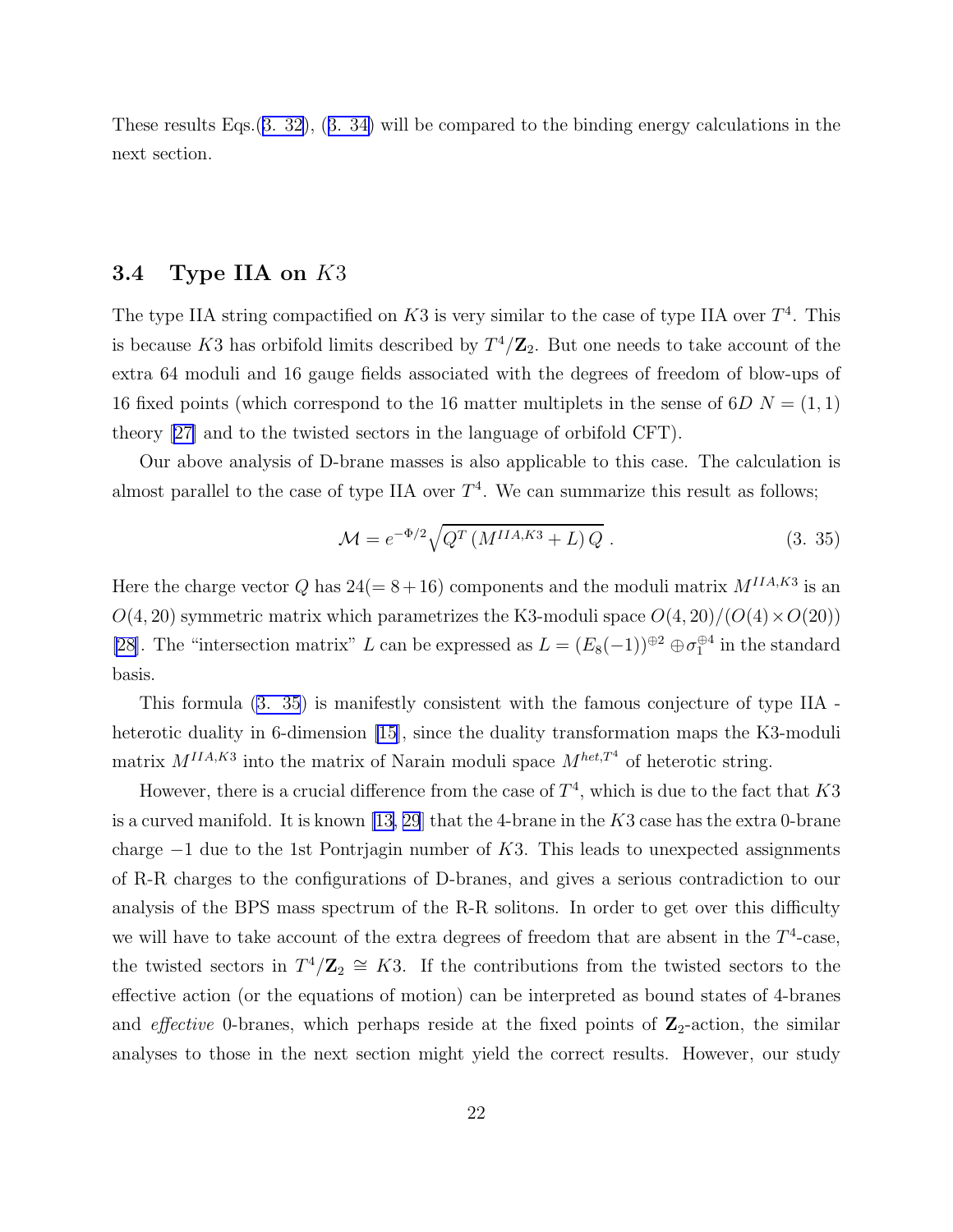on this problem is still far from the complete solution. We would like to present a further discussion elsewhere.

## 4 Higher-Loop Corrections to the Mass Formula as the Binding Energies among Intersecting Branes

In this section we shall further develop our D-brane analysis for BPS mass spectra. In our previous analyses in sections 3.1, 3.2 we only used the 1-loop effective actions of D-branes (DBI action). We already mentioned the limits of 1-loop analysis. We will face to the problems:

- 1. Calculations of the binding energies of the bound states of D-branes which cannot be evaluated from the DBI action.
- 2. Calculations of the binding energies of the bound states of D-branes and fundamental excitations of string (in the cases of type IIA and type IIB over  $T<sup>4</sup>$ ).
- 3. Evaluation of the dependence of the BPS masses on the R-R moduli (in the cases of type IIA and type IIB over  $T<sup>4</sup>$ ).
- 4. Evaluation of the correction to the mass formula from the extra 0-brane charge due to the 1st Pontrjagin number (in the case of type IIA over K3).

These four problems share an important point; they all may be resolved by analyzing  $N(\geq 2)$ –loop corrections to the D-brane actions, or equivalently, to the  $\beta$ -functions. In this section we present a higher loop analysis and show that this statement is indeed true for the 1st problem. The 2nd, 3rd, 4th problems are more challenging, but we believe that the higher loop analyses will also give the correct answers. We would like to discuss these problems elsewhere.

To solve the 1st problem, we will discuss an important relationship between the binding energies of the bound states and some SUSY breaking. This statement may sound strange, since we should now consider the mass spectra of BPS solitons which should preserve a part of SUSY! But this is not a contradiction. One must carefully understand the term "BPS". This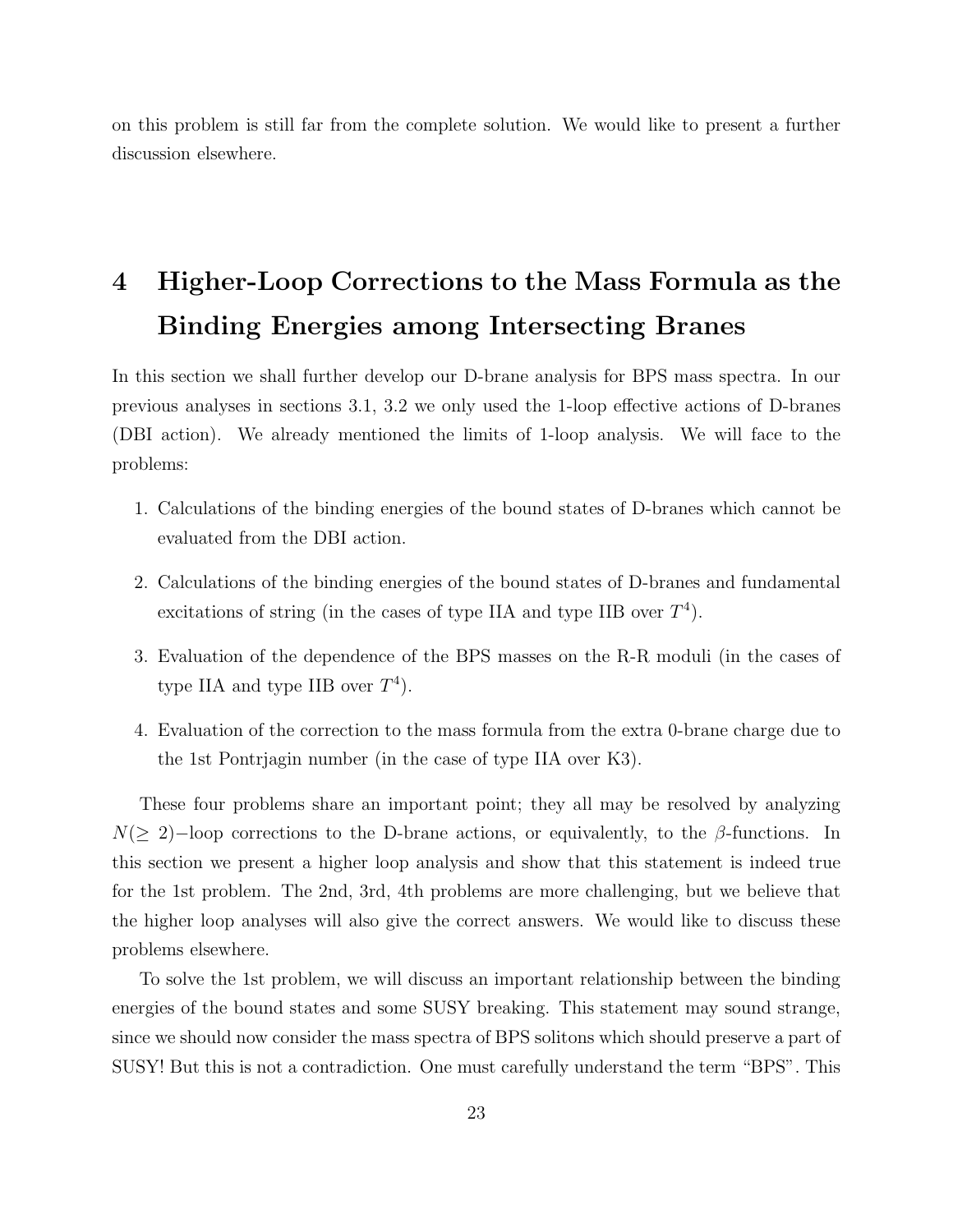<span id="page-24-0"></span>should be used in the framework of the 6-dimensional supergravity theory which is the low energy effective theory compactified over the 4-torus. On the other hand, if we interpret the BPS solitons with RR charges as D-branes, we must treat the full 10-dimensional superstring theory. Of course, the states with some unbroken SUSY in the sense of 10-dimensional theory are also supersymmetric in the sense of 6-dimensional effective theory. But the inverse is not correct. Actually, we will later focus on some brane configurations which break SUSY in the sense of 10-dimensional string theory but should correspond to the BPS states in the sense of 6-dimensional SUGRA. We can expect that even if these states have no higher loop corrections in the framework of 6-dimensional SUGRA, they can have stringy loop corrections in the framework of 10-dimensional superstring. In this sense we may say our calculation of binding energies will give a non-trivial check of U-duality in the level of quantum string theory.

#### 4.1 Higher Loop Corrections to  $\beta$ -Functions and SUSY Breaking

In the sequel we consider the type II (A or B) string over  $T<sup>4</sup>$ . Let us start with the loop corrected equations of motion of string<sup>6</sup> . Throughout this section we take a convention  $\mu, \nu = 0, \ldots, 5$  (6-dimensional space-time),  $i, j = 6, \ldots, 9$  (the internal torus). We also use the notation  $|G| = \det G_{ij}$  (the square of volume of internal torus). Recall that  $G_{\mu\nu} =$  $e^{\Phi}g_{\mu\nu}^{(6)} \equiv e^{\phi}|G|^{-1/4}g_{\mu\nu}^{(6)}$ , where  $g_{\mu\nu}^{(6)}$  denotes the 6-dimensional Einstein frame metric. Set  $g_{\mu\nu}^{(6)} = \eta_{\mu\nu} + h_{\mu\nu}$ ). The (linearized) equation of motion for  $h_{00}$  can be written as

$$
\beta_{h_{00}} \equiv -\lambda^{-2} \Box h_{00}(x) + c_{(1)}(x) + c_{(2)}(x) + \cdots + c_{(n)}(x) + \cdots = 0.
$$
 (4. 1)

Here  $\lambda$  is the string coupling constant  $\lambda \equiv e^{\phi}$  and  $c_{(n)}$  denotes the *n*-loop contribution to  $\beta_{h_{00}}$  (n :=  $\sharp$  {open string loops} + 2 $\sharp$  {closed string loops}). Of course  $c_{(n)}$  should have the  $\lambda$ -dependence  $\sim \lambda^{n-2}$ . In our setting, both the  $h_{00}(x)$  and  $c_{(n)}(x)$  do not depend on the coordinates along the internal torus  $x^6, \ldots, x^9$  (and also we assume that they do not depend on the time  $x^0$ , since we are now considering a static problem), so the equation of motion (4. 1) is reduced to that in the 6-dimensional space-time.

 $6$ The "loop" means the sum of world sheet genera and boundary loops. We evaluate the contributions to the  $\beta$  function from these world sheet loops. From the point of view of the sigma model perturbation, we calculate the quantity in the first order of the  $\alpha'$ -expansion.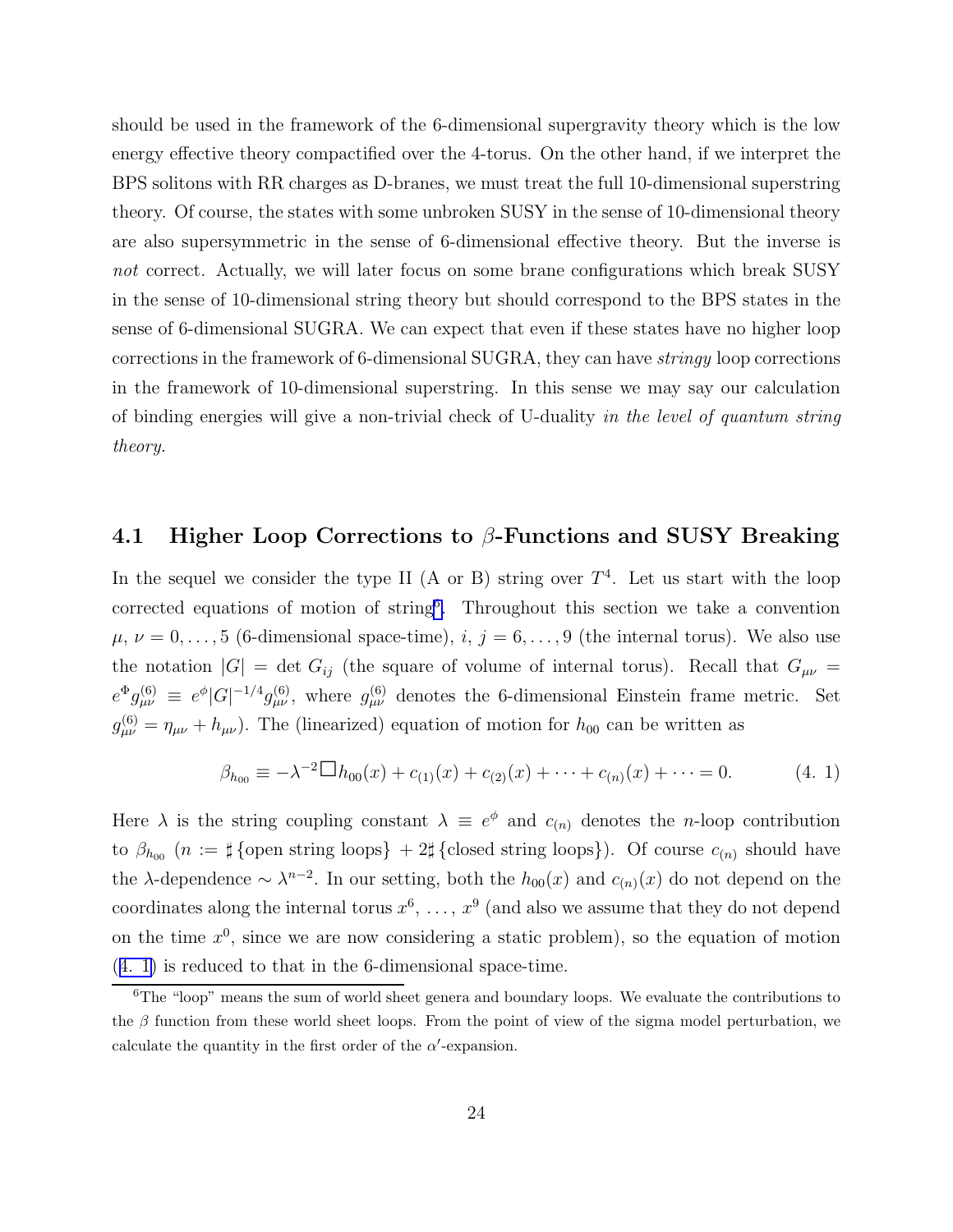Consider a Dirichlet p-brane  $\mathcal D$  wrapping around an internal p-cycle so as to be observed as a rest particle in our 6-dimensional space-time. We can rewrite the equation of motion ([4. 1\)](#page-24-0) as

$$
\lambda^{-2} \Box h_{00}(x) = \sum_{n \ge 1} c_{(n)}(x) . \qquad (4. 2)
$$

The L.H.S. is a (linearised) Ricci tensor and the R.H.S. can be interpreted as the "matter" terms. Then it is easy to see that, in general,  $c_{(n)}(x) \sim -M_{(n)}\delta^{(5)}(x-X)$  for some constants  $M_{(n)}$ , where  $x^i = X^i$   $(i = 1, \ldots, 5)$  express the position of the rest particle. We thus find that  $M_{(n)}$  can read as the *n*-loop correction to the rest mass of our particle. In this way we can directly evaluate the mass of D-branes from the  $\beta$ -functions.

Especially, it is easy to calculate the 1-loop contribution  $c_{(1)}$ : Consider a 1-loop (disk) amplitude

$$
\mathcal{A}_{\mathcal{D}} = \int_0^\infty dT \langle 0 | e^{-TH} | \mathcal{D} \rangle, \tag{4.3}
$$

where  $|\mathcal{D}\rangle$  denotes the suitable boundary states corresponding to the D-brane  $\mathcal{D}$ . The divergence of moduli integral for  $\mathcal{A}_{\mathcal{D}}$  has its origin in the massless components of  $\mathcal{D}$ . Under the natural assumption for the backgrounds  $h_{0\mu} = B_{0\mu} = 0$ , the divergent part of  $\frac{\delta}{\delta h}$  $\frac{1}{\delta h_{00}(x)}$  $\mathcal{A}_{\mathcal{D}}$  is easily calculated as

$$
\frac{\delta}{\delta h_{00}(x)} \mathcal{A}_{\mathcal{D}} \sim \langle 0|V_{(-1,-1)}^{h_{00}}(x)|\mathcal{D}\rangle_{NS-NS}^{(0)} \n= -\eta_{00} \frac{\delta^{(5)}(x - X)}{\sqrt{\det G_{\mu\nu}}} \int d^p \sigma \frac{\sqrt{\det(X^*G + X^*B)}}{\sqrt{|G|}} ,
$$
\n(4.4)

where  $V_{(-1,-1)}^{h_{\mu\nu}}(x)$  is the graviton emission vertex in the  $(-1,-1)$ -picture, and the superscript "(0)" indicates the massless sector of the boundary state  $|\mathcal{D}\rangle$ . We should notice that the position integrals along the Neumann directions are left (on the other hand, the momentum integrals do not exist for these directions). Clearly the boundary state of R-R sector does not contribute to the above calculation. Recall the relation  $e^{\Phi} = e^{\phi} |G|^{-1/4}$ ,  $G_{\mu\nu} = e^{\Phi} g_{\mu\nu}^{(6)}$ . We can also approximate  $g_{\mu\nu}^{(6)}$  by the Minkowski metric  $\eta_{\mu\nu}$  in its R.H.S., because the deviation of metric  $h_{\mu\nu}$  should be a quantity of the same order as the string coupling. We can easily obtain the 1-loop equation of motion

$$
\Box h_{00}(x) = e^{-\Phi/2} |G|^{-1/4} \int d^p \sigma \sqrt{\det(X^*G + X^*B)} \, \delta^{(5)}(x - X) \,. \tag{4.5}
$$

Needless to say, this leads to the same results as those in the previous sections

$$
\mathcal{M}_p^{(1)} \equiv e^{-\Phi/2} |G|^{-1/4} \int d^p \sigma \sqrt{\det(X^*G + X^*B)} \tag{4.6}
$$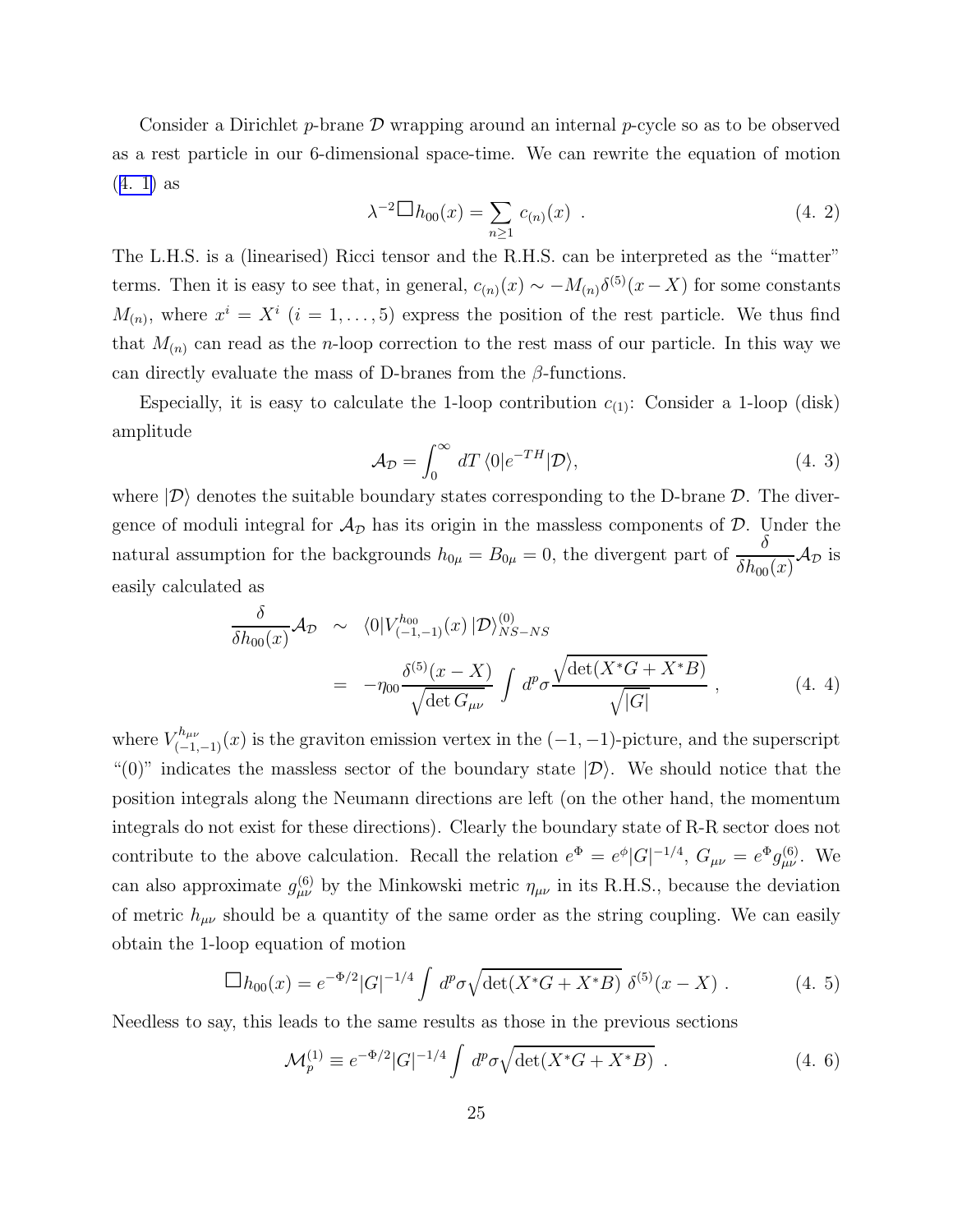<span id="page-26-0"></span>It is no other than the 1-loop mass derived in the previous section.

For higher loop discussions, it is important to consider moduli dependent D-brane configurations and investigate the space-time SUSY breaking from the point of view of the boundary states. We now focus on only the open string loops, since we will later observe that closed string loops are negligible in the relevant region for our analysis of D-brane masses.

It is useful to study first the 2-loop case. Let us take two (the same or different kinds of) D-branes  $D, D'$ . The 2-loop amplitude  $\mathcal{A}_{DD'}$  is nothing but a cylinder. If there remains any unbroken supersymmetries in the open string channel [\[4](#page-42-0)], this amplitude vanishes. Therefore the problem if the beta function [\(4. 1\)](#page-24-0) has higher loop corrections is reduced to the discussion of the unbroken space-time supersymmetries. In the following arguments, it is convenient to express the boundary states as

$$
|\mathcal{D}\rangle = \sum_{s+s'=-2} |\mathcal{D}\rangle_{s,s'}, \quad |\mathcal{D}'\rangle = \sum_{s+s'=-2} |\mathcal{D}'\rangle_{s,s'}.
$$
 (4.7)

The subscripts  $s, s'$  express the picture (the ghost charge of bosonic ghosts) and the terms with  $s \in \mathbf{Z}, s \in \frac{1}{2}$ 2 + **Z** belong to the NS-NS sector, the R-R sector respectively.

Let us take a cylinder amplitude with one graviton emission vertex operator  $V_{(0,0)}^{h_{00}}$  in the  $(0,0)$ -picture,  $\langle \mathcal{D}|V_{(0,0)}^{h_{00}}|\mathcal{D}'\rangle$ . It is trivial to extend to the cases with other pictures. Recall a relation of the graviton vertex operator  $V_{(0,0)}^{h_{\mu\nu}}$  and a photon vertex operator  $V_{(0)}^{\mu}$ (0)

$$
V_{(0,0)}^{h_{00}} = V_{(0)}^{0} \tilde{V}_{(0)}^{0}
$$
  
=  $u_A \tilde{u}_A v_B \tilde{v}_B \left\{ Q_{1/2}^A, \left[ \tilde{Q}_{1/2}^A, V_{-1/2}^B \tilde{V}_{-1/2}^B \right] \right\}$ , (4.8)

$$
u_A\left(-\frac{i}{\sqrt{2}}(C\gamma_\alpha)^{AB}\right)v_B = \delta_\alpha^0 \quad , \tag{4.9}
$$

(C; charge conjugation matrix with 
$$
C^{-1}\gamma^{\alpha T}C = -\gamma^{\alpha}
$$
) .

Here the  $Q_{1/2}^{A}$ ,  $\tilde{Q}_{1/2}^{A}$  are supercharges in the 1/2-picture and we used fermion vertex operators  $V_{-1/2}^B$ ,  $\tilde{V}_{-1/2}^B$  in the  $-1/2$ -picture. Let us introduce the abbreviated notations such as  $u \cdot Q \stackrel{\text{def}}{=}$  $u_A Q_{1/2}^A$ ,  $v \cdot V \stackrel{\text{def}}{=} v_B V_{-1/2}^B$  and so on. So the above cylinder amplitude can be re-expressed as  $\langle \mathcal{D} | \left\{ u \cdot Q \,, \left[ \tilde{u} \cdot \tilde{Q}, \left( v \cdot V \right) \left( \tilde{v} \cdot \tilde{V} \right) \right] \right\} | \mathcal{D}' \rangle$  and we can rewrite it

$$
\langle \mathcal{D} | \left\{ u \cdot Q, \left[ \tilde{u} \cdot \tilde{Q}, (v \cdot V) \left( \tilde{v} \cdot \tilde{V} \right) \right] \right\} | \mathcal{D}' \rangle
$$
  
=  $-\frac{1}{2} \langle \mathcal{D} | \left\{ u \cdot Q_{+}(N), \left[ (N^{-1}\tilde{u}) \cdot Q_{-}(N), v \cdot V \left( N^{-1}\tilde{v} \right) \cdot \tilde{V} \right] \right\} | \mathcal{D}' \rangle$ , (4. 10)  
 $Q_{\pm}^{A}(N) := Q^{A} \pm N_{B}{}^{A} \tilde{Q}^{B},$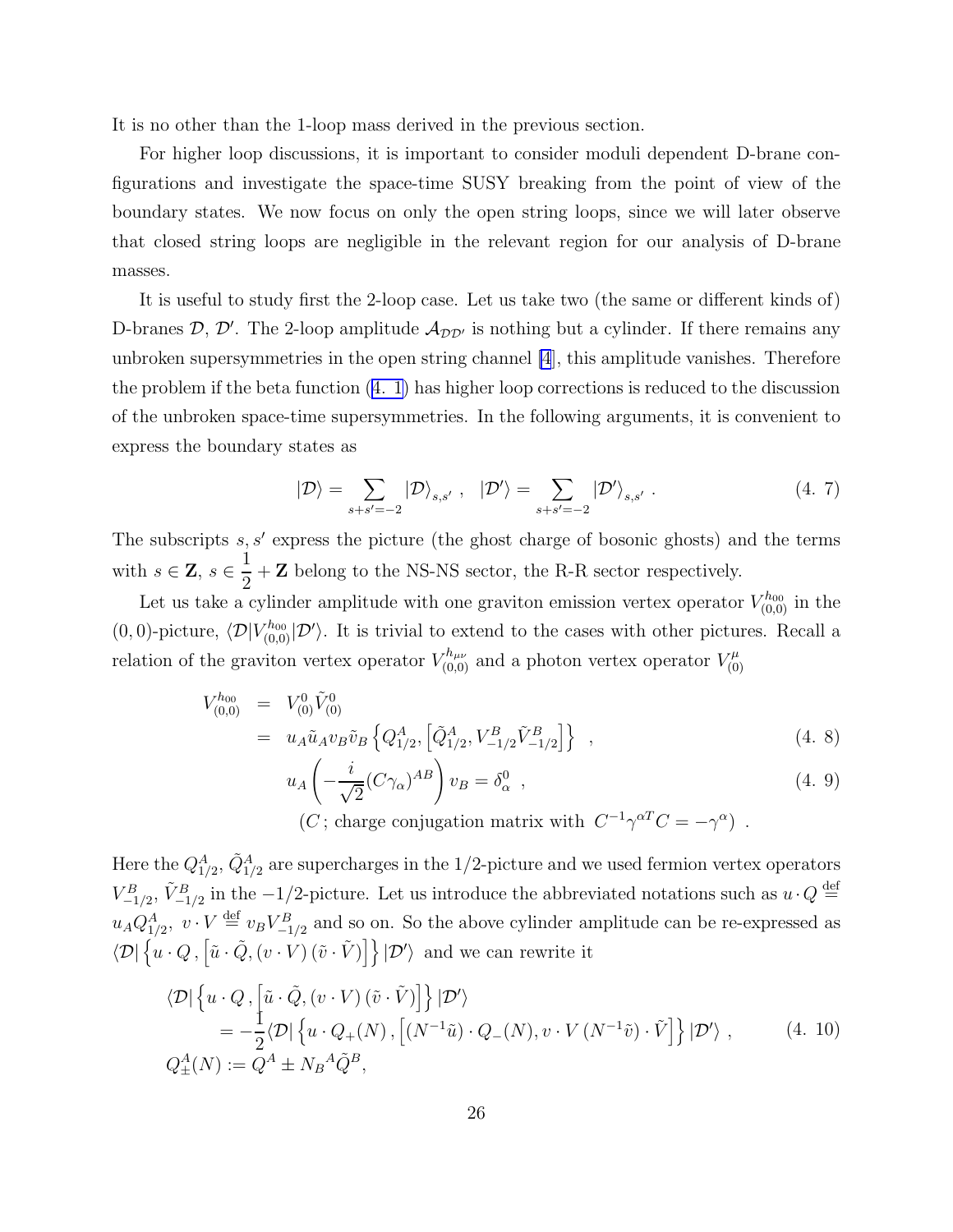for some suitable matrix N. For special matrices  $M_B^A$ ,  $M_B^A$  depending on the moduli fields, the boundary states satisfy relations[[30](#page-44-0), [6](#page-42-0)];

$$
Q_{+}(M)|\mathcal{D}\rangle = 0 ,
$$
  
 
$$
Q_{+}(M')|\mathcal{D}'\rangle = 0 .
$$
 (4. 11)

.

For a p-brane with Neumann coordinates  $\{X^{\mu}\}, (\mu = 0, 1, 2, \dots, p)$  with background fields Gand F, the matrix M is written as [[30,](#page-44-0) [6\]](#page-42-0)

$$
M_B{}^A = i \left\{ \gamma_{01\cdots p} \exp\left(\frac{1}{2} \gamma^{\alpha \beta} \mathcal{F}_{\alpha \beta}\right) \right\}_B{}^A \cdot \left\{ \det(G + \mathcal{F}) \right\}^{-1/2}
$$

Here the gamma matrices  $\gamma_{\alpha}$ ,  $\gamma^{\alpha}$  are normalized as

$$
\{\gamma_{\alpha}, \gamma_{\beta}\} = 2G_{\alpha\beta}\mathbf{1}, \quad \{\gamma^{\alpha}, \gamma^{\beta}\} = 2G^{\alpha\beta}\mathbf{1}, \tag{4.12}
$$

and we introduced the notations for the anti-symmetrized gamma matrices

$$
\gamma_{\alpha\cdots\beta} := \gamma_{[\alpha} \cdots \gamma_{\beta]}, \quad \gamma^{\alpha\cdots\beta} := \gamma^{[\alpha} \cdots \gamma^{\beta]}.
$$
\n(4. 13)

It is well-known that unbroken supersymmetries exist along the directions  $u_A$  such that  $M'^{-1}Mu = u$  (i.e. the eigenvectors of the matrix  $M'^{-1}M$  with eigenvalue 1):  $u \cdot Q_+(M)|\mathcal{D}\rangle =$  $u \cdot Q_{+}(M)|\mathcal{D}'\rangle = 0$ , or equivalently  $u \cdot Q_{+}(M')|\mathcal{D}\rangle = u \cdot Q_{+}(M')|\mathcal{D}'\rangle = 0$  are satisfied. If thereare suitable number of these eigenvectors  $u$  so as to satisfy the relation  $(4, 9)$ , the cylinder amplitude  $\langle \mathcal{D}|V^{h_{00}}|\mathcal{D}'\rangle$  vanishes because of the identity [\(4. 10\)](#page-26-0), or equivalently by the cancellation of NS-NS and R-R sectors. It follows that the 2-loop corrections to  $\beta_{h_{00}}$ should vanish.

On the other hand, in the case that the supersymmetries on the D-branes are broken, the cancellation between NS-NS and R-R sectors in the amplitudes is not complete and higher loop corrections to the  $\beta$ -function may exist.

Now we study separately the aspects of SUSY breaking in the following two cases:

- 1. Only one kind of D-branes  $\mathcal D$  exist and their relative configurations are all parallel. In this case, all loops of open string boundaries are the same type of D-branes D.
- 2. Different kinds of D-branes coexist.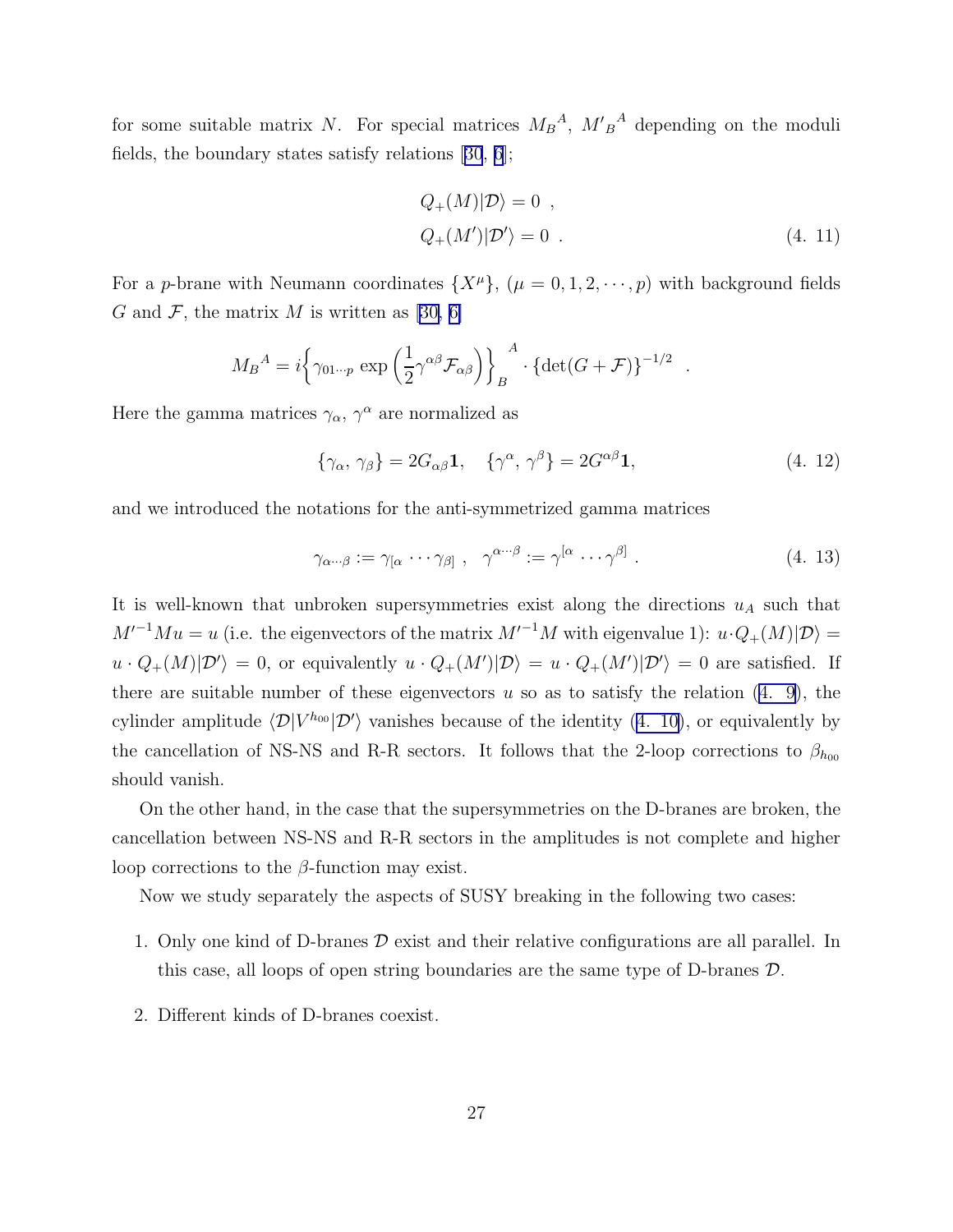#### <span id="page-28-0"></span>One kind of parallel D-branes

In this case there remains one half of the supersymmetry on the D-brane in arbitrary background moduli and the value of the 2 loop amplitude is zero. This is because  $M'^{-1}M \equiv 1$ and so one half the supersymmetry is trivially preserved.

How about the higher loop cases? The higher loop corrections to the  $\beta$ -function originate from the divergence of the amplitudes  $A_{\mathcal{D}\cdots\mathcal{D}}$  when all the Teichmüller parameters go to infinity. In this situation the higher loop amplitudes may be factorized to the products of the "pants diagrams" (or the cylinder amplitudes with an insertion of suitable massless vertex). Hence the problem is reduced to the 2-loop case. We can conclude that all the higher loop corrections to the equations of motion vanish thanks to the cancellation by the supersymmetry. Therefore the results are exact in one loop level, that is, the analyses based on the DBI action give rigorous mass spectra! (Of course we here neglect the effects of closed string loops, and so this observation may be not correct in the case when effects of the closed string loops are not small.)

#### Some Different kinds of D-branes

Let us take the two different kinds of D-branes  $\mathcal{D}, \mathcal{D}'$ . (The dimensions of the world volumes of  $\mathcal D$  and  $\mathcal D'$  are different or  $\mathcal D$  and  $\mathcal D'$  are not placed in parallel if they have the same dimension.) Here we shall only consider the configurations such that the branes touches with each other, or at least, the branes placed very closely. This is because we are interested in only bound states of branes and otherwise, the description by the coordinates of the center of mass would lose its meaning. In this "intersecting D-brane" case[[9,](#page-42-0) [11](#page-43-0), [13](#page-43-0), [19](#page-43-0), [20\]](#page-43-0), we will find out that the cancellation between NS-NS and R-R sectors is not complete for general background.

For example, consider a 3-brane wrapping around the 678-th axes of  $T<sup>4</sup>$  and a 1-brane wrapping around the 9-th axis (Fig.1), which is the case we will later analyze in detail. It is well-known that this configuration is supersymmetric (so-called "short multiplet", in which 1/4 of space-time SUSY are unbroken) in the special background;

$$
B_{ij} = 0, \quad G_{ij} = \begin{pmatrix} 0 \\ G_{6 \le i,j \le 8} & 0 \\ 0 & 0 & G_{99} \end{pmatrix}.
$$
 (4. 14)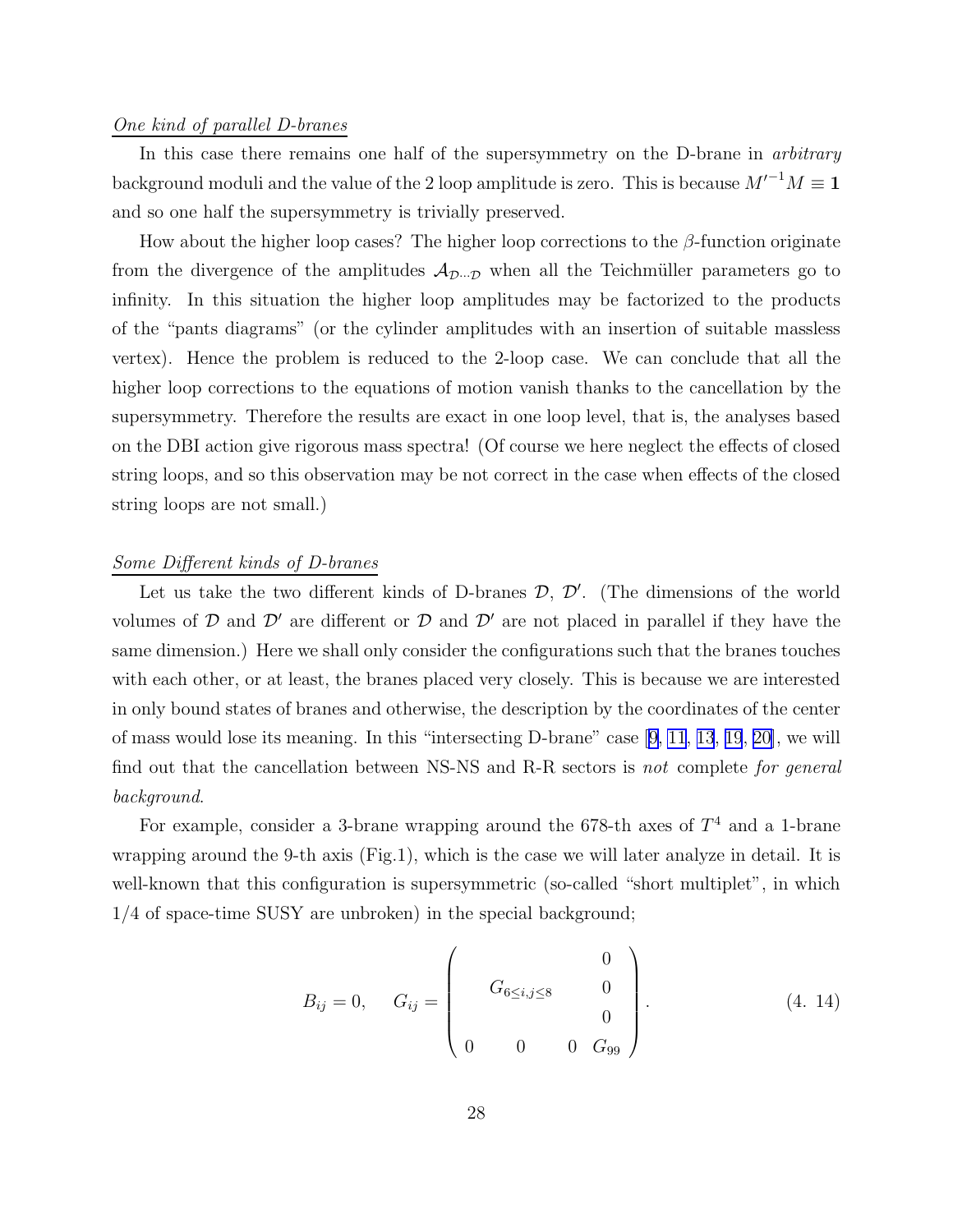(The 1-brane intersects the 3-brane perpendicularly, and the background Kalb-Ramond field is set zero.) However, if we put general background moduli, we have no SUSY any longer. In fact, consider the unbroken SUSY charges  $Q_+^A(M)$  and  $Q_+^A(M')$  respectively associated withboundary states  $|\mathcal{D}\rangle$  and  $|\mathcal{D}'\rangle$ . In the special background ([4. 14\)](#page-28-0),  $M'^{-1}M$  indeed has 1 as an eigenvalue. But it is not the case for generic moduli. It follows that the higher loop corrections to  $\beta_{h_{00}}$  no longer vanish. This aspect sharply contrasts with the case of one kind of branes, in which we always have some unbroken SUSY independent of the VEV of moduli fields.

We have observed that the higher loop corrections to D-brane mass is inevitable in the broken SUSY cases. We will evaluate these amounts in detail in the next subsection.

## 4.2 Evaluation of Higher-Loop Corrections as the Binding Energies

We explain the method to calculate the contributions from higher loops to the  $\beta$ -functions concretely. The contribution for a fixed diagram comes from the divergent part of the amplitude when the Teichmüller parameters of the world sheet simultaneously go to large values. Then the size of all the boundary loops shrink to zero simultaneously. In this limit only the massless modes are relevant for our computations.

First of all, we stress the following fact: We must assume that D-brane mass of 1-loop level, which we evaluated in the previous section based on the DBI action, is sufficiently heavy for the validity to treat the D-branes as static backgrounds. In other words, we must consider the cases with large amounts of R-R charges. Otherwise, we would have to take account of fluctuations of the D-brane configurations[[31\]](#page-44-0). This assumption is also necessary so that the perturbative expansion is applicable. It is not difficult to show that, under this assumption, the diagrams with no closed string loops are dominant for a fixed number of loops  $(L := \frac{1}{4} {\text{open string loops}} + 2\frac{1}{4} {\text{closed string loops}})$ . This is because each of the open string boundaries is assigned a very large factor  $\sim$  1-loop mass. In this way we can conclude that only the open string loop diagrams with no genera are relevant for our calculation.

It is convenient to sum up all the "tadpole diagrams" (Fig.2) first. We evaluate the tadpole corrections to the pants-type diagram. Each wavy-line connecting a pants and one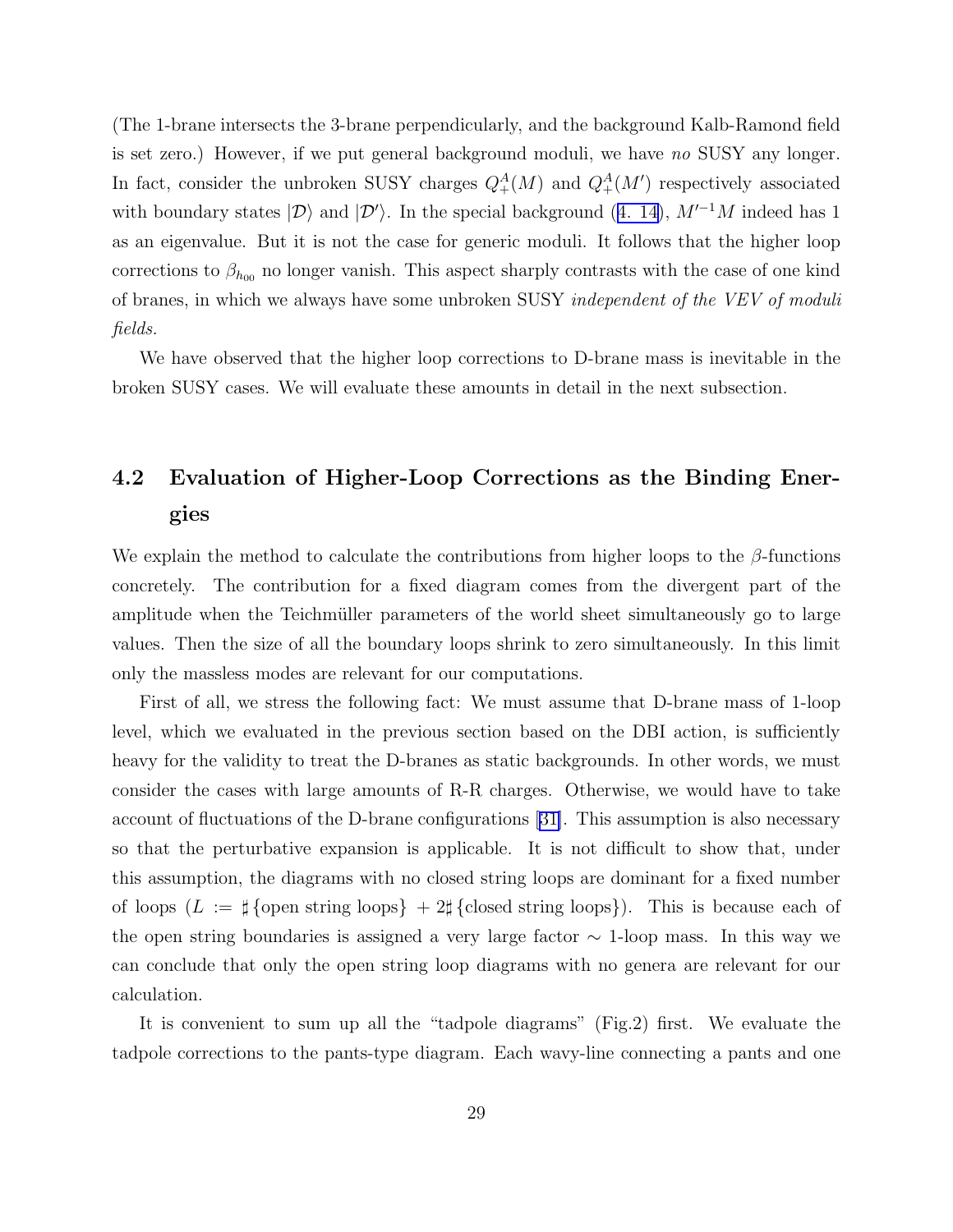

Figure 1: In the perpendicularly intersecting case with  $\mathcal{F}_{ij} = 0$ , there remains a 1/4 SUSY. In contrast, the SUSY is completely broken in the slantwise intersecting configuration or in the non-vanishing  $\mathcal{F}_{ij}$  case.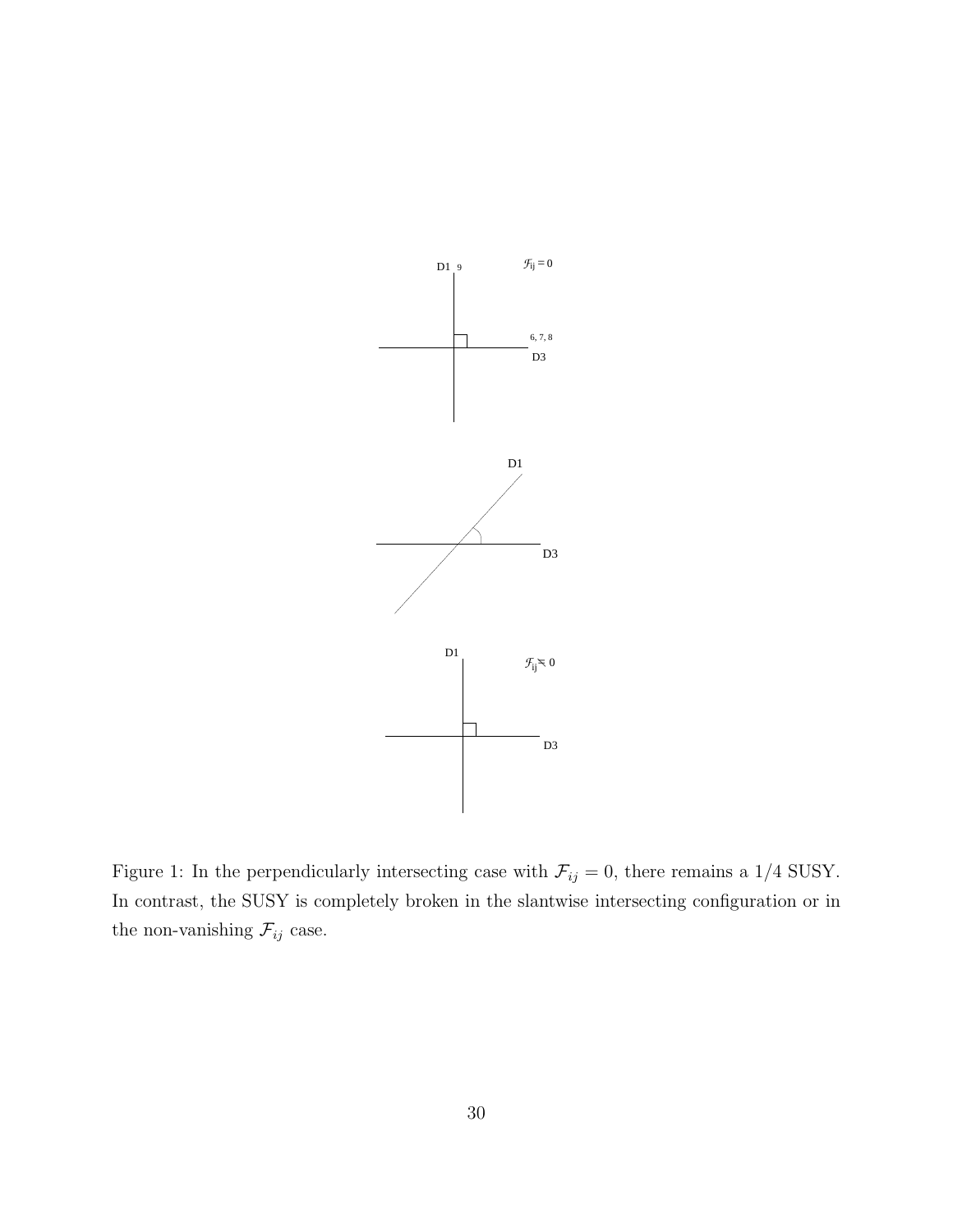<span id="page-31-0"></span>

Figure 2: The bare string coupling is improved by insertions of gravitons emitted from boundary states.

boundary state expresses the graviton and it leads to a factor  $-\lambda \hat{\mathcal{M}}^{(1)}$ , which is essentially the normalization factor of NS-NS boundary state. Here we define the  $\mathcal{\hat{M}}^{(1)}$  as

$$
\hat{\mathcal{M}}^{(1)} := e^{\Phi/2} |G|^{1/4} \mathcal{M}^{(1)},\tag{4.15}
$$

by using the one-loop mass  $\mathcal{M}^{(1)}$  evaluated by the DBI action in the previous section. The reason why it includes  $\lambda$  is clear: Each tadpole gains one open string loop.

We comment on a combinatorial factor for these tadpole diagrams. When we add one boundary operator to diagrams with  $(N - 1)$  boundary operators, there are N cases of possibilities to connect them. So there are  $N!$  cases of possibilities to connect  $N$  boundary operators and a bare coupling pants diagram each other. But there is a symmetry factor  $1/N!$  for these diagrams because of the invariance under the permutation of N boundaries, and this cancels the factor N!.

In this way the summation of all the tadpole diagrams leads to the following factor;

$$
1 + (-\lambda \hat{\mathcal{M}}^{(1)}) + (-\lambda \hat{\mathcal{M}}^{(1)})^2 + (-\lambda \hat{\mathcal{M}}^{(1)})^3 + \dots = \frac{1}{1 + \lambda \hat{\mathcal{M}}^{(1)}} \sim \frac{1}{\lambda \hat{\mathcal{M}}^{(1)}} . \tag{4.16}
$$

In the last line, we used our assumption that the one-loop D-brane mass is very large. We may also reinterpret this correction as follows: The string coupling  $\lambda$  should be replaced with an "effective string coupling"  $\lambda_{\text{eff}} \equiv$  $\lambda$  $\frac{\lambda \hat{\mathcal{M}}^{(1)}}{a}$  a fact: 1  $\frac{1}{\hat{\mathcal{M}}^{(1)}}$ , by taking account of all the tadpole<br>Conseally in the limit of large Teichmüller diagrams. However one should notice a fact: Generally, in the limit of large Teichmüller parameters, any L-loop diagram can be factorized into  $(L-1)$  pants diagrams. On the other hand, we know an L-loop diagram should include a factor of  $\lambda^{L-2}$ . So, we find that any L-loop diagram should include a factor

$$
\lambda^{L-2} \left( \frac{1}{\lambda \hat{\mathcal{M}}^{(1)}} \right)^{L-1} = \lambda^{-1} \left( \frac{1}{\hat{\mathcal{M}}^{(1)}} \right)^{L-1} . \tag{4.17}
$$

We make one remark here: When we consider an arbitrary diagram with odd-number of open boundary loops, the amplitude necessarily contains tadpole type amplitudes. But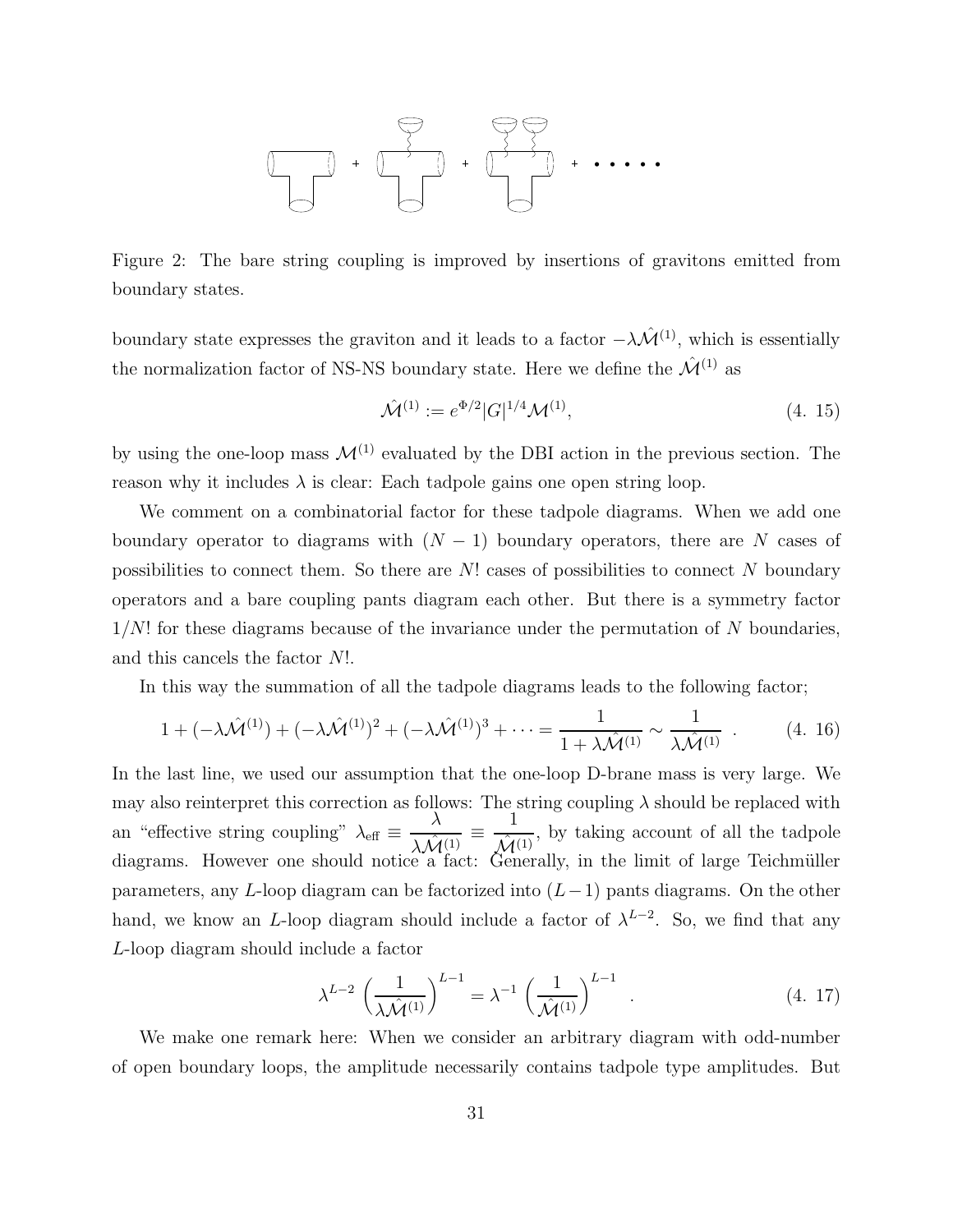

Figure 3: Contributions from diagrams with tadpoles are already included in the effective string coupling.

we have already included all the contributions from tadpole type diagrams (Fig.3) into the factor  $(4. 17)$  and it will be an over counting if we take these diagrams into account.

Collecting all the above observations, we can conclude that only the diagrams with the following two properties can contribute to the calculations:

- 1. A diagram with no closed string loops.
- 2. A diagram with no tadpole, which is inevitably a diagram with only even-number of open string loops. The contributions of the tadpole type diagrams are already included in the factor [\(4. 17](#page-31-0)).

As a result, there are contributions to the  $\beta$ -function from diagrams composed of only cylinder type diagrams whose two boundaries are put on different D-branes (Fig.4).

Now, we arrive at the stage to evaluate concretely the higher loop corrections to the D-brane masses. As a simple example, let us consider the type IIB case compactified on  $T<sup>4</sup>$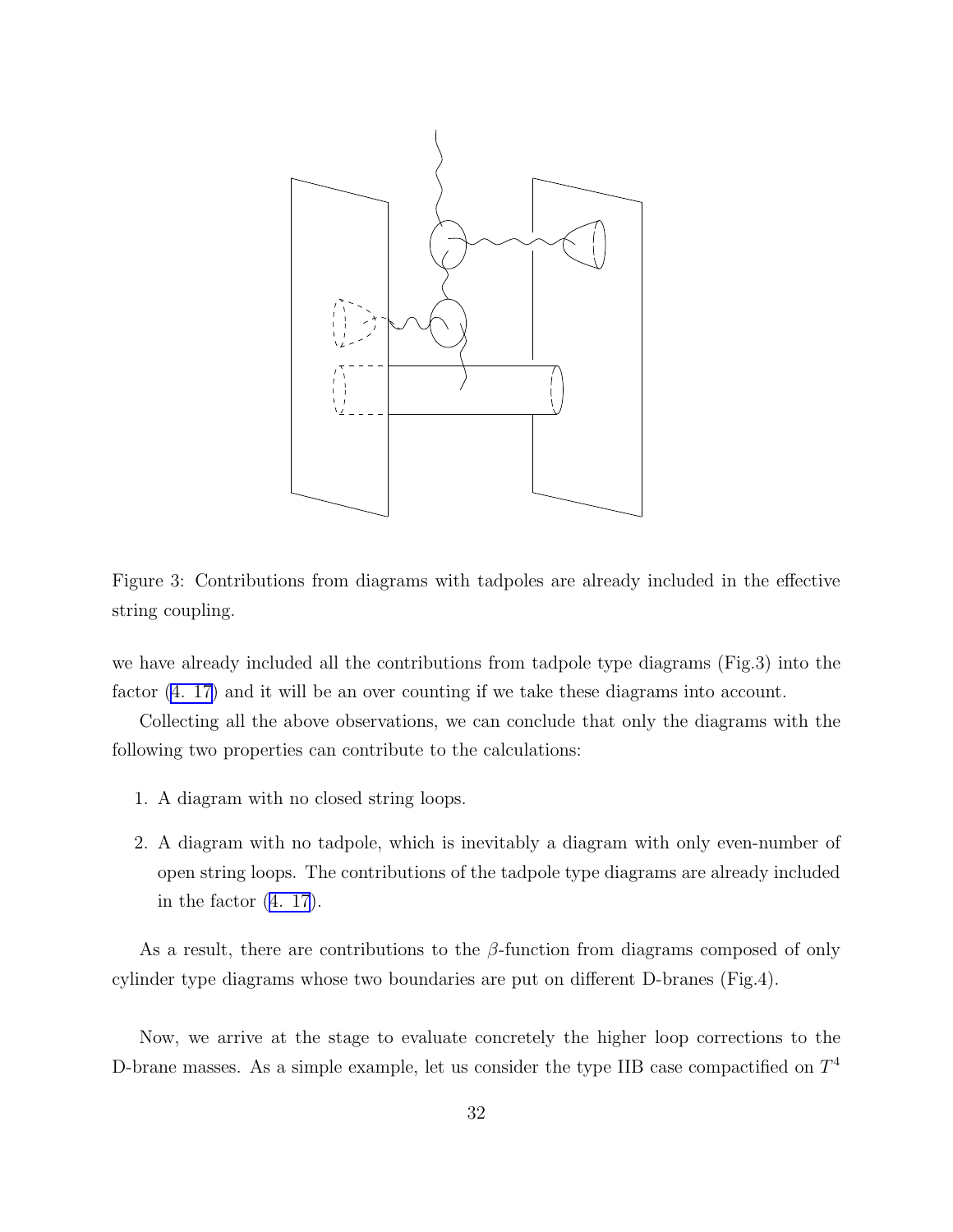<span id="page-33-0"></span>

Figure 4: Only this type of diagrams contribute to the beta function calculation.

with coordinates  $(x^6, x^7, x^8, x^9)$  and take an "Intersecting D-brane" configuration of Dirichlet 1-branes and D3-branes. Consider  $n$  D1-branes ( $D$ ) wrapping around the 9th axis and  $n'$  D3branes  $(\mathcal{D}')$  wrapping around the 678th axes. The center of mass of this system is specified by  $(X^1, X^2, \dots, X^5)$ .

The one-loop mass  $\mathcal{M}_{1-3}^{(1)}$  was calculated from the disk amplitude  $c^{(1)}$  in section 3

$$
\mathcal{M}_{1-3}^{(1)} \equiv e^{-\Phi/2} |G|^{-1/4} \hat{\mathcal{M}}_{1-3}^{(1)} , \qquad (4.18)
$$

$$
\hat{\mathcal{M}}_{1-3}^{(1)} = n\sqrt{G_{99}} + n'\sqrt{|G| \left\{G^{-1} - (*B)G(*B)\right\}^{99}},
$$
\n(4. 19)\n  
\n
$$
(-B)^{ij} = \frac{1}{1 - \frac{1}{2} \sinh p}
$$

$$
(*B)^{ij} \;\; := \;\; \frac{1}{\sqrt{|G|}} \cdot \frac{1}{2} \epsilon^{ijkl} B_{kl} \;\; .
$$

First we take a 2-loop cylinder diagram whose boundaries are put on the D1-brane  $\mathcal{D}$ , the D3-brane  $\mathcal{D}'$ , respectively. As we already pointed out, for the computation of  $\beta$ -functions we only have to evaluate the value of amplitude in the limit of large Teichmüller parameters, which is the IR limit in the closed string channel (or equivalently, UV limit in the open string channel). In this limit only the massless components of boundary states can contribute

$$
c^{(2)} \sim {}^{(0)}\langle \mathcal{D}|V^{h_{00}}|\mathcal{D}'\rangle^{(0)},\tag{4.20}
$$

where the superscript  $(0)$  indicates the massless part. However, there is one subtle point. The massless condition indicates that the momenta of particles which are exchanged between the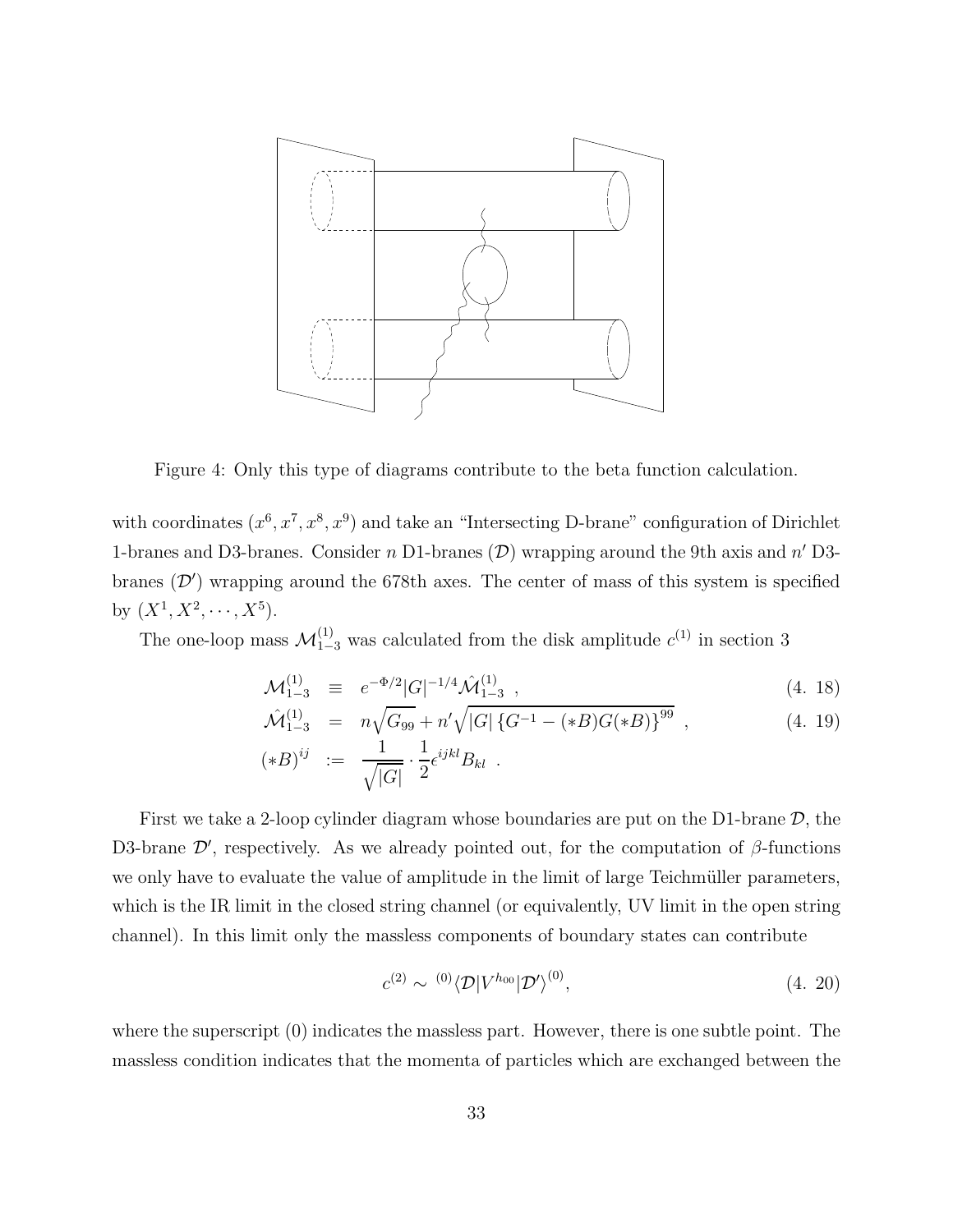<span id="page-34-0"></span>boundaries must be zero. (Under the Neumann boundary condition, one can generally obtain non-zero winding. In our case, because the 0-th direction is Neumann and non-compact, the winding should be also 0. So, we obtain  $p_L^0 = p_R^0 = 0$ .) If considering on the conservation of the ghost charge, we can find that a closed string propagator should be inserted. It is the result of an integral about the position of an inserted vertex  $V^{h_{00}}$ . Naively the insertion of this propagator seems to lead to a divergence because of the zero-momentum. But an appropriate choice of picture of  $V^{h_{00}}$  gives a momentum factor which cancels the pole of the propagator. More precisely, we should put some infinitesimal momenta along the 1∼5th directions to the vertex operator  $V^{h_{00}}$ . After the calculation they should be set zero. (Notice that for the compact 6,7,8,9th directions the momenta are quantized and the 0th direction is always Neumann.) In the calculation of this type, we obtain contributions only from the "contact terms" among  $V^{h_{00}}$  and the shrinked open boundaries on D-branes.

It is convenient to make use of the same technique as [\(4. 10](#page-26-0));

$$
\begin{array}{rcl}\n^{(0)}\langle \mathcal{D}|V^{h_{00}}|\mathcal{D}'\rangle^{(0)} & = & ^{(0)}\langle \mathcal{D}| \left\{ u \cdot Q \,, \left[ \tilde{u} \cdot \tilde{Q}, v \cdot V \tilde{v} \cdot \tilde{V} \right] \right\} |\mathcal{D}'\rangle^{(0)} \\
& = & -\frac{1}{2} {}^{(0)}\langle \mathcal{D}| \left\{ u \cdot Q_{+}(M) \,, \left[ (M^{-1}\tilde{u}) \cdot Q_{-}(M), v \cdot V \left( M^{-1}v \right) \cdot \tilde{V} \right] \right\} |\mathcal{D}'\rangle^{(0)}, \\
M & := & i \frac{\gamma_{0}\gamma_{9}}{\sqrt{-G_{00}G_{99}}},\n\end{array} \tag{4.21}
$$

where M is chosen so that  $Q_+(M)|\mathcal{D}\rangle^{(0)} = 0$ . Since  $\binom{0}{\mathcal{D}}Q_+(M) = 0$ , the most non-trivial part of the calculation is to evaluate the term  $Q_{+}(M)|\mathcal{D}'\rangle^{(0)}$ . Making use of the identity

$$
Q_{+}(M')|\mathcal{D}'\rangle^{(0)} = 0, \quad M' := i \frac{e^{\frac{1}{2}\tilde{\mathcal{F}}_{\alpha\beta}\gamma^{\alpha\beta}}}{\sqrt{-G_{00}}\sqrt{\det(\tilde{G} + \tilde{\mathcal{F}})}} \gamma_{0}\gamma_{678} ,
$$
  
\n
$$
\tilde{G} \equiv G_{6\leq i,j\leq 8} , \quad \tilde{\mathcal{F}} \equiv \mathcal{F}_{6\leq i,j\leq 8} , \qquad (4. 22)
$$

and taking the spinor  $u$  with a property;

$$
\frac{1}{\sqrt{|G|}}\gamma_{6789}u = -u,\tag{4.23}
$$

we obtain

$$
u \cdot Q_{+}(M)|\mathcal{D}'\rangle^{(0)} = \frac{\sqrt{|G|}\triangle}{\mathcal{N}\mathcal{N}'}u \cdot Q|\mathcal{D}'\rangle^{(0)} + \cdots,
$$
\n(4. 24)

$$
\triangle := \sqrt{G_{99}} \sqrt{\{G^{-1} - (*B)G(*B)\}^{99}} - \left(1 - G_{9i} \cdot (*B)^{39}\right) , \quad (4.25)
$$

$$
\mathcal{N} := \sqrt{G_{99}} ,
$$
  
\n
$$
\mathcal{N}' := \sqrt{\det(\tilde{G} + \tilde{\mathcal{F}})}
$$
  
\n
$$
\equiv \sqrt{|G| \{G^{-1} - (*B)G(*B)\}^{99}} .
$$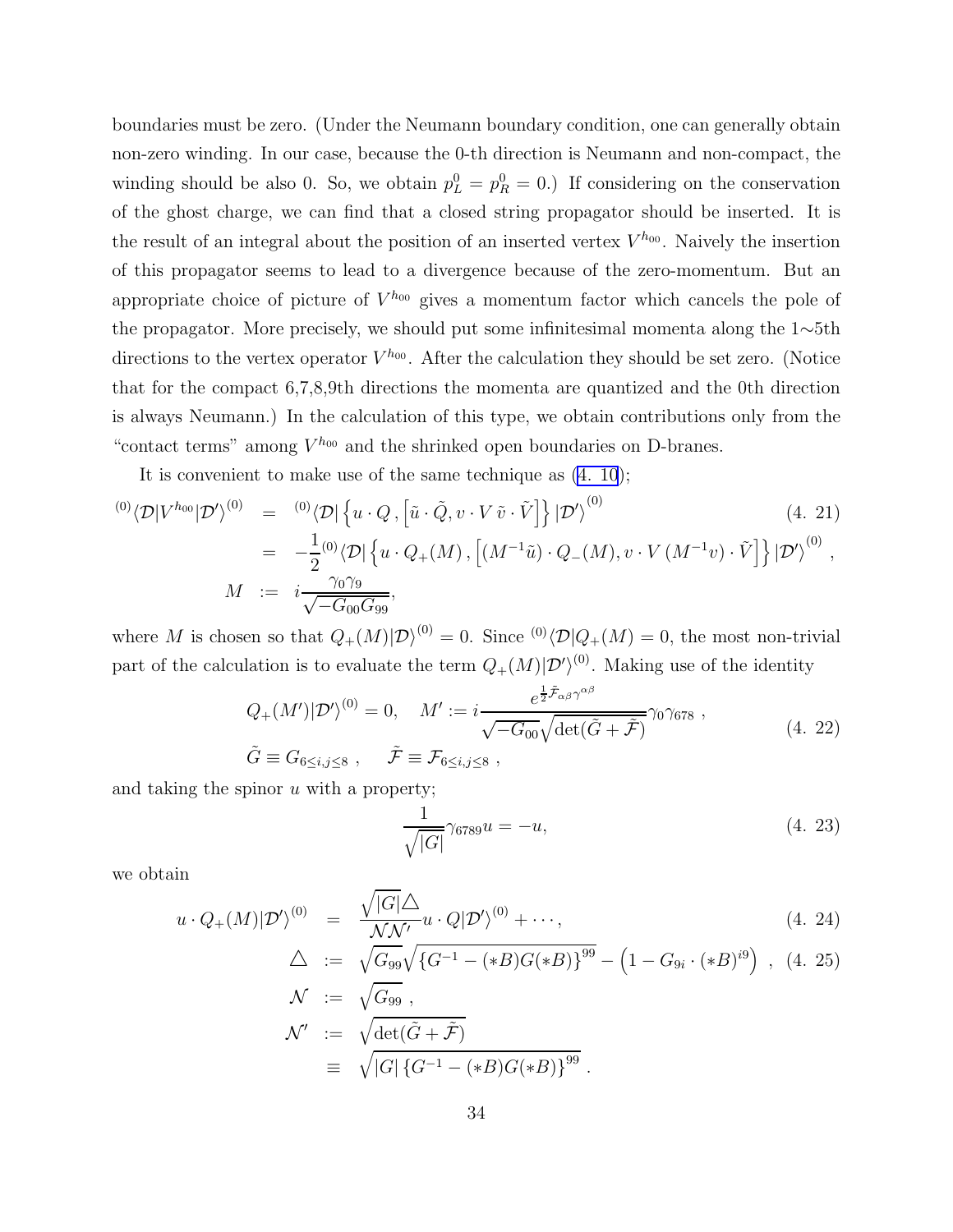<span id="page-35-0"></span>Inthe R.H.S. of above identity  $(4, 24)$ , " $\cdots$ " denotes the unimportant terms that do not contribute to our calculation.  $\mathcal{N}, \mathcal{N}'$  are no other than the normalizations of the boundary statesin NS-NS sector  $|\mathcal{D}\rangle$ ,  $|\mathcal{D}'\rangle$ . The spinor u satisfying ([4. 23\)](#page-34-0) actually exists, since  $\sqrt{ }$  $\mathcal{L}$ 1  $\sqrt{|G|}$  $\gamma_{6789}$  $\setminus$  $\perp$ 2  $= 1$  holds, and we should remark the fact that u does not depend on any moduli.It is further worth while to note that  $u \cdot Q_+(M)$  under ([4. 23\)](#page-34-0) is no other than the unbroken SUSY charge in the supersymmetric configuration of branes [\(4. 14\)](#page-28-0). Under [\(4.](#page-28-0) [14\)](#page-28-0), we obtain  $u \cdot Q_+(M)|\mathcal{D}'\rangle = 0$ , and especially  $\Delta = 0$ . This choice of u is appropriate to our calculations, because we are now interested in the perturbative expansions around the supersymmetric vacuum<sup>7</sup>. It may be natural to regard  $\triangle$  as a value characterizing SUSY violation.

Now it is not hard to write down the 2-loop correction to  $\beta_{h_{00}}$ . After including all the tadpolecorrections  $(4. 17)(4. 21)(4. 24)$  $(4. 17)(4. 21)(4. 24)$  $(4. 17)(4. 21)(4. 24)$  $(4. 17)(4. 21)(4. 24)$  $(4. 17)(4. 21)(4. 24)$ , we can obtain

$$
c^{(2)}(x) = \frac{1}{2} G_{00} \lambda^{-1} \frac{1}{\widehat{\mathcal{M}}_{1-3}^{(1)}} (2nn' \sqrt{|G|} \Delta) \frac{\delta^{(5)}(x - X)}{\sqrt{\det G_{\mu\nu}} \sqrt{|G|}}
$$
  
= 
$$
\eta_{00} \frac{nn' \Delta}{(|G|^{-1/4} \widehat{\mathcal{M}}_{1-3}^{(1)})} \frac{\delta^{(5)}(x - X)}{\sqrt{\det G_{\mu\nu}} \sqrt{|G|}} .
$$
 (4. 26)

In the first line of (4. 26), the factor 2 before  $nn' \triangle$  corresponds to the existence of contact terms between the graviton vertex and 2 boundaries, one of which resides on the 1-branes D and the other of which does on the 3-branes  $\mathcal{D}'$ . The factor  $\frac{1}{2}$  is nothing but a symmetry factor due to the exchange of the boundaries of cylinder. Thus the 2-loop correction to the mass can be read as follows;

$$
\mathcal{M}_{1-3}^{(2)} = -e^{-\Phi/2} \frac{nn'\Delta}{(|G|^{-1/4}\hat{\mathcal{M}}_{1-3}^{(1)})} \,. \tag{4.27}
$$

It implies that we may naturally regard  $\triangle$  as the binding energy between two types of D-branes  $\mathcal{D}, \mathcal{D}'$ . As is already observed,  $\triangle$  vanishes under the supersymmetric brane configuration [\(4. 14\)](#page-28-0), but does not for the general non-supersymmetric backgrounds. We can conclude that the binding energy among the branes has its origin in the SUSY violation.

Next we consider the contributions from  $2k$   $(k \geq 2)$  loop  $c^{(2k)}$ . As is already commented, in the limit that all the areas of open string boundaries shrink, only the diagrams of the type

<sup>&</sup>lt;sup>7</sup>If we consider the bound states of D-branes and *anti*-D-branes, namely, in the case  $u \cdot Q_{+}(M)|\mathcal{D}\rangle =$ 0,  $u \cdot Q_-(M')|\mathcal{D}'\rangle = 0$ , we should take u such that  $\frac{1}{\sqrt{|\mathbb{R}|}}$  $\frac{1}{|G|} \gamma_{6789} u = u$  for correct perturbative calculations.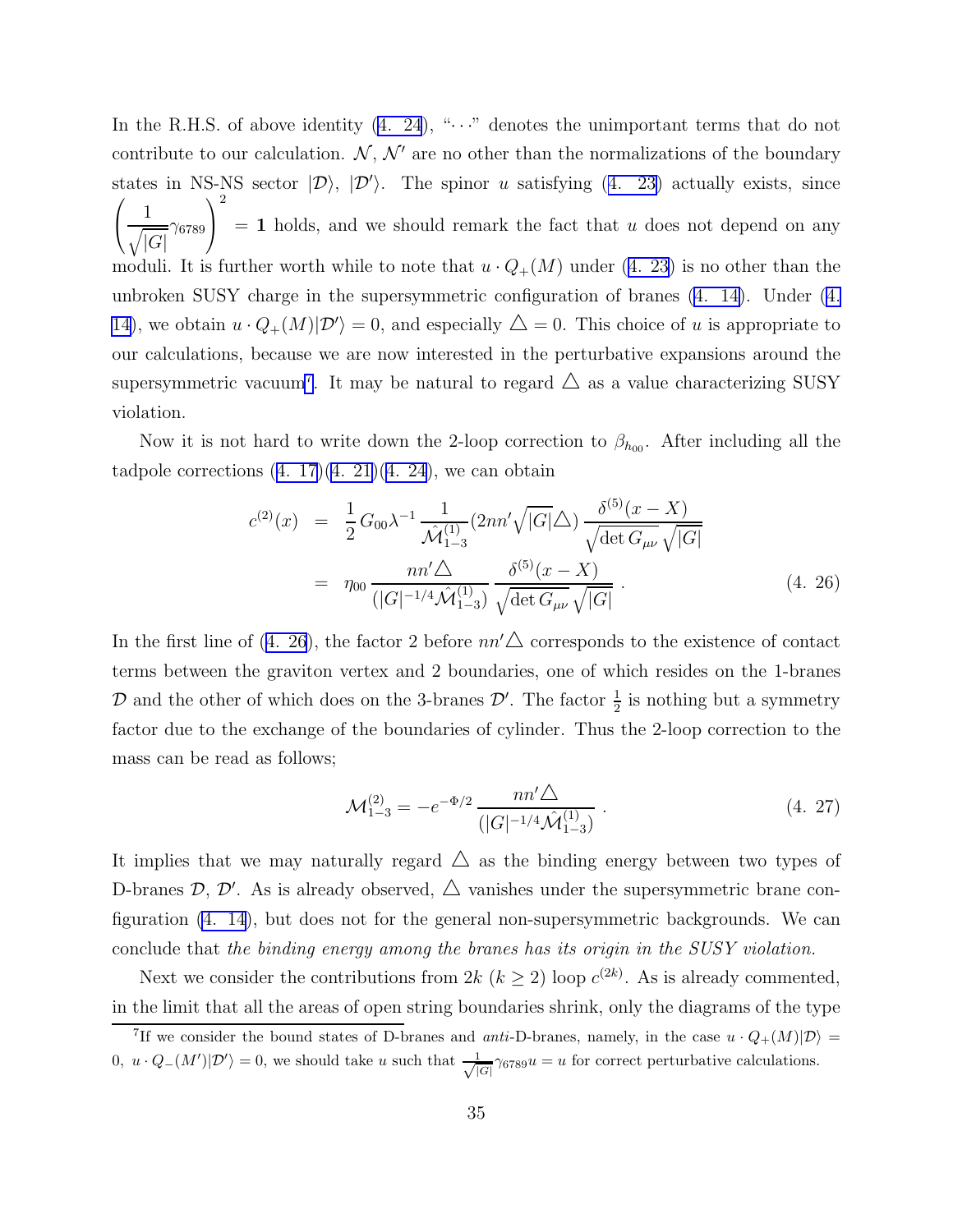

Figure 5: The cylinder amplitude  $\triangle$  appears in the 2-loop beta function calculation. In the "Intersecting D-brane" case, the cancellation between the NS-NS and the R-R does not exist.

in figure 4 survive, and they are factorized into the k products of cylinder amplitudes of the forms  ${}^{(0)}\langle \mathcal{D}|V^{h_{\mu\nu}}|\mathcal{D}'\rangle^{(0)}$ . Hence we obtain

$$
c^{(2k)}(x) = \text{combinatorial factor} \times G_{00} \lambda^{-1} \frac{(2nn'\sqrt{|G|}\Delta)^k}{(\hat{\mathcal{M}}_{1-3}^{(1)})^{2k-1}} \frac{\delta^{(5)}(x-X)}{\sqrt{\det G_{\mu\nu}}\sqrt{|G|}}
$$
  
= \text{combinatorial factor} \times \eta\_{00} \frac{(2nn'\Delta)^k}{(|G|^{-1/4}\hat{\mathcal{M}}\_{1-3}^{(1)})^{2k-1}} \frac{\delta^{(5)}(x-X)}{\sqrt{\det G\_{\mu\nu}}\sqrt{|G|}} . (4. 28)

Let us evaluate the combinatorial factor of the diagram. When we add one cylinder  $\sim (0) \langle \mathcal{D} | V^{h_{\mu\nu}} | \mathcal{D}' \rangle^{(0)}$  to diagrams with  $2(k-1)$  open string loops, there are  $(2k-3)$  cases of possibilities to connect them. So there are  $(2k-3)!!$  diagrams with a fixed loop number  $2k$ . (Note that adding one cylinder  $\sim \frac{(0)}{\mathcal{D}}|V^{h_{\mu\nu}}|\mathcal{D}'\rangle^{(0)}$  needs another pants diagram connecting to the original diagram.) But one more symmetry factor  $\frac{1}{\alpha k}$  $\frac{1}{2^k k!}$  for these diagrams appears. These lead to a correct (moduli-independent) numerical coefficient  $\frac{(2k-3)!!}{2k!}$  $\frac{e^{i} - 3i}{2k k!}$ . So, the 2kloop correction to the mass  $\mathcal{M}^{(2k)}_{1-3}$  is given by

$$
\mathcal{M}_{1-3}^{(2k)} = -\frac{(2k-3)!!}{k!} e^{-\Phi/2} \frac{\left(nn'\triangle\right)^k}{\left(|G|^{-1/4} \hat{\mathcal{M}}_{1-3}^{(1)}\right)^{2k-1}} \tag{4.29}
$$

Collecting the results  $(4. 18)(4. 27)(4. 29)$  $(4. 18)(4. 27)(4. 29)$  $(4. 18)(4. 27)(4. 29)$ , we can finally get the mass formula for this bound state of the intersecting  $n$  D1-branes and  $n'$  D3-branes including all the corrections of higher loops;

$$
\mathcal{M}_{1-3} = \mathcal{M}_{1-3}^{(1)} \left[ 1 - (nn' \triangle) \left( \frac{1}{|G|^{-1/4} \hat{\mathcal{M}}_{1-3}^{(1)}} \right)^2 - \sum_{k=2}^{\infty} \frac{(2k-3)!!}{k!} (nn' \triangle)^k \left( \frac{1}{|G|^{-1/4} \hat{\mathcal{M}}_{1-3}^{(1)}} \right)^{2k} \right]
$$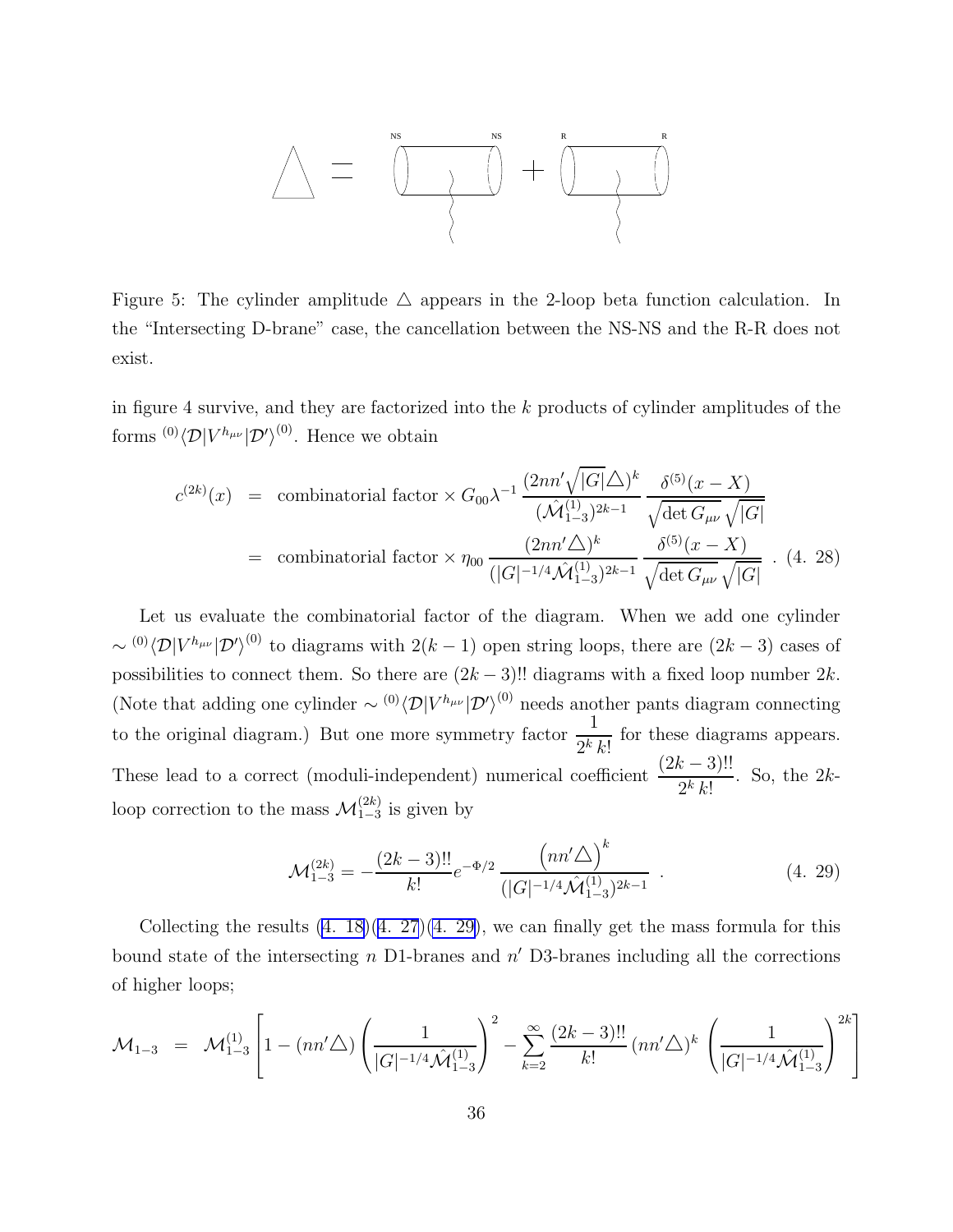$$
= \mathcal{M}_{1-3}^{(1)} \sqrt{1 - \frac{2nn'\Delta}{(|G|^{-1/4}\mathcal{M}_{1-3}^{(1)})^2}} \tag{4.30}
$$

This result exactly reproduces the BPS mass formula predicted by U-duality in section 2!

Until now we only consider a bound state of the intersecting D1- and D3-branes in the type IIB string compactified over  $T^4$ . The applications to other bound states are straightforward. For a bound state of n Dirichlet 0-branes and  $n'$  D4-branes in the  $T^4$ -compactified type IIA theory, we only have to replace the value of  $\triangle$  with

$$
\triangle = \sqrt{1 + \frac{1}{|G|^{1/2}} \left( \int_{T^4} B \wedge *B \right) + \frac{1}{4|G|} \left( \int_{T^4} B \wedge B \right)^2} - \left( 1 - \frac{1}{2|G|^{1/2}} \int_{T^4} B \wedge B \right).
$$

This result is also consistent with the prediction of M-theory in Eq.(3. [34\)](#page-21-0).

Next let  $\mathcal{D}, \mathcal{D}'$  be respectively, n Dirichlet 2-brane wrapping around 67th directions and  $n'$  D2-brane wrapping around 89th axes in the type IIA theory compactified on the  $T<sup>4</sup>$ . For a bound state of  $D$  and  $D'$ , we obtain its binding energy

$$
\triangle = |G|^{-1/2} \sqrt{\sum_{i=1}^{3} \left( \int_{\Sigma_1} X^* J_i \right)^2 + \left( \int_{\Sigma_1} X^* B \right)^2} \sqrt{\sum_{i=1}^{3} \left( \int_{\Sigma_2} X^* J_i \right)^2 + \left( \int_{\Sigma_2} X^* B \right)^2} - \left\{ 1 - \left( G_{68} G_{79} - G_{69} G_{78} \right) - B_{67} B_{89} \right\},
$$
\n(4. 31)

where the  $\Sigma_1$  and  $\Sigma_2$  are respectively the world volumes of the D2-branes  $D$  and  $D'$ .

We make one remark for this intersecting D2-brane case. Let us assume  $n = n'$ . As we showed in section 3, by considering general 2-cycle  $S \in H_2(T^4; \mathbb{Z})$  (perhaps, having a higher genus), the analysis based on the DBI action gives a correct mass formula for 2-branes including general bound states. Why did it give a correct answer in spite of the restricted analysis only in the one-loop we have done there? In the study in this section, we took the constant background field and discussed higher loop corrections. In contrast, in section 3 we considered holomorphic embeddings with the maps  $\{X\}$ 's directly. Then the induced background fields  $X^*G_{ij}$ ,  $X^*B_{ij}$  on the world volume are not constant in general. These nonconstant holomorphic embeddings are known as supersymmetric cycles and guarantee the cancellation of higher (more than one) loop corrections to the  $\beta$ -function. That is the reason why we obtained the correct mass formula only in the one-loop analysis for the D2-brane case.

In summary, in order to treat the bound states of the two kinds of D2 branes, one half of which is wrapping around  $T^{67}$  and the other half of which is wrapping around  $T^{89}$ , we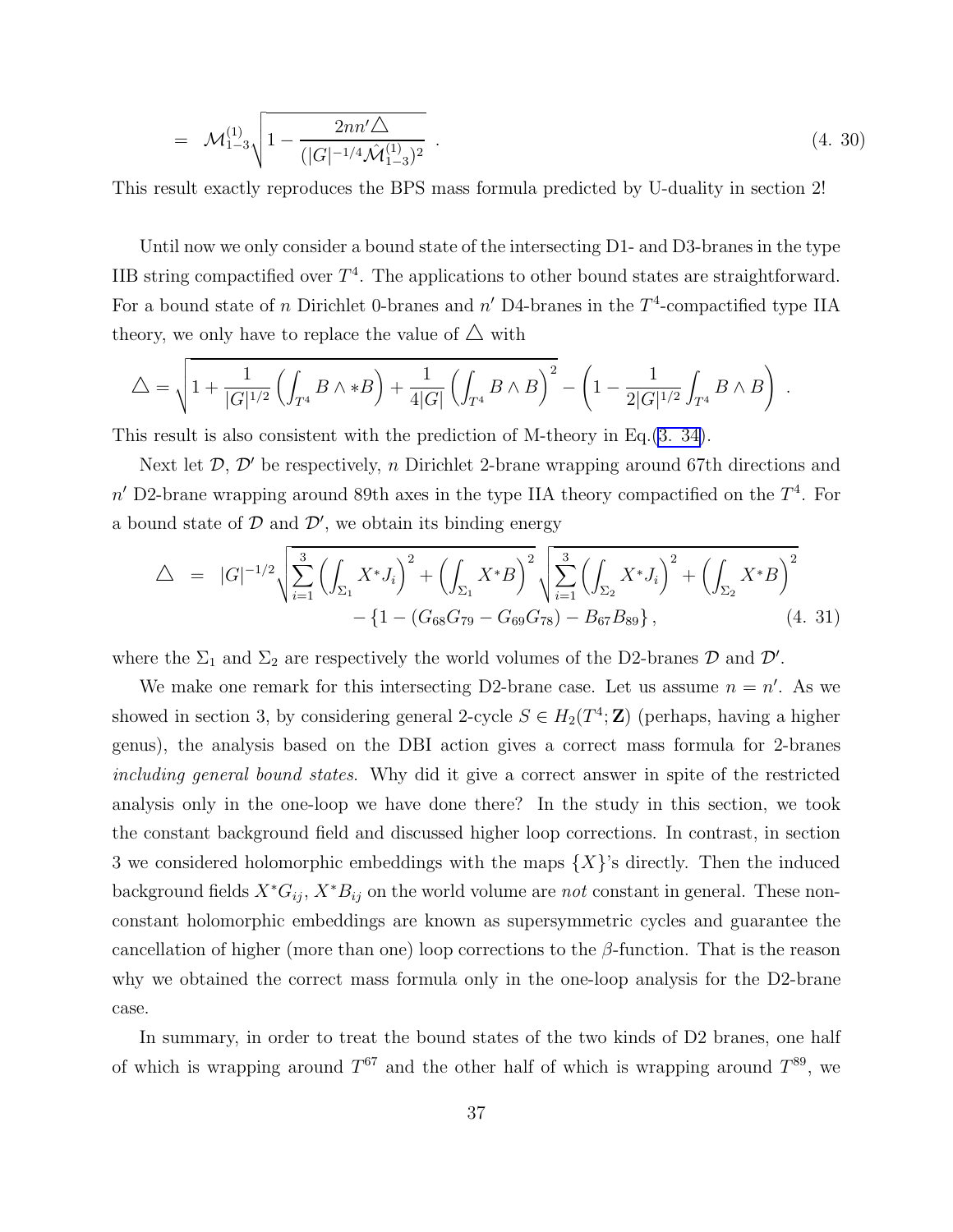

Figure 6: The bound state of intersecting D2-branes can be represented as a SUSY cycle (holomorphic curve) with genus two.



Figure 7: The dimensions of the D3-brane and the D1-brane are different and we cannot represent its bound state as a single world volume.

can incorporate all the quantum corrections (perturbative loop corrections) into a single Dirac-Born-Infeld action with a genus "two" world volume. That is a homological sum of  $n$ holomorphic curves (supersymmetric cycles) with genus two (Fig.6). It may be plausible to interpret this aspect as a "geometrization of quantum corrections".

On the other hand, for a bound state of the D1-branes and D3-branes, the dimensions of these two kinds of branes are different and we cannot describe the state by a single DBI action (Fig.7).

Another interesting example of the "geometrization" is the situation of the branes within branes [[9](#page-42-0)]. Let us again consider the bound states of D1-, D3-branes in IIB string. But, this time we make n D1-branes wrap around the 6th-axis and n D3-branes wrap around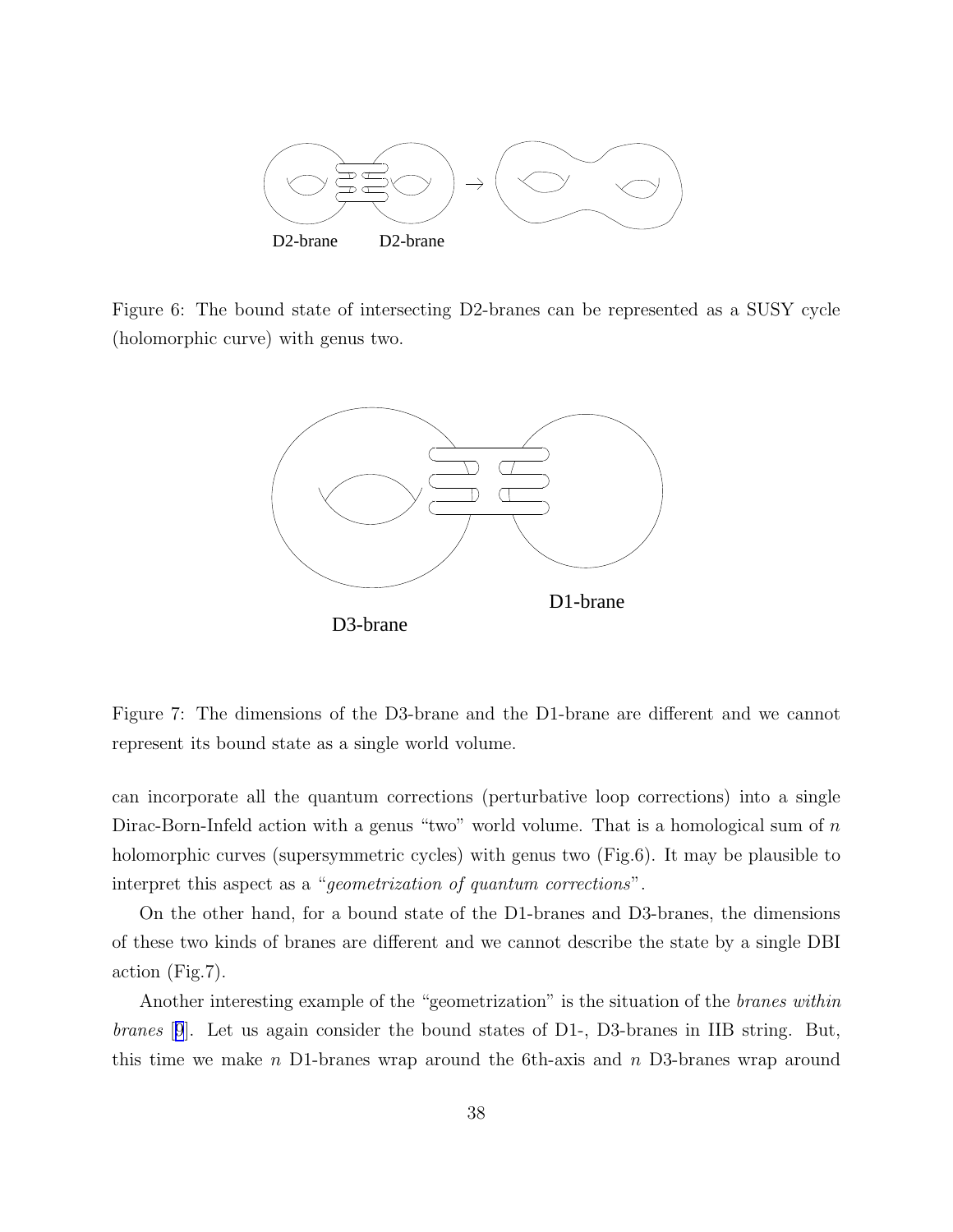the 678th-axes. We further assume that each 1-brane is contained in each 3-brane. Clearly this configuration of branes breaks SUSY completely (in any background!), and we have a non-zero binding energy

$$
\Delta = \sqrt{G_{66}} \sqrt{\{G^{-1} - (*B)G(*B)\}^{99}} + G_{6i} \cdot (*B)^{i6}.
$$
 (4. 32)

However, we already knew this case can be also described by a single DBI action with a suitable choice of a background gauge field:

 $\mathcal{F} \equiv F + B$ ,  $[F] = \text{Poincaré dual of the 1-brane in the world volume of the 3-brane.}$ 

This is a manifestly supersymmetric treatment. It is straightforward to check that these two treatments yield the same mass formula. Therefore, we can find out a remarkable fact: In the case of branes within branes, the non-supersymmetric calculation with non-zero higher loop corrections is equivalent to the supersymmetric treatment based on the single DBI action with suitable background gauge fields. That is, all loop corrections can be transmuted into a charge of the gauge field! One may say this is another example of the geometrizations of quantum corrections.

In the relation to this subject, it may be also meaningful to discuss the non-abelian extension when the gauge symmetry enhancement occurs on D-branes. In section 3, we only considered the charges of background gauge fields along the " $U(1)$ -sectors". This approach was limited in the sense that we can only realize as the " $U(1)$ -charges" the brane configurations that can be reduced to one kind of branes by T-duality. However, at least in the level of naive observation, if the gauge theory on branes becomes non-abelian, we can interpret more general configurations, which is not necessarily reduced to one kind of branes by T-dualiy, as the characteristic classes composed of the field strength. The non-abelian extension of DBI action is proposed by Tseytlin [\[26\]](#page-44-0), in which the symmetrized traces of the products of field strength appear. It may be interesting to check the consistency between the two general descriptions of bound states, one of which is based on the non-abelian Born-Infeld action and the other of which is based on the string loop analysis given in the present section.

To close this section we again emphasize that the DBI action (even the non-abelian DBI) is not sufficient to describe all the bound states. We must inevitably perform the higher loop analysis to complete our studies.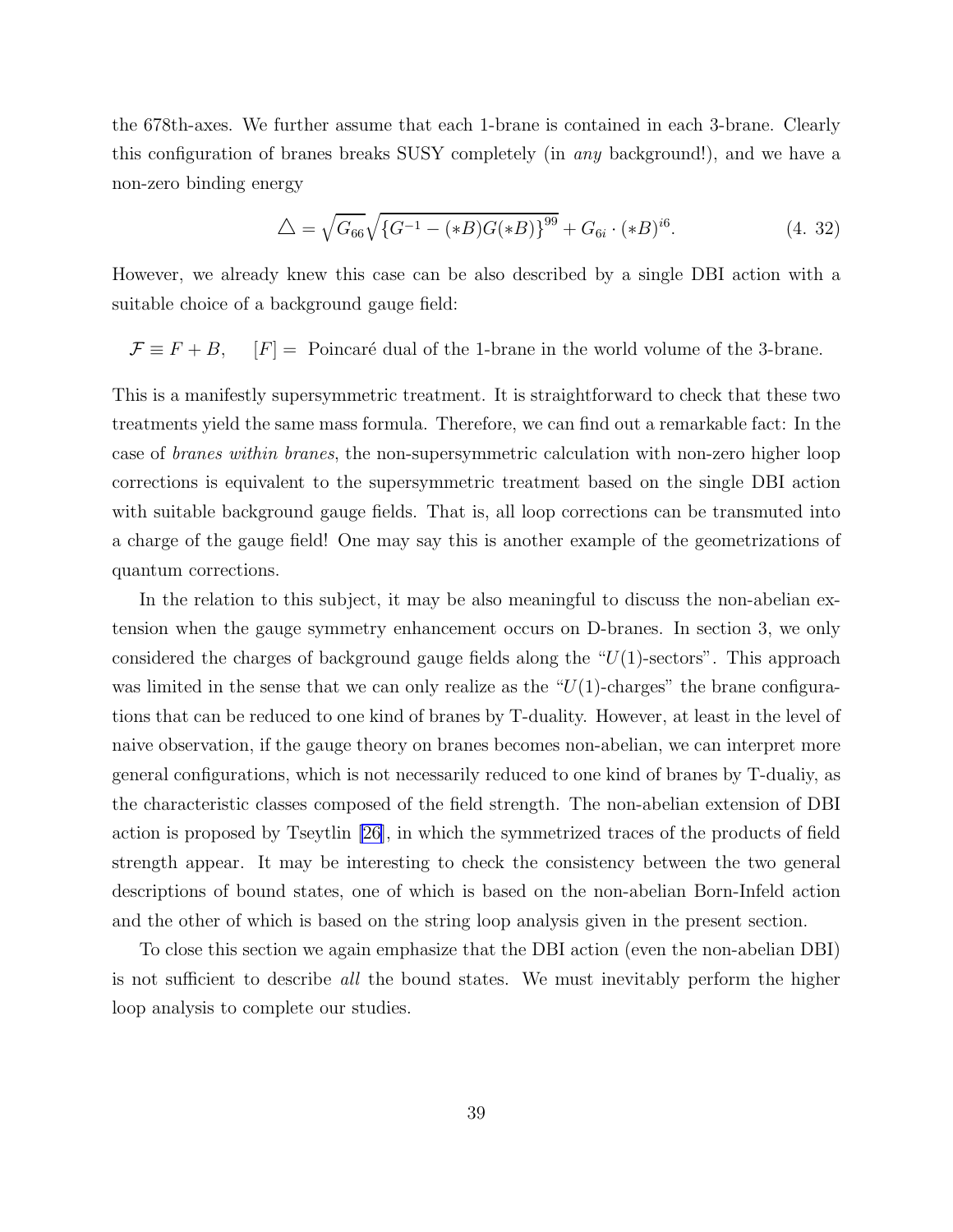## 5 Conclusions and Discussions

In this paper, we investigated the mass spectra of R-R solitons by making use of the D-brane techniques in order to confirm the U-duality. We would like to emphasize that our results are obtained under the completely general backgrounds. Especially it is remarkable that the form of the DBI action is perfectly fitted to the moduli dependence of the masses of BPS solitons with (one kind of) the R-R charges. Moreover, the masses of some bound states branes within branes - can be also evaluated by the DBI action by incorporating suitable charges of gauge fields. In other words, we have shown that the DBI action is consistent with one of the T-duality transformations - "integer theta parameter shift"  $B_{ij} \to B_{ij} + \Theta_{ij}$ .

It is a challenging task to analyse more general bound states. We argued on these states, emphasizing the relation with the SUSY violation, and observed that the quantity  $\triangle$  which characterizes SUSY violation can be interpreted as a binding energy of D-branes. The characteristic  $\triangle$  is essentially a sum of contributions from annulus amplitudes in both NS-NS sector and R-R sector. When cancellations between two sectors in these amplitude are not complete, the space-time SUSY is broken and there exist binding energies among branes. In the case that the only open string loop configurations are dominant, we evaluated the contributions to the binding energy from all these loops. We have shown that the summation of all loop corrections yields the consistent results with U-duality.

However, there are still some open problems. In order to complete our D-brane analysis of BPS mass spectra, we have to further consider three open problems which we presented in the opening of section 4; The first is the analysis of the bound states of D-branes and the fundamental excitations. The second is the evaluation of the dependence of BPS masses on the R-R moduli. The problem about the extra R-R charge[[29](#page-44-0)] originated from the 1st Pontrjagin number of K3 is the third one. We believe that these problems can be also solved by higher loop analyses to  $\beta$ -functions. In section 2 we discussed the BPS mass formulae based on some part of U-duality invariance. However, according to the analysis in M-theory, we can write down more complete mass formula Eq.[\(3. 26\)](#page-19-0) (with the suitable replacements for the charges q,  $r_l$ ,  $s^{kl}$  by  $\tilde{q}$ ,  $\tilde{r}_l$ ,  $\tilde{s}^{kl}$ ). This has the full U-invariance  $O(5, 5; \mathbf{Z})$  and remarkably, it includes some interaction terms between the fundamental excitations and R-R solitons. Therefore, the first problem is especially significant in order to confirm the full U-duality from the viewpoints of the D-brane analysis and also to check the consistency between the D-brane calculations and the M-theory approach. We wish to present a more detailed study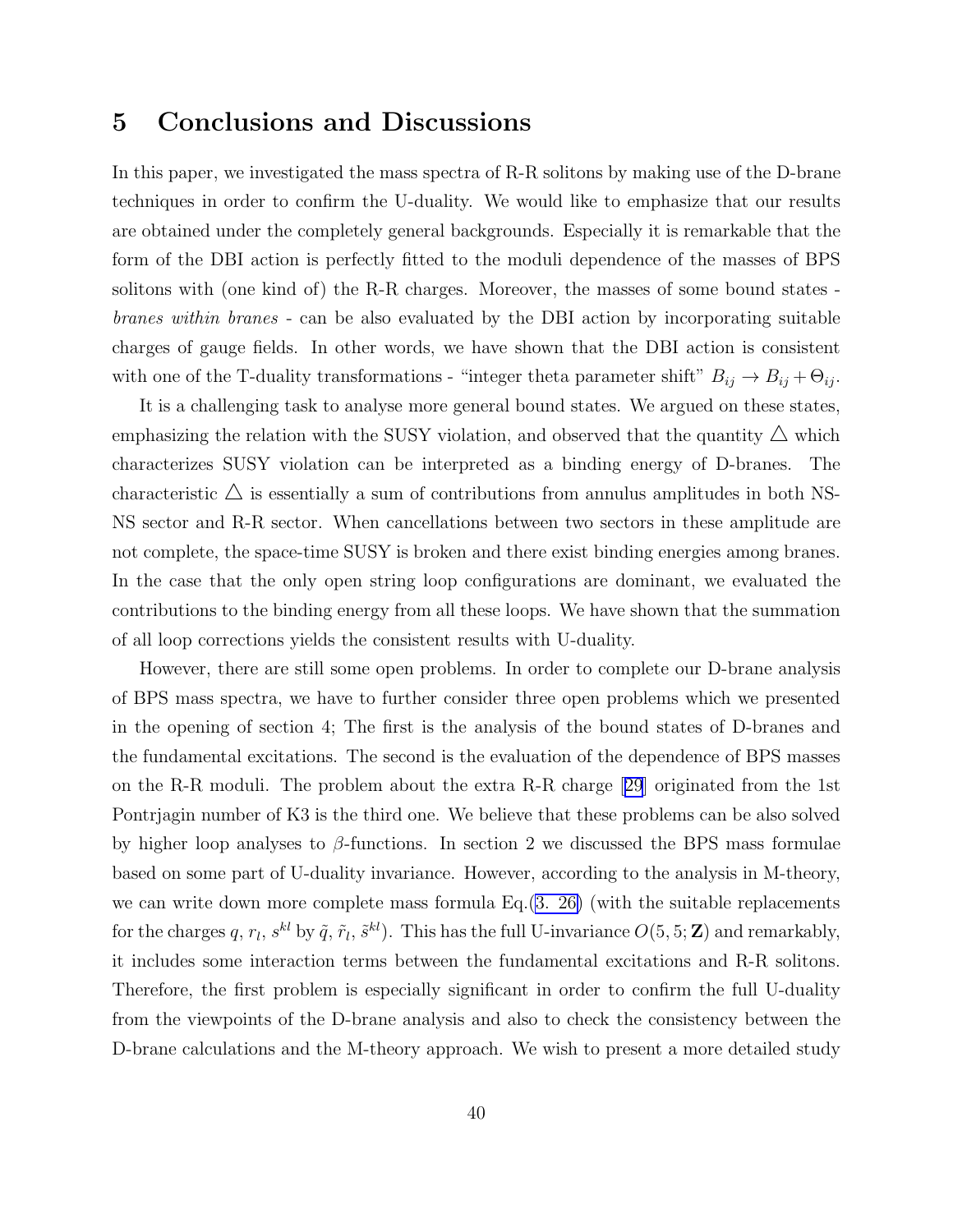on this subject in future. In the last problem, we will have to treat carefully the open string loops in the twisted sectors of the K3 orbifold.

It is also worth while remarking on the closed string loops, which we neglected in the discussion of section 4. Our analysis with only open string loops is valid in the cases when the D-branes are very heavy and there are no recoils between them. In other words, these are the cases that R-R charges N assigned to the D-branes are very large and we treat them (semi)classically (i.e. we do not consider the quantum fluctuations of the branes). This large N case is the situation that  $M(\text{atrix})$  theory [\[32](#page-44-0), [33](#page-44-0), [34](#page-44-0)] has its mean as a M-theory in the infinite momentum (light-cone) frame. This  $M(atrix)$  theory is realized as a large N limit of a SUSY Yang-Mills theory.

Now, there is a curious point to be mentioned in the relation with the recent studies about $M(\text{atrix})$  theory. In the works [[35, 36\]](#page-44-0) the calculations of quantum corrections (loop corrections and instanton corrections) in the SUSY Yang-Mills on the world brane are compared with the tree calculation in (11D) bulk SUGRA and they claim these are equivalent. However, there is a naive question: How about the quantum corrections in SUGRA? If we assume the description by the M(atrix) theory is completely valid, the consistency of the computations in[[35, 36\]](#page-44-0) will demand that, in the large N-limit, the tree level of bulk SUGRA should be exact. As a result, this *classical* SUGRA will become equivalent to the *quantum* SYM in this limit.

On the other hand, in this paper we evaluated the BPS mass formulae from the open stringy loop corrections under the D-brane backgrounds and compared the results with the mass formulae obtained by the classical SUGRA (U-duality). We have actually observed that the closed string loop corrections can be neglected in the limit of large R-R charges. Recalling the fact that the loop corrections in open string theory correspond to those in SYM and the closed string loops correspond to those in SUGRA in the low energy limit, our results seem to support the validity of M(atrix) theory! Our analysis is still limited, but we hope it will give some insights to the studies of  $M( \text{atrix})$  theory in future.

Although the above consideration is satisfactory, it may be still meaningful to ask whether the closed string loop corrections *exactly* vanish, because the U-duality should be valid even if the amount of R-R charges  $N$  is a small value. One possibility that the contributions from closed string loops do not break our analysis even in the cases with small R-R charges is a Fischler-Susskind type mechanism [\[37](#page-45-0)]. Namely, all the closed string loop corrections might contribute to only the renormalization of dilaton  $(=$  string coupling constant), and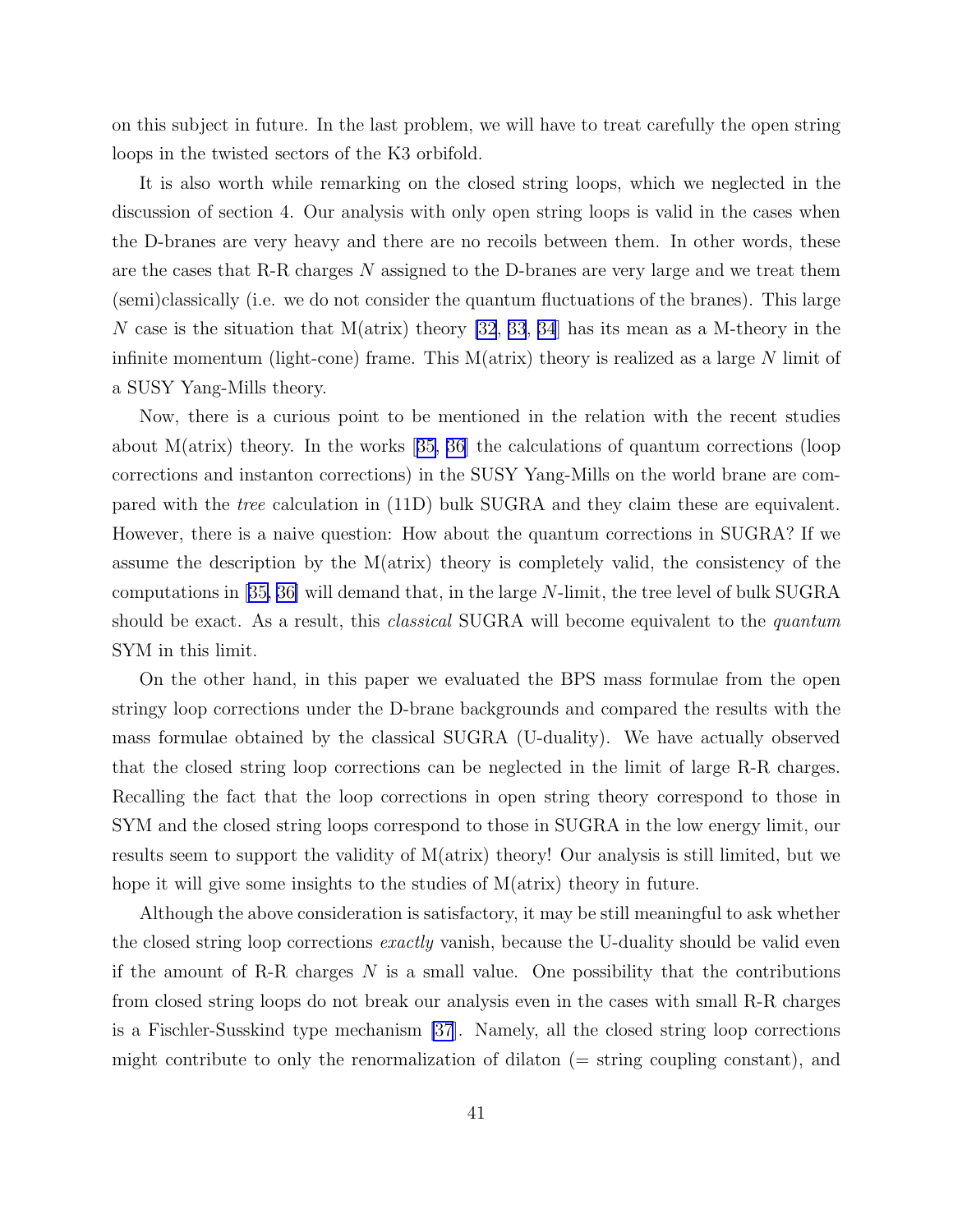<span id="page-42-0"></span>hence the mass formulae might be kept essentially unchanged. However, it remains an open problem for a long whether this mechanism can apply to supersymmetric theories in higher loop order when supersymmetry is broken by boundary conditions. Anyway, we will have to treat carefully the quantum fluctuations of D-branes as in the discussions in [\[31\]](#page-44-0) in order to work properly in the region where R-R charges are not large.

## Acknowledgement

We are especially grateful to H. Ishikawa and Y. Matsuo who participated in the early stage of this work. Y.S. also thanks to T. Eguchi for helpful discussions. K.S. thanks to K. Ezawa for useful comments.

## References

- [1] J. Dai, R. G. Leigh and J. Polchinski, Mod. Phys. Lett. A4 (1989) 2073.
- [2] R. G. Leigh, Mod. Phys. Lett. A4 (1989) 2767.
- [3] J. Polchinski, Phys. Rev. D50 (1994) 6041.
- [4] J. Polchinski, Phys. Rev. Lett. 75 (1995) 4724. J. Polchinski, S. Chaudhuri and C. Johnson, "Notes on D-Branes", NSF-ITP-96-003. J. Polchinski,"TASI Lectures on D-branes", NSF-ITP-96-145.
- [5] E. Witten, Nucl. Phys. B460 (1996) 335.
- [6] M. Li, Nucl. Phys. B460 (1996) 351.
- [7] C. G. Callan and I. R. Klebanov, Nucl. Phys. B465 (1996) 473.
- [8] P. K. Townsend, Phys. Lett. B373 (1996) 68.
- [9] M. Douglas, "Branes within Branes", RU-95-92.
- [10] C. Schmidhuber, Nucl. Phys. B467 (1996) 146.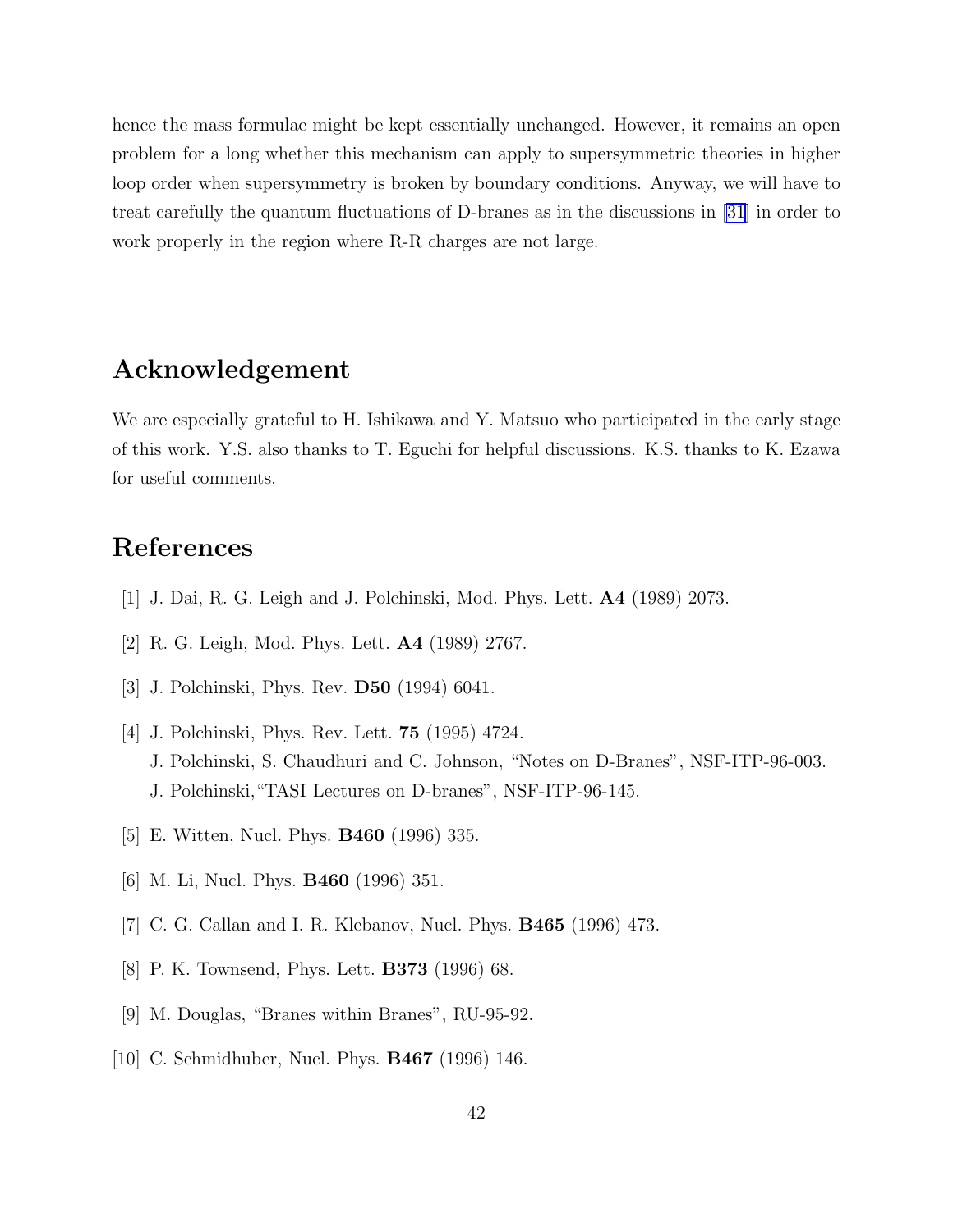- <span id="page-43-0"></span>[11] A. Sen, Phys. Rev. D53 (1996) 2874; Phys. Rev. D54 (1996) 2964.
- [12] C. Vafa, Nucl. Phys. B463 (1996) 415; Nucl. Phys. B463 (1996) 435. S.-T. Yau and E. Zaslow, Nucl. Phys. B471 (1996) 503.
- [13] M. Bershadsky, C. Vafa and V. Sadov, Nucl. Phys. B463 (1996) 398.
- [14] A. Dabholkar, G. Gibbons, J. Harvey and F. Ruiz Ruiz, Nucl. Phys. B340 (1990) 33. G. Horowitz and A. Strominger, Nucl. Phys. B360 (1991) 197. A. Strominger, Nucl. Phys. B451 (1995) 96. A. Strominger and C. Vafa, Phys. Lett. B379 (1996) 99. J. Maldacena, "Black Holes in String Theory", Ph.D. Thesis, Princeton University. D. Youm, "Black Holes and Solitons in String Theory", IASSNS-HEP-97/100, and references therein.
- [15] C. Hull and P. Townsend, Nucl. Phys. B438 (1995) 109.
- [16] A. Sen and C. Vafa, Nucl. Phys. B455 (1995) 165.
- [17] E. Cremmer and B. Julia, Nucl. Phys. B159 (1979) 141.
- [18] H. Ishikawa, Y. Matsuo, Y. Sugawara and K. Sugiyama, Phys. Lett. B388 (1996) 296.
- [19] G. Papadopoulos and P. K. Townsend, Phys. Lett. B380 (1996) 273. J. P. Gauntlett, D. A. Kastor and J. Traschen, Nucl. Phys. B478 (1996) 544. N. Khviengia, Z. Khviengia, H. Lu and C. N. Pope, Phys. Lett. B388 (1996) 21.
- [20] M. Berkooz and R. G. Leigh, Nucl. Phys. B483 (1997) 187. M. Berkooz, M. Douglas and R. Leigh, Nucl. Phys. B480 (1996) 265.
- [21] T. Kugo and B. Zwiebach, Prog. Theor. Phys. 87 (1992) 810. A. Giveon, M. Porrati and E. Rabinovici, Phys. Rep. 244 (1994) 77, and references therein.
- [22] K. Becker, M. Becker and A. Strominger, Nucl. Phys. B456 (1995) 130.
- [23] R. Harvey and H. B. Lawson, "Calibrated Geometries", Acta. Math. 148 (1982) 47. R. Harvey, "Spinors and Calibrations", Academic Press (1990). R. C. McLean, "Deformations of calibrated submanifolds", to appear in J. Diff. Geom.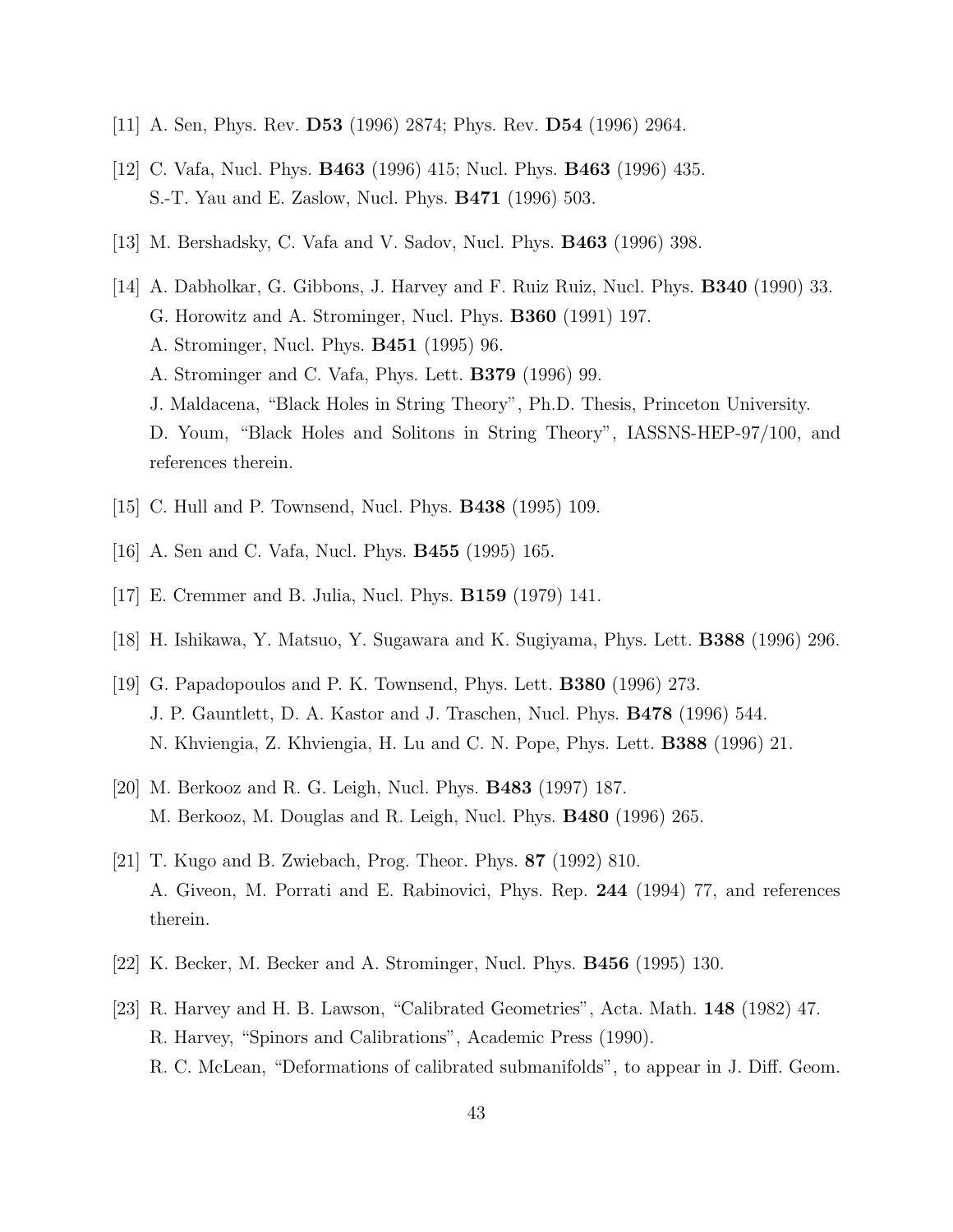<span id="page-44-0"></span>R. L. Bryant, "Minimal Lagrangian Submanifolds of Kähler-Einstein Manifolds", Differential Geometry and Differential Equations, Shanghai 1985, Lecture Notes in Math. vol.1255, Springer-Verlag, 1985, p.1.

- [24] R. Dijkgraaf, E. Verlinde and H. Verlinde, Nucl. Phys. B486 (1997) 89, Nucl. Phys. B486 (1997) 77.
- [25] E. Witten, Nucl. Phys. B443 (1995) 85.
- [26] A. A. Tseytlin, Nucl. Phys. B501 (1997) 41.
- [27] E. Witten, "Some Comments On String Dynamics", IASSNS-HEP-95-63, E. Witten, Nucl. Phys. B460 (1996) 541.
- [28] P. S. Aspinwall and D. R. Morrison, "String Theory on K3 Surfaces", in 'Mirror Symmetry II' eds by B. Greene and S.-T. Yau, American Mathematical Society/International Press, 1996, pp.703-716. P. S. Aspinwall, Phys. Lett. B357 (1995) 329.
- [29] M. Green, J. A. Harvey and G. Moore, Class. Quant. Grav. 14 (1997) 47. J. A. Harvey and G. Moore, "On the algebras of BPS states", EFI-96-31, YCTP-P5-96.
- [30] C. G. Callan, C. Lovelace, C. R. Nappi and S. A. Yost, Nucl. Phys. B288 (1987) 525, Nucl. Phys. B293 (1987) 83, Nucl. Phys. B308 (1988) 221.
- [31] N. Ishibashi, "Particle-Particle-String Vertex", KEK-TH-494. S. Hirano and Y. Kazama, Nucl. Phys. B499 (1997) 495. Y. Kazama, Nucl. Phys. B504 (1997) 285.
- [32] T. Banks, W. Fischler, S. Shenker and L. Susskind, Phys. Rev. D55 (1997) 5112.
- [33] N. Ishibashi, H. Kawai, Y. Kitazawa and A. Tsuchiya, Nucl. Phys. B498 (1997) 467.
- [34] R. Dijkgraaf, E. Verlinde and H. Verlinde, Nucl. Phys. B500 (1997) 43.
- [35] K. Becker and M. Becker, Nucl. Phys. B506 (1997) 48. K. Becker, M. Becker, J. Polchinski and A. Tseytlin, Phys. Rev. D56 (1997) 3174.
- [36] J. Polchinski and P. Pouliot, Phys. Rev. D56 (1997) 6601.